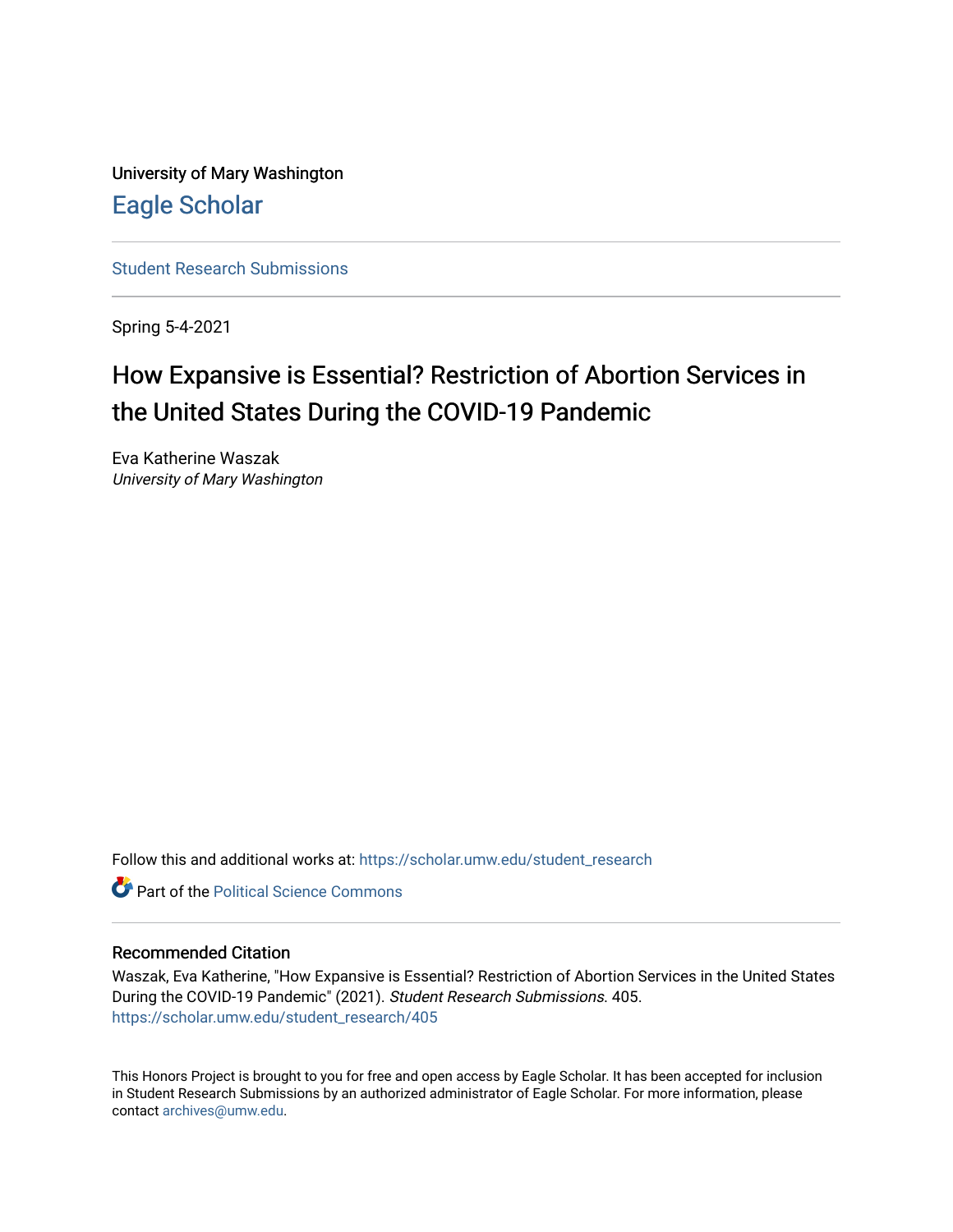## **How Expansive is Essential?**

## **Restriction of Abortion Services in the United States During the COVID-19 Pandemic**

**by**

**Eva K. Waszak** 

An honors thesis

Presented to the Department of Political Science & International Affairs

University of Mary Washington

In partial fulfillment of the requirements

For the degree of Bachelor of Arts in Political Science

Spring 2021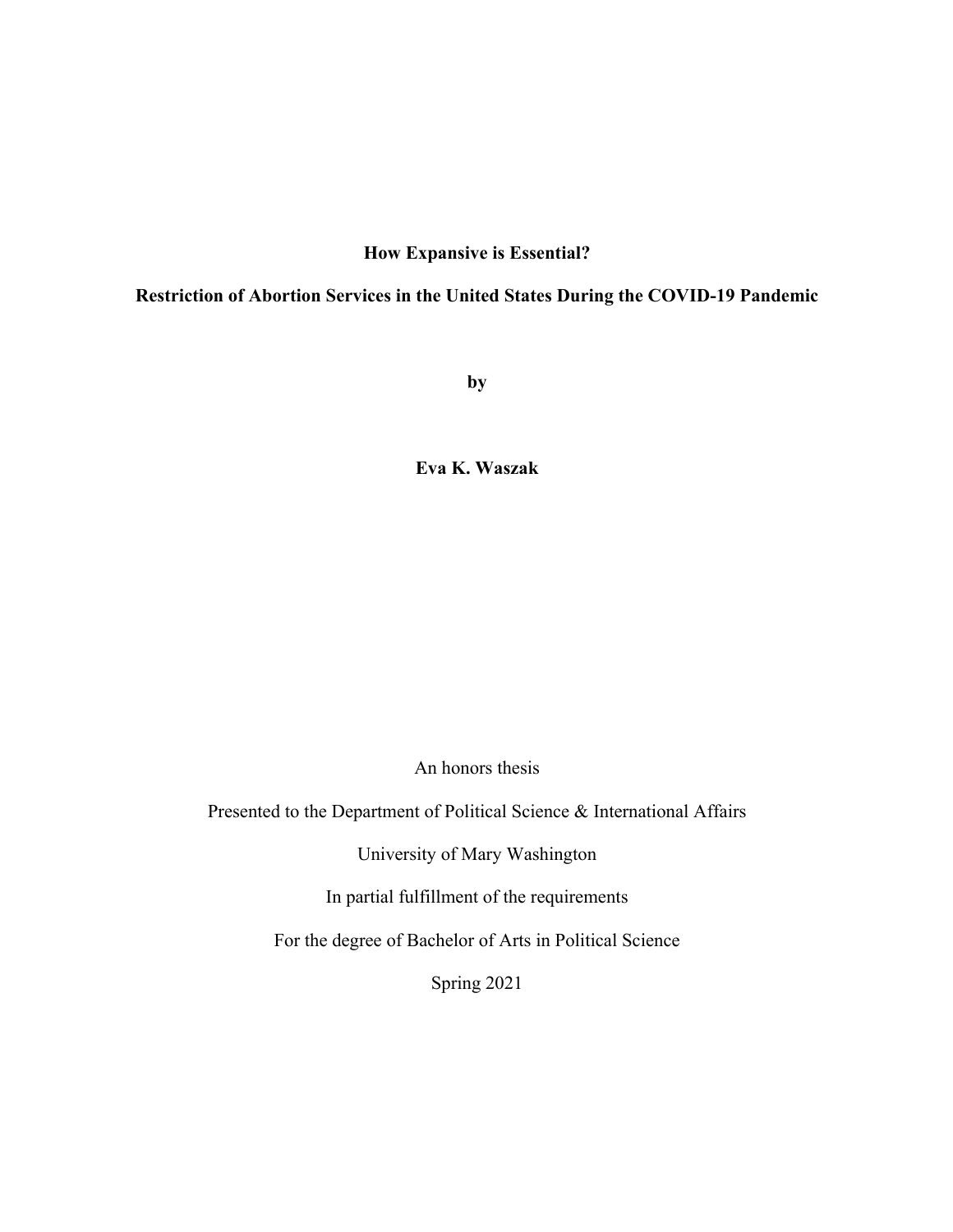#### **Introduction**

The World Health Organization officially declared a global pandemic on March 11<sup>th</sup>, 2020 as the novel coronavirus spread worldwide. As COVID-19 unfurled throughout the United States, the Trump administration failed to put in place a national policy to fight the effects of this virus and identify essential health services for persons during a public health crisis. The Federal Centers for Medicare & Medicaid Services moved swiftly in their recommendation that states and health care providers defer all non-essential medical, surgical, and dental procedures as the pandemic and its implications grew exponentially in the United States. This measure was put in place with the intention of reducing the spread of COVID-19 as well as conserving medical resources including personal protective equipment for those health care workers required to be on the front lines of the pandemic (Planned Parenthood, 2020). However, as states moved to set their own policies after the realization that a national response plan was not coming, several states set restrictions on access to abortion and other reproductive health services under the guise of an unprecedented public health crisis. These limitations have had the effect of virtually banning and/or blocking any and all access to crucial abortion services (Sobel et. al, 2020).

This paper will discuss U.S. state responses to the COVID-19 pandemic in the context of restricting women's access to reproductive health care and bodily autonomy. The majority of states delivered executive orders where governors made clear their plan to either uphold the principles related to reproductive health care and freedom or attack them. Almost half of the states discussed reproductive health services in either their stay-at-home orders or essential procedures orders. While the right to an abortion exists at the national level, states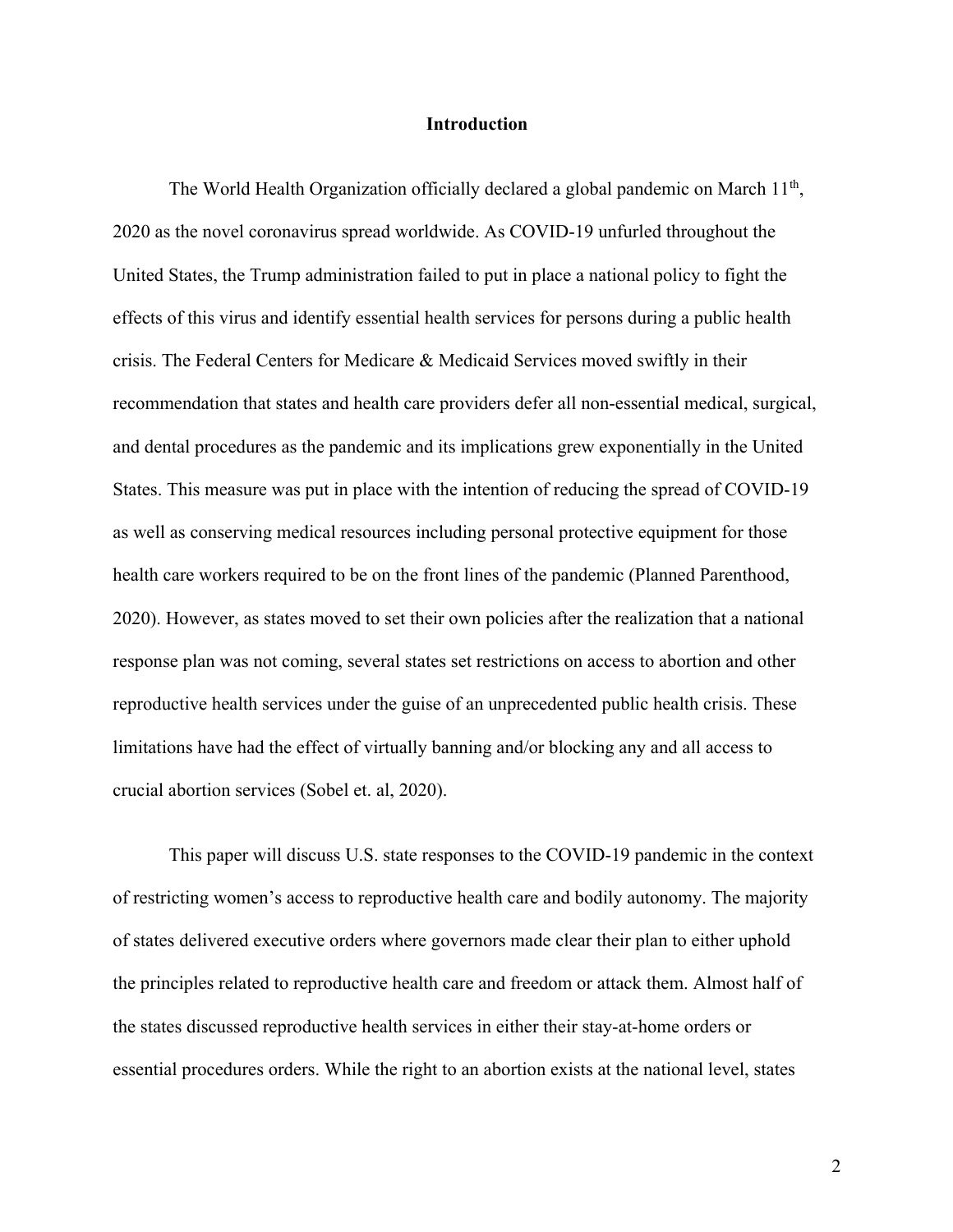vary widely in their regulation of the procedure. For the purposes of this project, I will focus on those states that moved to restrict access to abortion under the cover of a protective COVID-19 health measure. I establish the historical background of ensuring legal access to abortion granted by the landmark Supreme Court case *Roe v. Wade,* which legalized abortion access from a standpoint of the constitutional right to privacy, as well as *Planned Parenthood of Southeastern Pennsylvania v. Casey,* which established the principle of the undue burden standard. Further, I discuss the implications and importance of the Affordable Care Act in improving women's health care by including and thus normalizing reproductive care as essential health care. Lastly, I examine and discuss those state actions that sought to restrict women's access to health care during a global pandemic.

These actions have significant medical and legal consequences. Although a number of states made an attempt to restrict access to abortion services or ban the procedure altogether, the medical community is unified in the recognition of abortion as an essential health care service, thus creating a necessity for these services to be provided even in times of public health emergencies. Further, suspending abortion services through the end of COVID-19 pandemic will make it impossible for women to utilize their constitutional right to obtain a pre-viability abortion. These short-term impediments in the attempt to access abortion services during the COVID-19 pandemic will likely have long-term effects. Longitudinal research consisting of American women who wanted to terminate a pregnancy but were unable to obtain an abortion found these women to suffer more debt, have lower credit scores, and have poverty‐level incomes comparatively. They were also faced with more chronic pain, had worse health, and were more likely to experience sustained physical violence from the man involved in the pregnancy (Jones, 2020).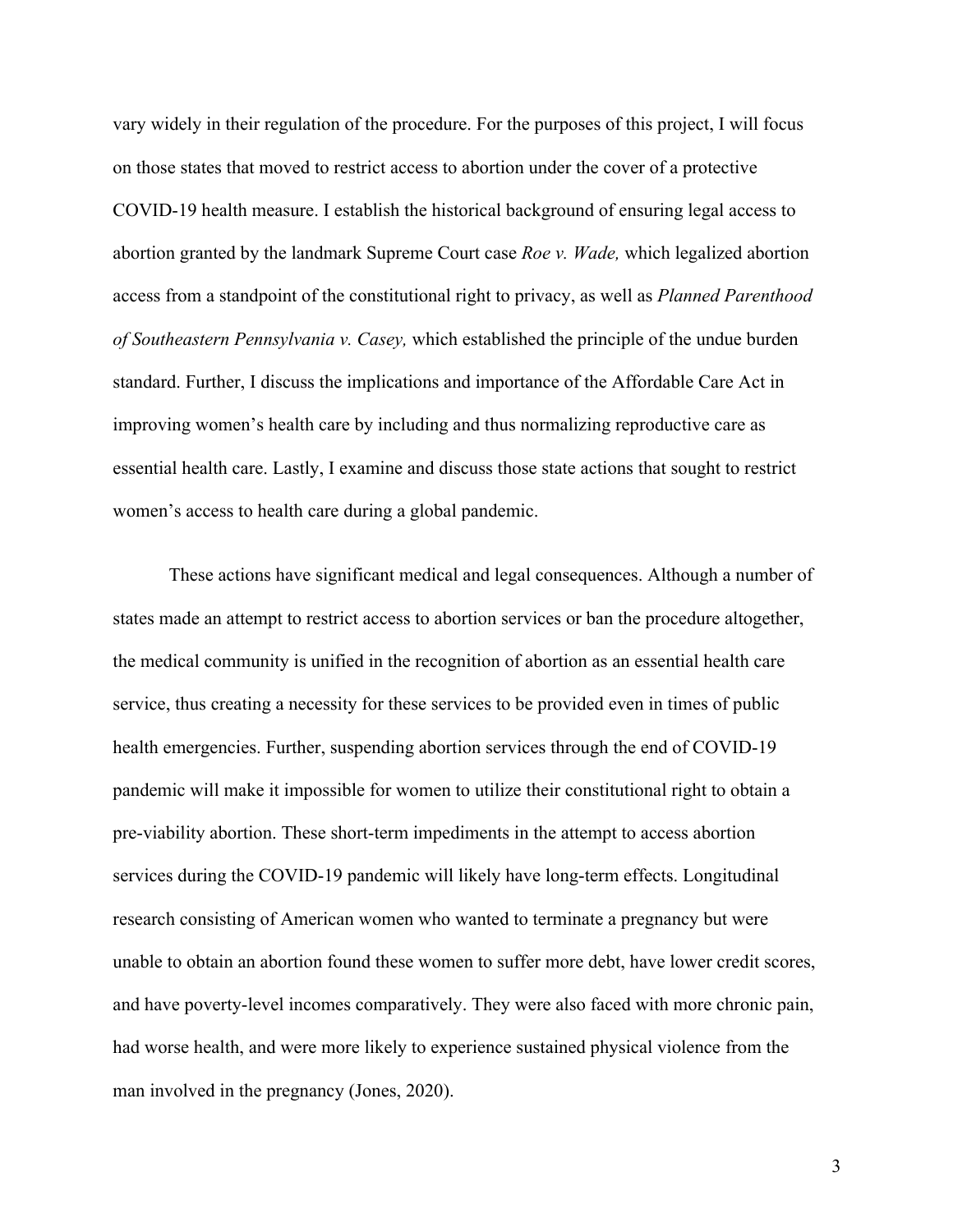This inquiry will advance research related to women's reproductive health care by examining and assessing the decisions by states to restrict reproductive rights and bodily autonomy even in the context of a global pandemic. At a time where much is still unknown about the coronavirus and the nation has failed to adequately address its implications, women's reproductive health care is still under swift attack. The initial federal response to COVID was a failure to act and, as such, left each individual state in charge of determining health care policy. As such, several states took the absence of federal guidance on defining what essential health services means in a global pandemic as an invitation to restrict full access to women's reproductive health care. Research on the impact of COVID-19 in the U.S. has revealed that women have suffered significant, negative economic impacts from COVID-19. The pandemic has affected women deeply as a result of their concentration in both low-wage and face-to-face jobs. Further, COVID-19 has greatly increased the pressure on working mothers. Mothers of children under the age 12 lost 2.2 million jobs between February and August of 2020 (Bateman & Ross, 2021). Thus, the decision by many states to restrict women's access to essential health services during a pandemic makes clear that the impact of COVID-19 on women will also have a negative health impact.

#### **Review of Literature**

#### *Overview*

Here, I open with the rhetoric that has surrounded reproductive health care including the term "reproductive politics," which is particularly noteworthy because it shows how politics remains the focal point of the abortion debate as opposed to health care or bodily autonomy. Next, I establish the historical background of ensuring legal access to abortion granted by the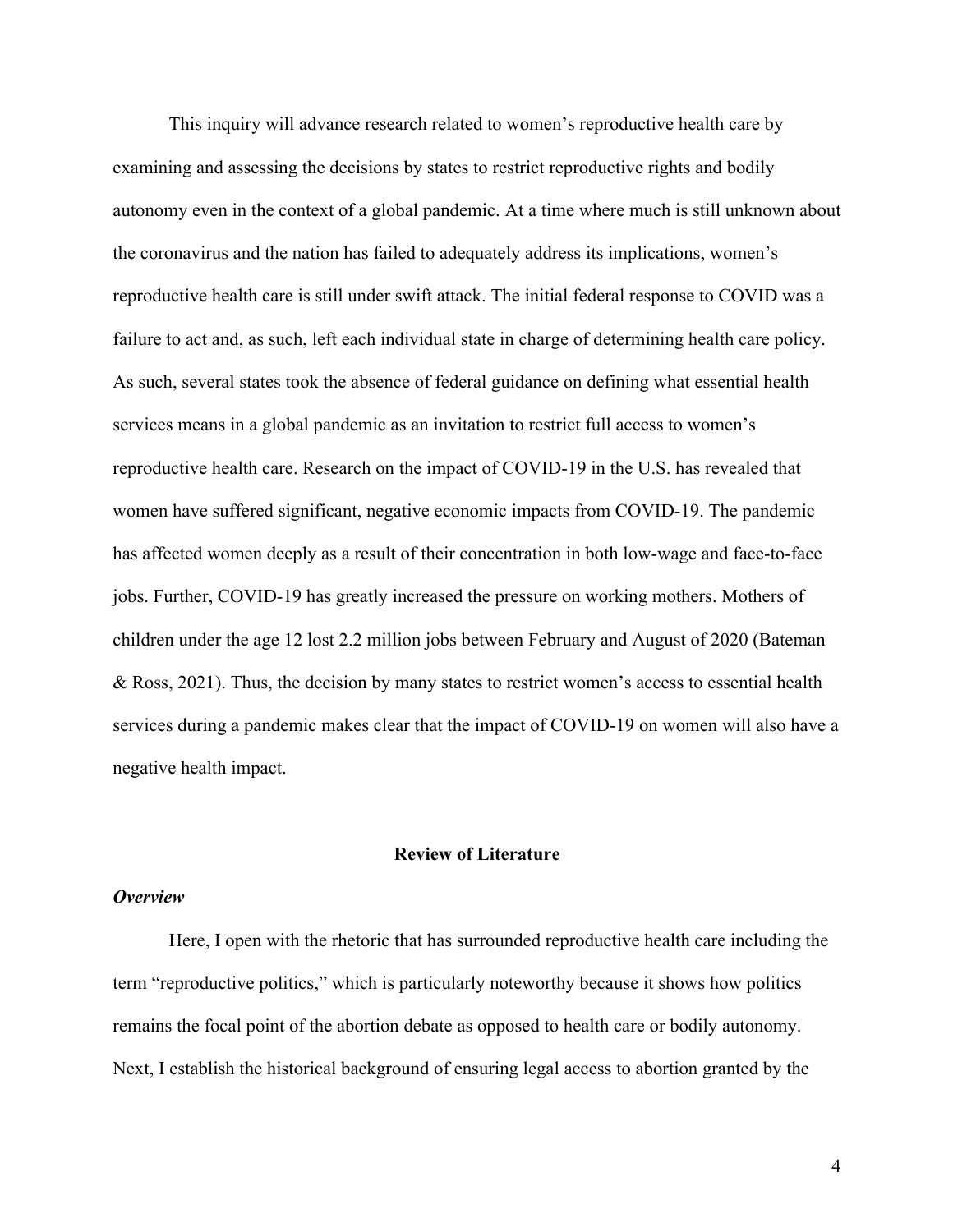landmark Supreme Court case *Roe v. Wade* (1973), which legalized abortion access from a standpoint of a constitutional right to privacy and remained precedent for over 20 years. This precedent was replaced by the case of *Planned Parenthood of Southeastern Pennsylvania v. Casey* (1992)*,* which established the principle of undue burden, thus placing varying conditions and stipulations related to a woman's right of choice. Lastly, I discuss the implications and importance of the Affordable Care Act in improving women's health care by including and thus normalizing reproductive care as essential health care, which is critical in establishing reproductive health care as essential health care in a COVID-19 context. The pieces within this literature review establish the background necessary to demonstrate that the restriction of abortion services under the guise of the COVID-19 pandemic is problematic because the existing precedent holds that abortion services are an essential and time sensitive right.

#### *Reproductive Politics*

The term "reproductive politics" was notably formulated by second wave feminists and women's right advocates in the 1960's as they fought for rights related to sexuality, contraception, and abortion. This term is particularly noteworthy because it accurately encompasses how politics – not health care nor bodily autonomy – sit at the center of this debate. In the era before *Roe v. Wade*, state legislatures constructed and implemented legislation regarding abortion. As such, abortion procedures were extremely limited and virtually illegal in most states across the nation. It was not until the late 1960's, when women increasingly entered the workforce, that the need for a legal pathway to abortion made true headway (Solinger, 2013). At this time, abortion advocates and opponents debated whether sex and reproduction were a public matter or a private matter. The majority of Americans are of the opinion that one's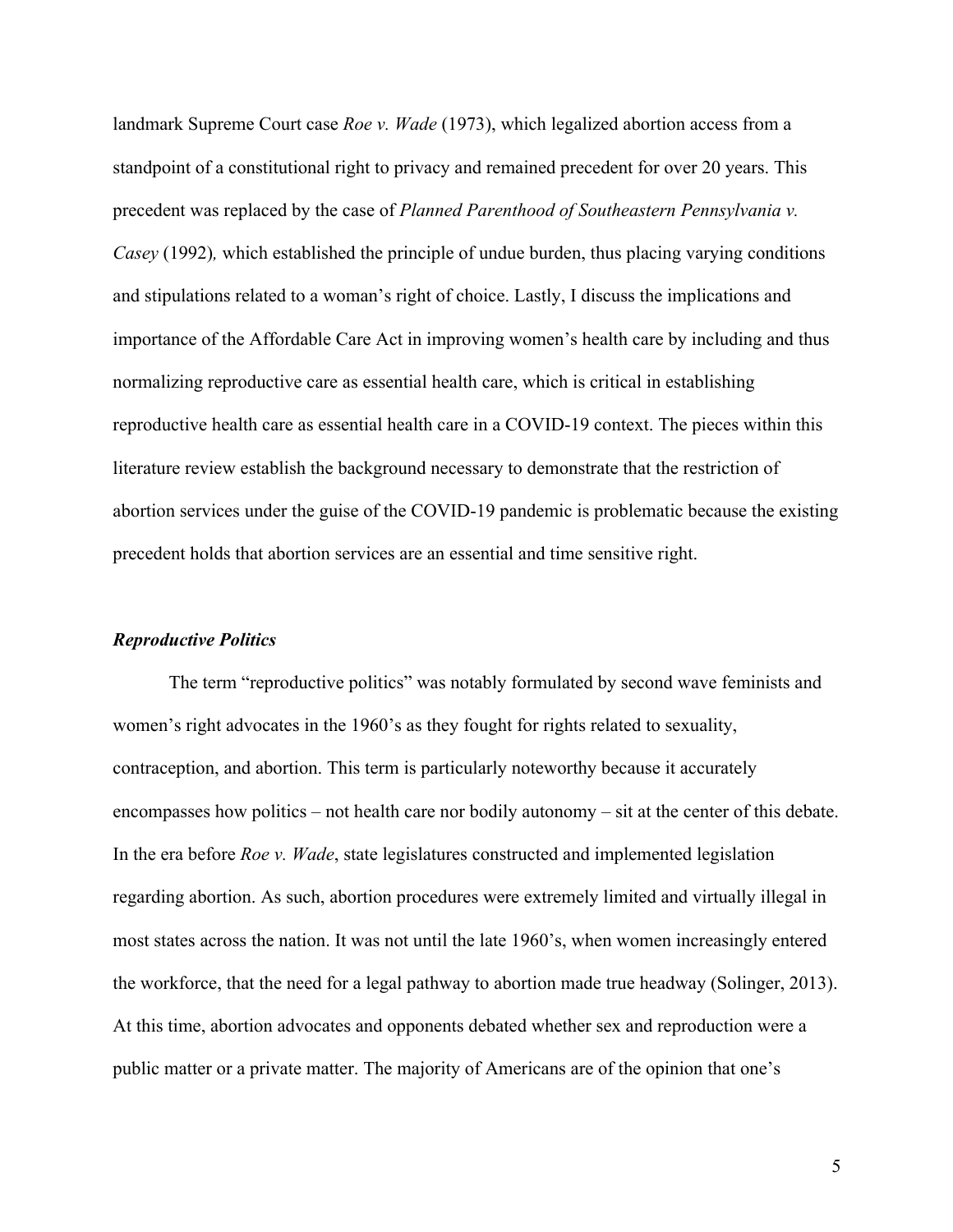reproductive decisions are a private matter and thus the choices made during a pregnancy fall under the jurisdiction of a pregnant woman. However, a minority of Americans do consider reproduction to be a public concern, thereby causing this intimate decision of whether or not to bear a child to be subjected to legislation (Solinger, 2005). This public versus private debate has shaped federal and state regulation of women's reproductive health care for decades, affecting issues such as family leave, health insurance, and access to contraception and abortion procedures (Solinger, 2005). Laws and policies enacted as a result of this debate have wrestled with the idea of when a woman's authority to make a decision regarding her own body becomes a state matter of interest and regulation, as was the question put before the Supreme Court with the case of *Roe v. Wade.*

#### *Roe v. Wade (1973)*

*Roe v. Wade* (*Roe)* entered the scene in March of 1970 when two Texan lawyers, Sarah Weddington and Linda Coffee, sought to confront and dispute the state's dangerous anti-abortion laws. Filing a claim on behalf of Norma McCorvey under the pseudonym "Jane Doe" as well as all other women similarly situated, Weddington and Coffee argued that a woman's constitutional rights are infringed upon by the state's laws which criminalize abortion procedures. The Fifth Circuit Federal Court ruled in favor of McCorvey, asserting that the Texas law concerning abortion is unconstitutional (Solinger, 2013).

McCorvey's case was appealed to the Supreme Court and heard in December of 1971. Their decision was issued January 23<sup>rd</sup>, 1973. In a 7-2 decision, the Court once again ruled in favor of McCorvey. Thus, the ruling made in *Roe* nullified any state law restricting a woman's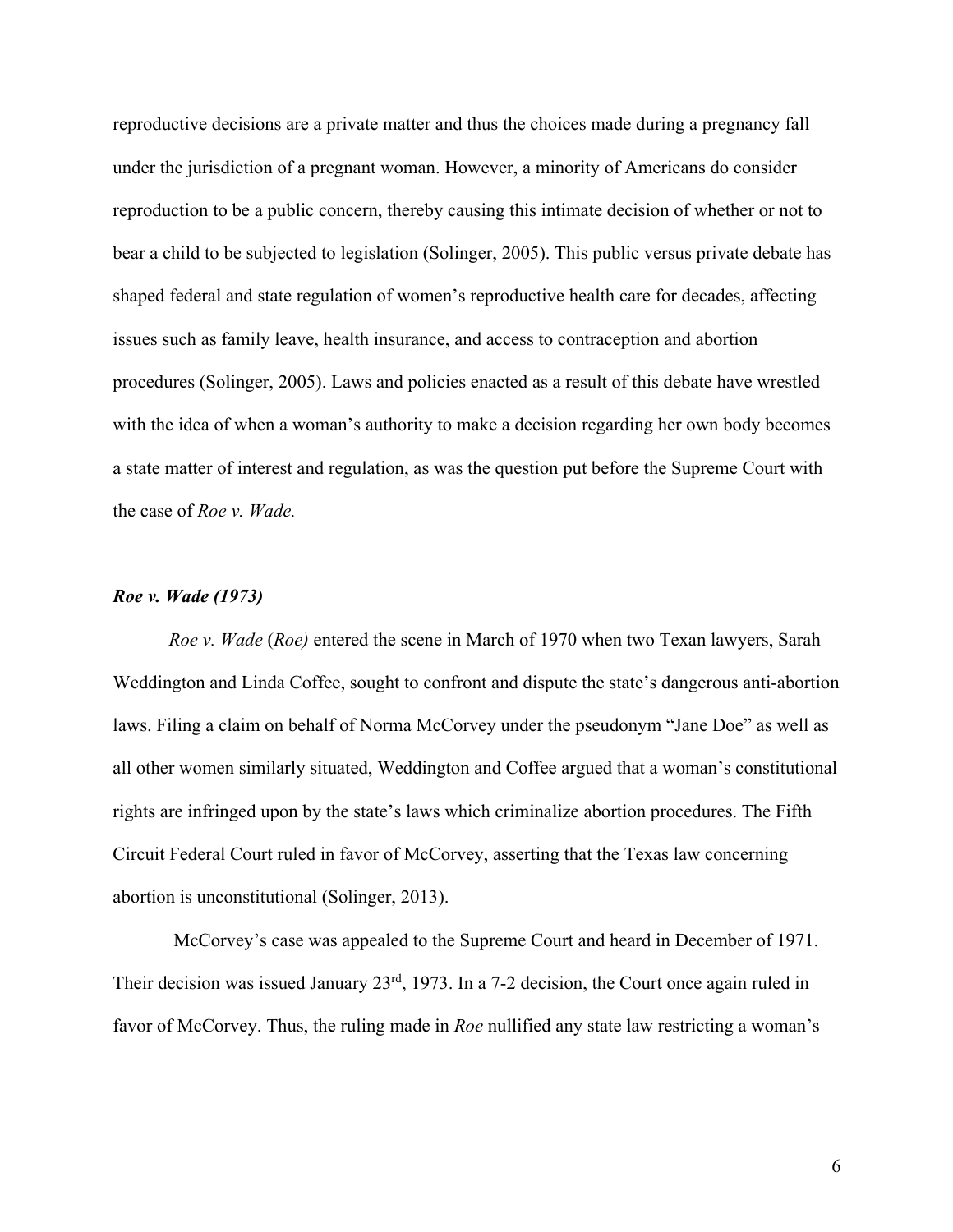access to abortion during the first trimester of a pregnancy. According to the majority opinion, the legalization of abortion access was rooted in four primary constitutional principles:

- (1) Women have a constitutional right to reproductive privacy and proposed governmental regulation of that right must be subject to strict scrutiny – the most stringent review used by United States' courts.
- (2) The government must remain neutral in regard to a woman's decision of whether to have an abortion.
- (3) In the period before viability, the government may restrict abortion only in the interests of protecting the woman's health.
- (4) After viability, the government may prohibit abortion, but laws must make exceptions that permit abortion when necessary to protect a woman's health or life. (Solinger, 2013, p. 29)

This 1973 ruling by the Supreme Court expanded the principle of due process and its protections to a woman's right to choose to terminate a pregnancy. Although the Constitution does not explicitly reference privacy, the Court acknowledged that a woman's decision to end a pregnancy lies within the realm of privacy secured by the liberty component of both the Fifth and Fourteenth amendments' due process clauses. The substantive due process doctrine reaffirms the Fifth and Fourteenth amendments assurance that the state cannot deprive any person of life, liberty, or property without due process of law; this is paramount to the abortion debate because it addresses those rights which are not specifically enumerated in the Constitution, but that are nonetheless deemed worthy of protection by the Court. The ability to terminate a pregnancy during the first trimester is included among these rights. The spehcific instances in which these parameters have been applied has changed over time, to be sure, but the fundamental basis that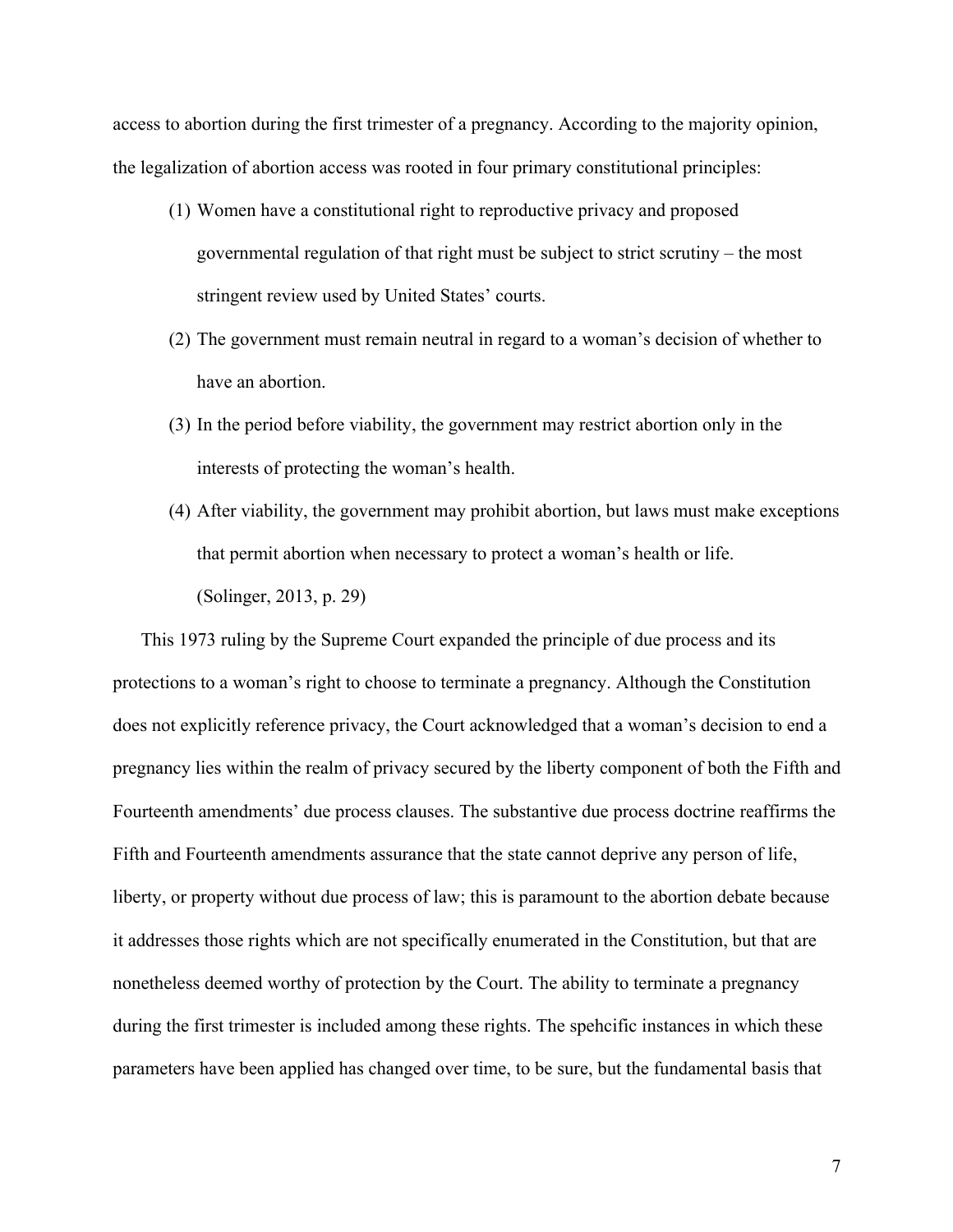the Court follows in distinguishing due process rights has not. The doctrine was founded upon the premise that the government does in fact have the power to make and pass laws for the purpose of preserving the public good; however, there are specific limits to the state's authority as certain actions would be in direct conflict to the principles related to democratic governance. Thus, due process essentially upholds the balance necessary to manage the state's power with the private sphere's liberty (Tanka, 2015). This landmark ruling in the case of *Roe* remained precedent for over 20 years and was the preeminent legal standard for abortion regulation. This model of *Roe* was replaced only when the Supreme Court established the undue burden standard in the case of *Planned Parenthood of Southeastern Pennsylvania v. Casey* in 1992.

#### *Planned Parenthood of Southeastern Pennsylvania v. Casey (1992)*

Though the legal precedent established in *Roe* is certainly important, the legal metric changed with the Supreme Court's 5-4 ruling in the case of *Planned Parenthood of Southeastern Pennsylvania v. Casey* (1992) (*Casey)* wherein the Court moved away from the trimester framework established by *Roe* in favor of what was dubbed the undue burden standard. Agreed upon by the majority, the undue burden standard essentially invited interested parties – chiefly anti-choice advocates – to legislate restrictions on the practice of abortion. What was considered to be an undue burden and what was not was ultimately a subjective decision left to the courts. *Casey* surfaced as a constitutional challenge to numerous provisions of the Pennsylvania Abortion Control Act of 1992. This Act required that:

(1) all women seeking abortions be provided with certain specific information at least twenty-four hours before the abortion was performed;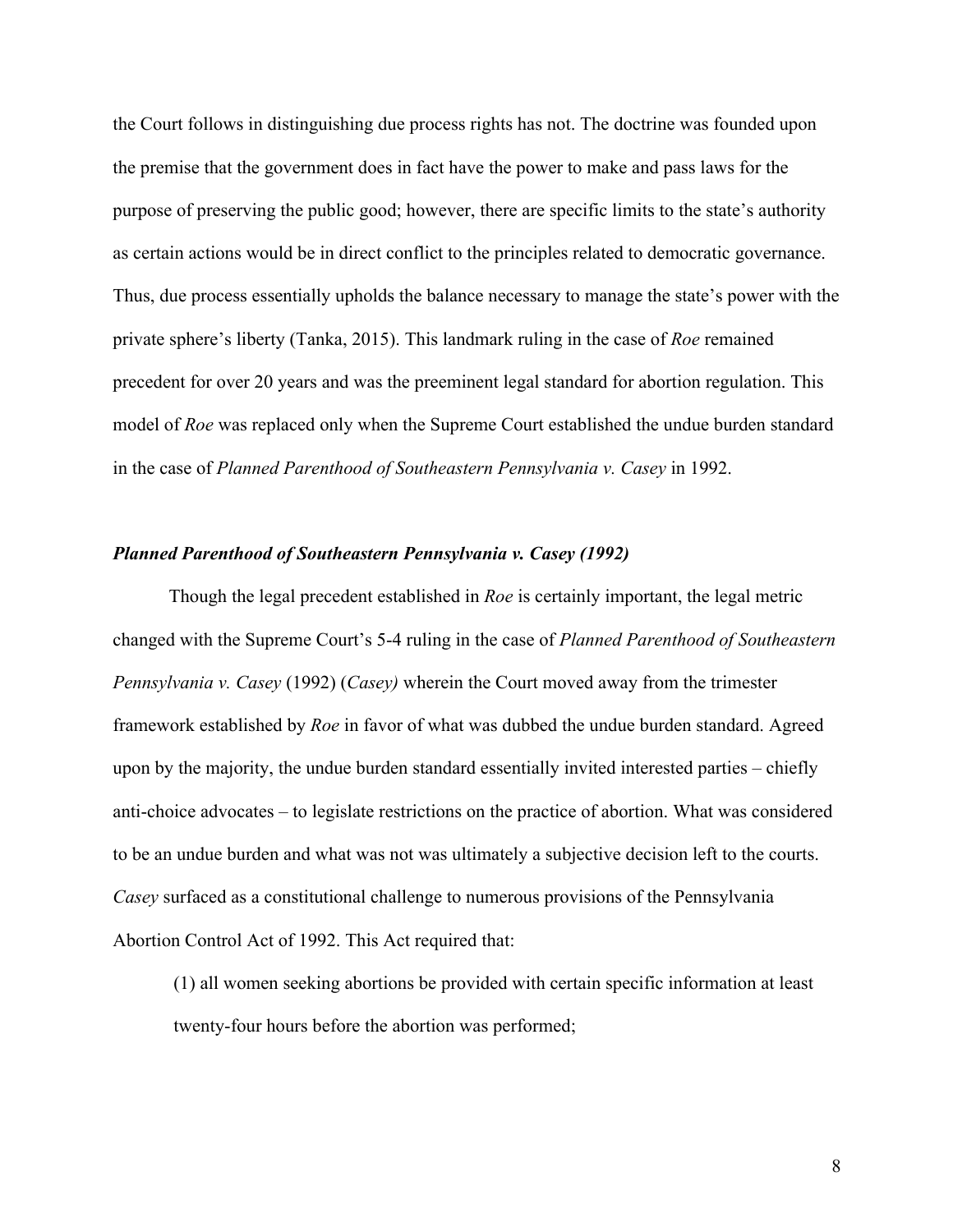(2) all minors seeking abortions obtain the consent of either their parents or a judge before the abortion takes place;

(3) all married women notify their spouses prior to obtaining abortions; and (4) facilities that offered abortion-related services were bound to the State for distinctive reporting requirements (Maltz, 1992, p. 11).

The Court upheld the majority of the provisions of the Pennsylvania Abortion Control Act of 1992 with the exception of the spousal notification provision. Further, it completely abandoned the trimester approach that was established previously in *Roe*, which had fundamentally shaped the basis of abortion jurisprudence until now. Justices Sandra Day O'Connor, Anthony Kennedy, and David Souter issued a jointly signed majority opinion to maintain *Roe*'s essential holding, which reaffirmed that a woman may choose to have an abortion before fetal viability in the first trimester, and further should be able to acquire the medical procedure without superfluous interference on behalf of the state as long as said interference did not constitute an undue burden on the woman. Thus, the ruling in *Casey* essentially invited anti-abortion advocates to enact various requirements and stipulations related to abortion so long as they did not inflict a so-called undue burden on the women's right to choose to terminate a pregnancy (Maltz, 1992). The problem with this undue burden standard, however, is that it has proven difficult to settle on exactly what abortion restrictions constitute an undue burden. Thus, the ruling essentially invited states and the federal governments to pass restrictive abortion measures to test what constitutes a so-called undue burden.

Although the Court's ruling in *Roe* generated a distinctive trimester framework to follow in order to set forth how the state could and could not regulate a woman's right to terminate a pregnancy, *Casey* rejected that precedent. Although *Casey* did affirm the fundamental principle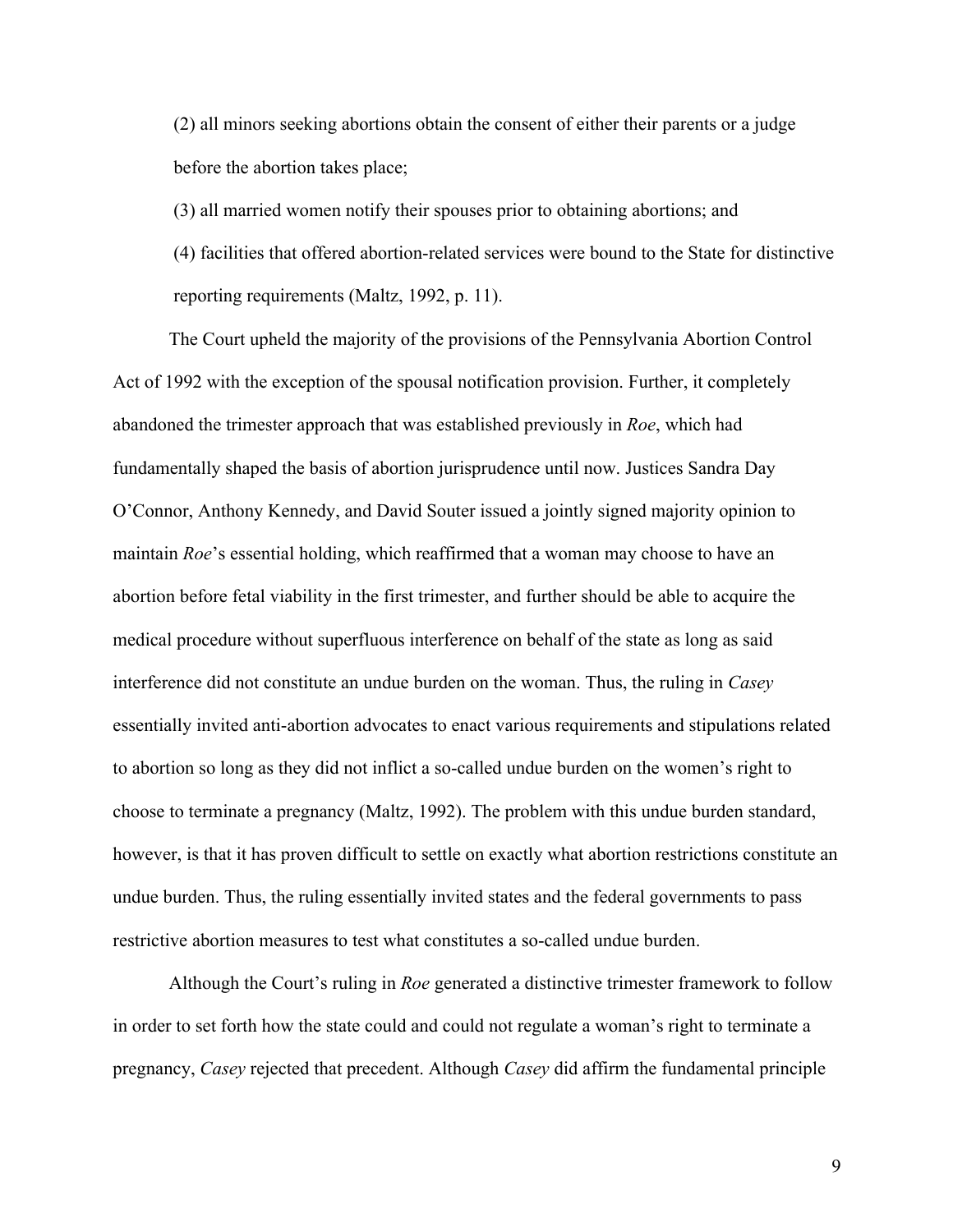established in *Roe* that a woman does have rights related to the termination of a pregnancy, this new case pinpointed two countervailing principles: the state's concern regarding the potential for human life and the health of the mother. Before *Casey,* a woman's right to privacy was paramount in the first trimester when compared to the state's interest in protecting the potential for human life. This case established that, prior to fetal viability, the state can neither outlaw abortion procedures nor place an undue burden on a woman's right to access the service. Courts should consider a given law related to reproductive health care to be an undue burden if its motive or effect is to place considerable barriers in the path of a woman pursuing an abortion before the fetus reaches independent viability. Following fetal viability, however, the scales tip massively in favor of the state over the woman and her bodily autonomy. The capacity for human life allows the state to not only restrict, but proscribe abortion except in cases of absolute necessity, appropriate medical judgment, or instances in which the life or health of the mother is placed at risk (Tanka, 2015).

Although *Casey* upheld the principle that a woman has an initial, fundamental right of choice in seeking reproductive health care related to ending a pregnancy previously established in *Roe,* it placed varying conditions and stipulations related to a woman's right of choice. For instance, the Court established that a given state may appropriate its resources in a way that accentuates its preference for childbirth over abortion. In subsequent legal challenges to federal and state abortion regulations, the Court has further maintained that both state and federal statutes which allocate funding for childbirth but not abortion or outrightly ban government funding from being used for abortion procedures do not in any way curtail a woman from accessing her fundamental reproductive rights. Instead, the Court lists the woman's poor decision making and destitute nature – which the state has no obligation to restore – as the aversion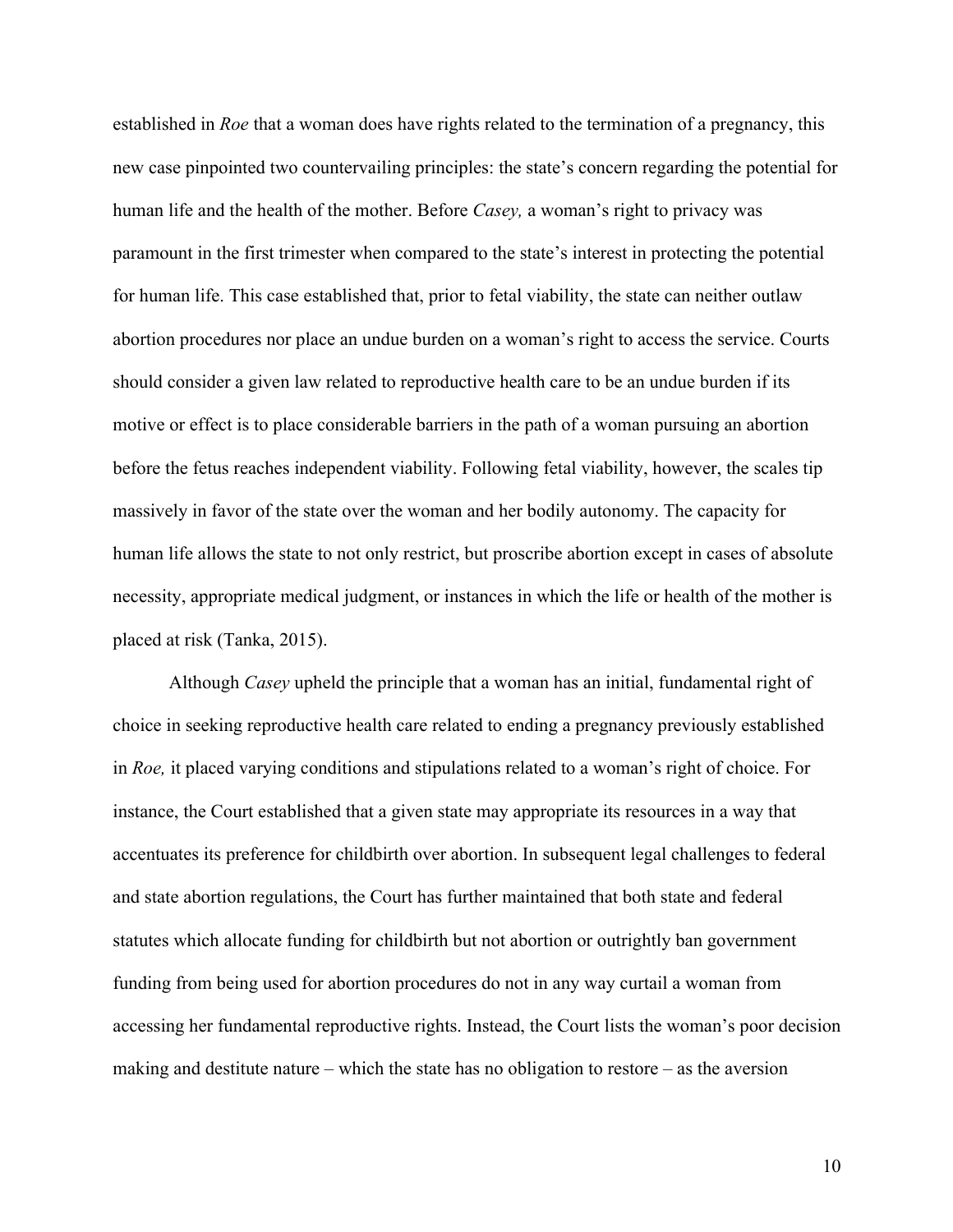present in her inability to obtain an abortion. Unfortunately, this reasoning follows, as previously established due process clauses typically do not grant any right to accessing governmental aid. Thus, while women theoretically maintain a fundamental right to abortion, extensive limitations severely limit that right's efficacy in practice. Although the government technically is not permitted to place barriers that unduly burden a woman's right of choice, it is legally permitted to suppress and withhold funds, facilities, and personnel needed to carry out the medical procedure (Maltz, 1992). The idea of Targeted Restriction on Abortion Provider (TRAP) laws are a contemporary, relevant example of this. The conclusion here is that the right of a woman to terminate a pregnancy if she so chooses is a flimsy right, at best.

"Liberty finds no refuge in a jurisprudence of doubt" (O'Connor, 1992). With these words etched into the *Casey* opinion, the Supreme Court set the scene for a novel era of abortion regulation. This matter of an undue burden settles nothing in regard to the ongoing abortion debate as it is an invitation for interested parties – anti-choice parties – to test where the line for the standard lies. The controversial debate has grown in recent years as multiple Justices explicitly demonstrated their inclination to overturn the 1973 *Roe v. Wade* decision constitutionalizing abortion. However, in some ways, *Casey* was shown to have the opposite effect. The joint opinion that resulted from this case made abundantly clear that the Constitution affirms a woman's fundamental right in the choice of obtaining an abortion prior to viability of the fetus. On the other hand, though, the range and scope of this protection was uncertain and thus remained unresolved as the Court provided no concrete mechanism for which to dictate what constitutes an undue burden on abortion (Metzger, 1994).

The undue burden standard established in *Casey* marked a distinctive shift from a clearly defined bright-line test to a more subjective practice where individual judges were left to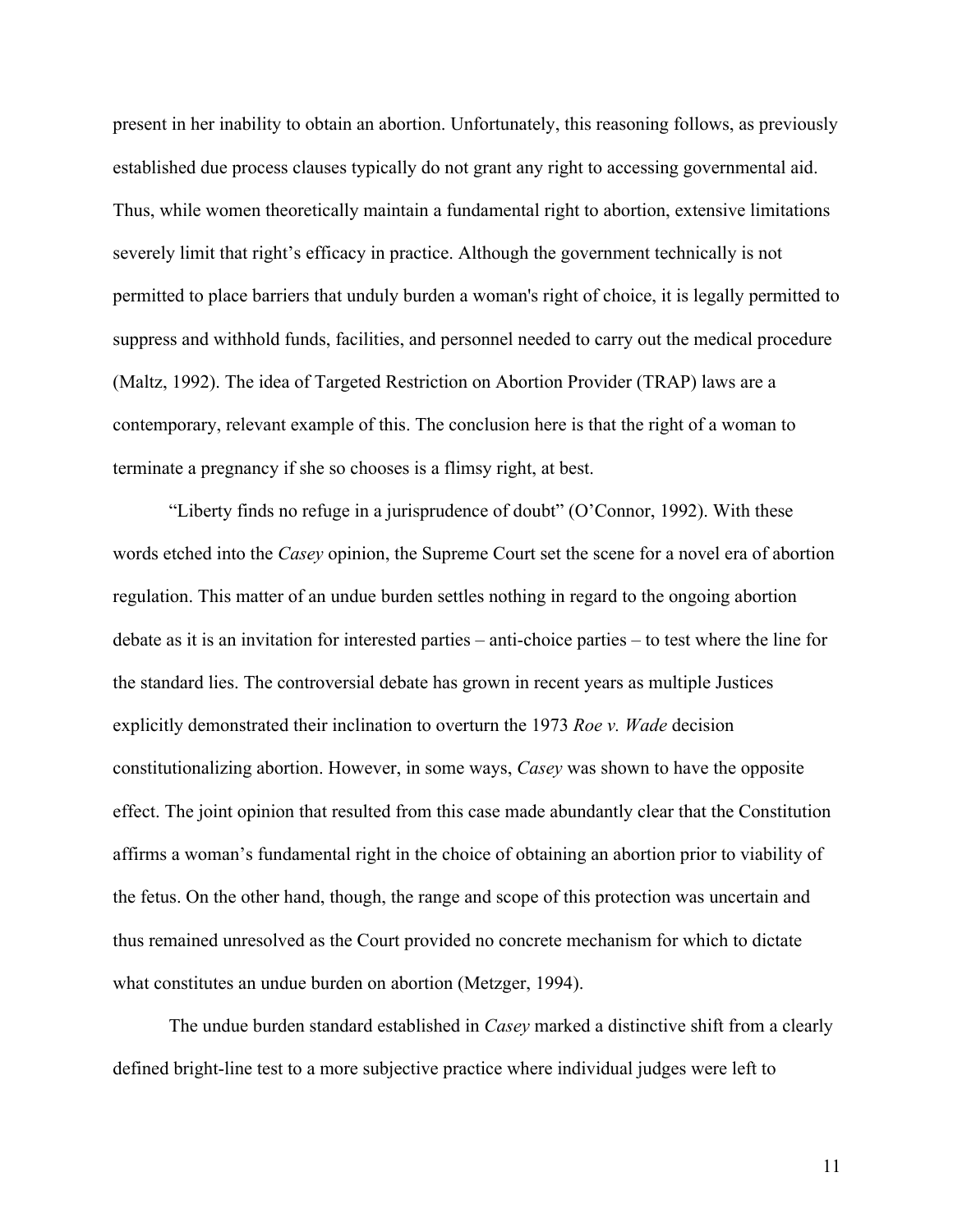determine what constitutes an undue burden on women seeking abortion services. As opposed to clearly and directly nullifying those restrictions which inflicted more than a minimal burden on first trimester abortions, when adjudicating legal challenges to legislation, judges are now required to assess the burden imposed by a regulation and make an individual determination concerning whether or not burden is too substantial to be necessary. The case further stipulates that this evaluation regarding the weight of burdens concerning abortion should use the framework of regulatory context. Consequently, a notable change in what is considered to be an acceptable state purpose and the degree of scrutiny by which restrictions on abortion services are reviewed takes root. Thus, the Court essentially permitted states to not only to convey a preference for childbirth, but also allowed states to actively coerce a pregnant woman to carry an unwanted pregnancy to term as opposed to seeking out abortion services. This constitutes a notable divide from the *Roe* instruction that those restrictions whose purpose is to influence a woman's choice related to her pregnancy and whether to carry to term or obtain an abortion are unfounded. Further, *Casey* stoutly curtailed the review process pertaining to abortion services from the approach of strict scrutiny that was established in *Roe.* Those regulations put in place on pre-viability abortions were fully legal so long as a judge ruled that the restriction does not constitute whatever they, as an individual, considered to be an undue burden (Metzger, 1994). Thus, the subjective nature of the undue burden standard gives the government a fair amount of room to maneuver in the realm of setting regulations. *Planned Parenthood of Southeastern Pennsylvania v. Casey* and the undue burden standard continues to be the current legal standard for abortion regulation. In a COVID-19 context, this standard allows pro-choice advocates to argue that pandemic-imposed restrictions on abortion procedures are indeed posing an undue burden on women seeking those services.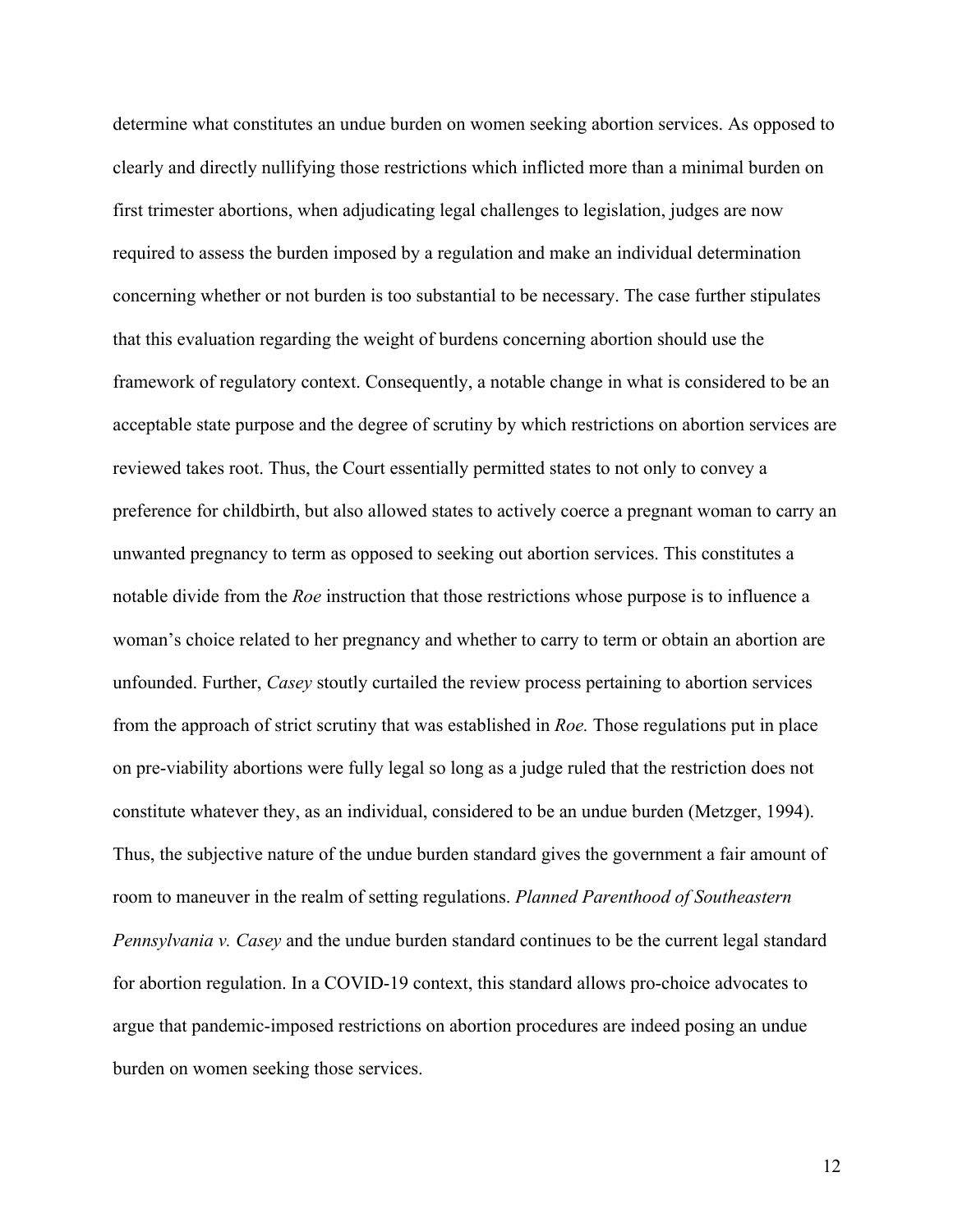#### *The Affordable Care Act & Women's Health*

Beyond the legal framework, the medical component should be of consideration when adjudicating access to abortion services. The Affordable Care Act, enacted in 2013 under the Obama administration, extended access to health care and enhanced the quality of that care. For women in particular, new insurance refinements which banned gender rating, exclusions related preexisting conditions, and required coverage of maternity care as well preventive services granted more women more access to higher quality insurance coverage. These clauses of the Affordable Care Act allowed for health care that better addressed the health needs of women, thus making health care more accessible for this cohort. The Affordable Care Act was successful in its intended purpose, as the rate of uninsured women between ages 18 and 64 years was cut in half, dropping to a rate of 10.8% by the year 2015 (Wood, 2017).

One of the most innovative concepts to come out of Affordable Care Act was its directive concerning prevention. For women particularly, ensuring that critical women's preventive health services made the list of covered services was challenge, but this fight allowed for an opportunity to bring women's health care into the spotlight. The Affordable Care Act specifically appended a women's health care amendment, titled the Mikulski Women's Health Amendment, which instructed the United States Department of Health and Human Services to produce and publish a list of women's health preventive services in an attempt to fill the spilled over gaps and loopholes present in the United States Preventive Services Task Force. To accomplish this task, the Department of Health and Human Services requested that the Institute of Medicine assist in the identification of those preventive services pertaining to women's health that were currently absent from this framework. Subsequently, eight services were added to the list for coverage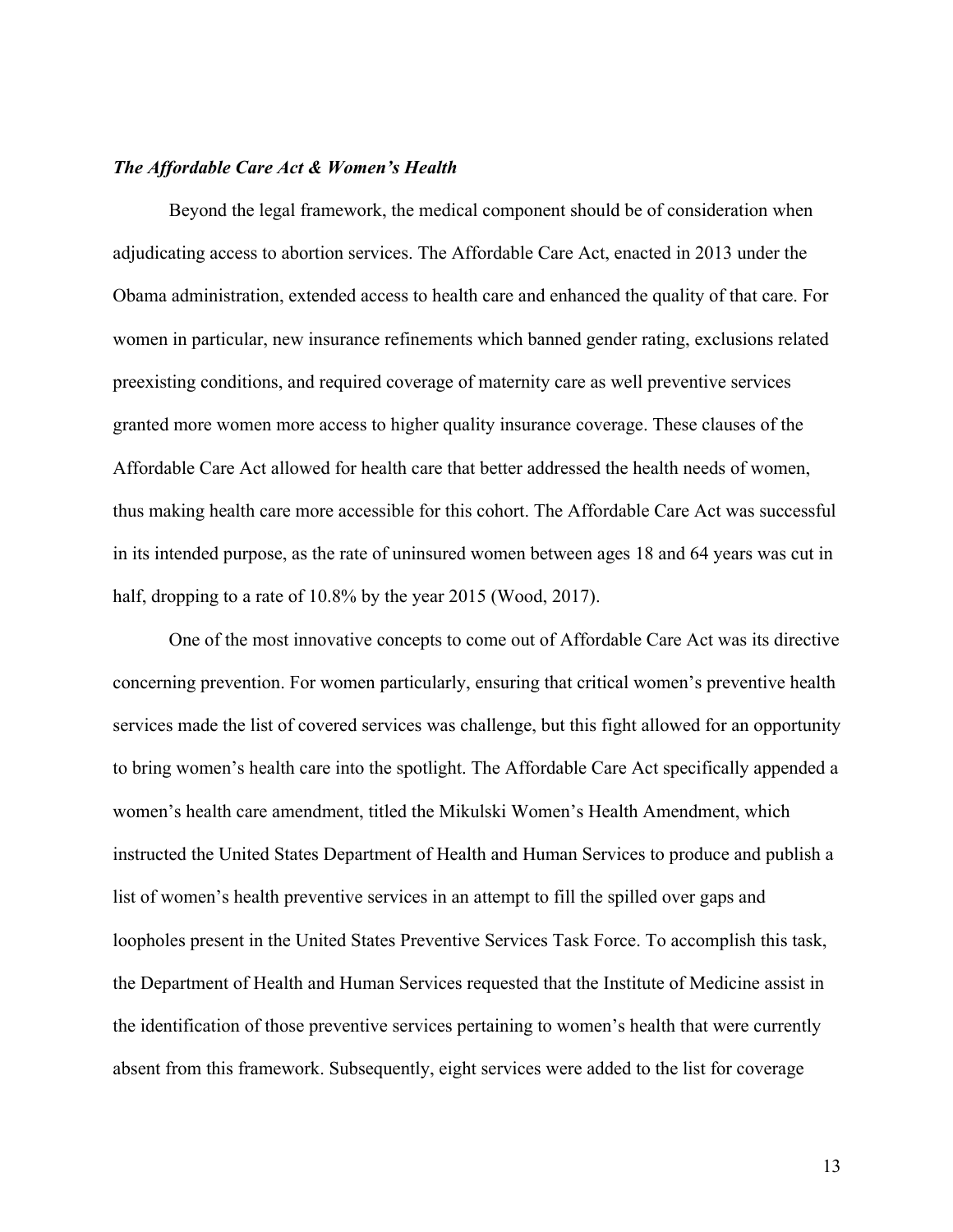including at least one wellness visit per year, screening services for HIV, human papillomavirus, and other sexually transmitted diseases, lactation support, gestational diabetes screenings for pregnant women, and screening and counseling for interpersonal and domestic violence. Though the stipulation regarding coverage of preventive services without cost sharing was a controversial one as it was a reversal of traditional insurance principles, it proved its worth as the United States witnessed a significant increase in the use those preventive services offered by the act (Wood, 2017).

Moreover, the Affordable Care Act expanded insurance coverage to all USAFDA– approved contraceptive methods as well as counseling. This requirement of coverage for contraception, however, resulted in a multitude of legal challenges. Though the Obama administration lobbied for this birth control coverage, the culminating Supreme Court rulings sided with the grievances of opponents and granted certain employers the ability refuse coverage of contraceptives as can be seen in the case *Burwell v. Hobby Lobby.* Here, the Court ruled that privately held corporations are legally allowed to refuse to provide health care coverage of contraceptives for its employees. Though a loss for reproductive rights advocates, this ruling does not fundamentally restrict insurance coverage of contraceptives. Millions of women have benefited from insurance coverage of contraception and its effect on lower out-of-pocket expenses related to it. This expansion of coverage further included over-the-counter contraceptives including emergency contraception at both the federal and state levels. Further, a crucial aspect of increasing the quality of women's health care is ensuring that women and couples are presented with the appropriate range of choices related to family planning, including whether and when to have children. A framework to ensure this principle is upheld, published jointly by the Centers for Disease Control and Prevention and the Human Health Services Office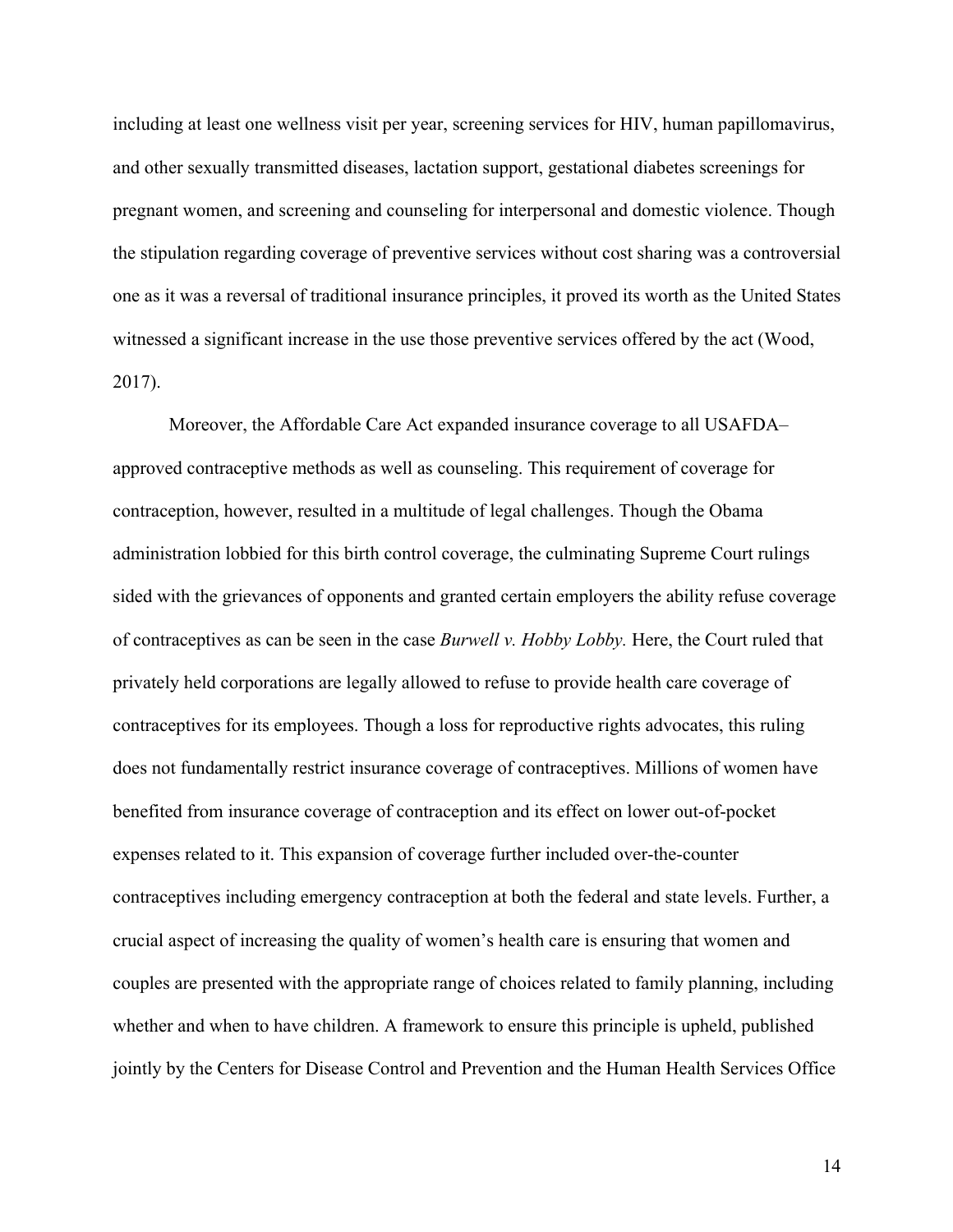of Population Affairs on Quality Family Planning, put forth a new standard for primary care providers and family planning specialists. In requiring coverage for contraceptives with no outof-pocket costs, the Affordable Care Act greatly expanded a women's access to a wide range of contraceptives. As a result, 62.4 million women now have insurance that covers contraception without having to pay a dime in out of pocket expenses (Wood, 2017).

On the other hand, however, enduring endeavors to deliver an emergency contraceptive pill like Plan B in an over-the-counter format for all women who need it – a venture that was stoutly blocked by the W. Bush administration – was not quickly reconciled with the switch in political leadership to a Democratic Obama administration. Instead of upholding the measures of scientific and medical evidence, the Obama administration sided with the continued efforts to block approval. Ultimately, judicial intervention became necessary; a ruling by Judge Edward Korman of the District Court of Eastern New York the mandated that these safe and effective emergency contraceptive medications be available in a fully over-the-counter manner. Data collected since 2013 has shown that this approval did not result in any negative or unintended consequences. Instead, the Court's ruling simply created an additional means by which women may prevent an unintended pregnancy (Wood, 2017).

Though the Obama administration and its efforts put forth in Affordable Care Act undoubtedly encompassed strong values related to supporting preventive services for women, the administration remained passive concerning issues of abortion specifically. As a result of the Affordable Care Act's regulations concerning abortion coupled with already existing funding bans, accessible options for the most vulnerable populations of women persisted. Though leaders in areas of reproductive health, rights, and justice called upon the Obama administration to eliminate those obstacles regarding women's informed decision making and access to abortion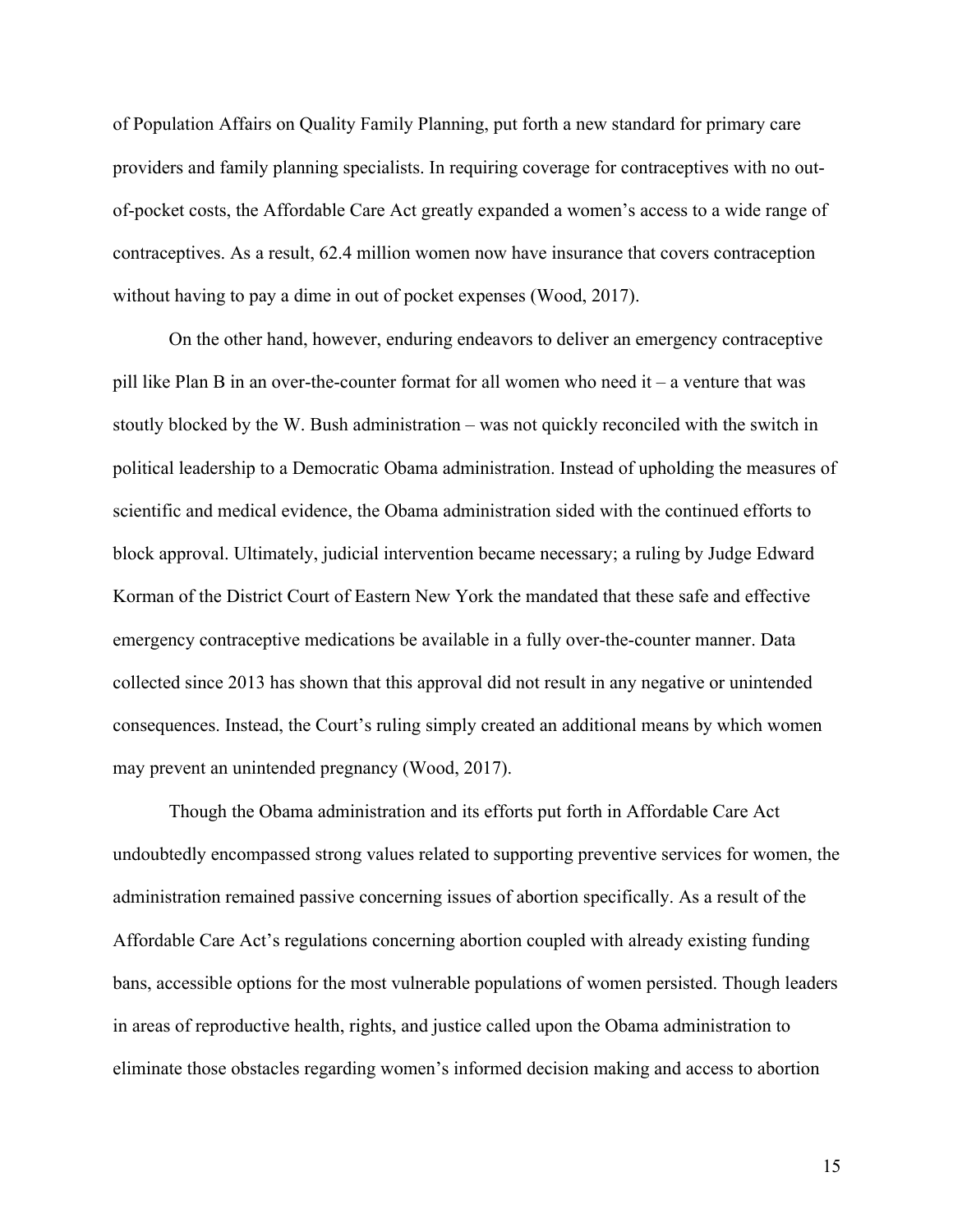services, the administration failed them (Wood, 2017). Regardless of these missed opportunities, the importance of the Affordable Care Act in improving women's health by means of normalizing women's health care and including reproductive care as essential health care has a felt impact in the United States. However, the Trump administration along with a Republican dominated Congress continually attacked the premises set forth by the Affordable Care Act, especially those related to women's health and reproductive rights. Though the expansion of access to affordable and effective contraception has been among the top landmark accomplishments established by the Affordable Care Act, the Trump administration worked to limit these gains with the discharge of regulations that would allow any employer, insurance plan, school, or individual to deny access to no-cost contraception based on moral objection (Long, 2020).

In a COVID-19 context, the Affordable Care Act is extremely useful in affirming that reproductive care is in fact essential health care. Though the Trump administration coupled with a Republican dominated Congress worked to overturn those premises set forth by the Affordable Care Act, these efforts were overwhelmingly unsuccessful; that said, the precedent set by the Act still remain in place. The new Biden Administration coupled with a Democratic majority Congress has differed from the Trump administration insofar as the Administration has a plan to address COVID-19 at a federal as opposed to leaving states to act or flounder on their own. As the pandemic persists, the Biden administration has moved to apply those premises of the Affordable Care Act to an America experiencing an unprecedented global health crisis, including the protection of reproductive health care at this time. The Biden Administration got off to a strong start, issuing nearly 40 executive orders, memoranda, and presidential proclamations in its first 10 days. On January 28, it announced an executive order to strengthen Medicaid and the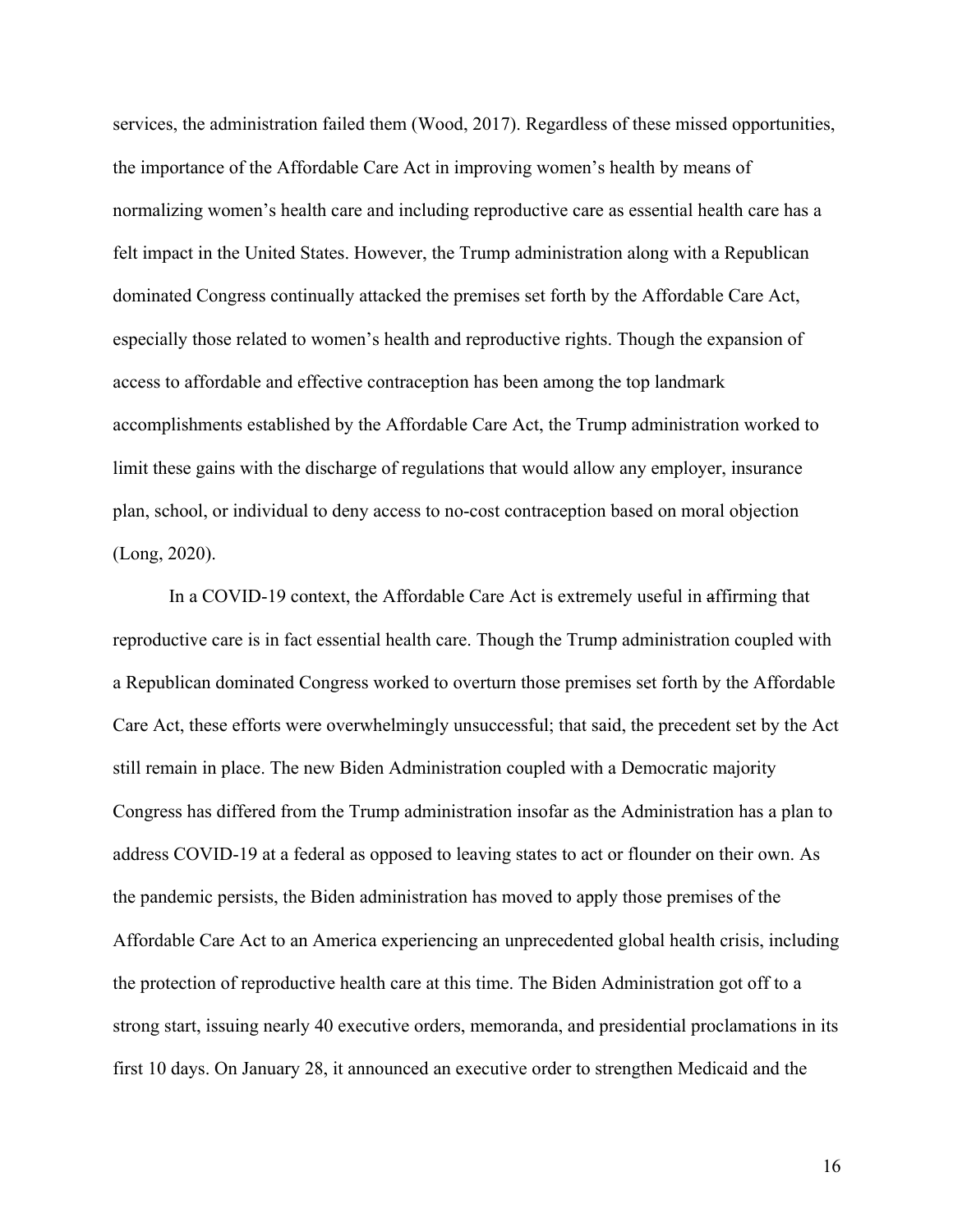Affordable Care Act's marketplaces with special consideration paid to the memorandum on women's health. Here, it states that "it is the policy of [the Biden] Administration to support women's and girls' sexual and reproductive health and rights in the United States, as well as globally" (Biden, 2021). Though the Biden administration has acted quickly to address the COVID-19 pandemic, the inaction of the Trump administration and failure to institute a federal policy to address the pandemic has left lasting negative impacts, including a push by some states to restrict access to abortion services under the guise of protecting public health. As such, it is important to consider how some states moved to define and restrict policy on abortion to suit the preferences of state leaders.

#### **Case Studies**

#### *National Overview & Trends*

The emergence of COVID-19 in the U.S. prompted many states to quickly enact policies intended to impede the course of the virus and maintain the function and quality of health care. As such, many states delivered executive orders in which state officials specified whether or how the COVID-19 pandemic would impact a woman's ability to seek an abortion. Almost half of the states discussed abortion and other reproductive health services in either their stay-at-home orders or essential procedures orders, where policies fluctuated from reassuring, to concerning, to dangerous. By mid-April of 2020, a total of 23 governors had made the move to safeguard the principle of timely access to reproductive health services in their states,<sup>1</sup> 12 of which protected abortion procedures specifically (Guttmacher Institute, 2020).

<sup>&</sup>lt;sup>1</sup> California, Delaware, Hawaii, Illinois, Indiana, Massachusetts, Michigan, Minnesota, Montana, New Jersey, New York, North Carolina, Ohio, Oregon, Tennessee, Utah, Vermont, Virginia, Washington, West Virginia, Wisconsin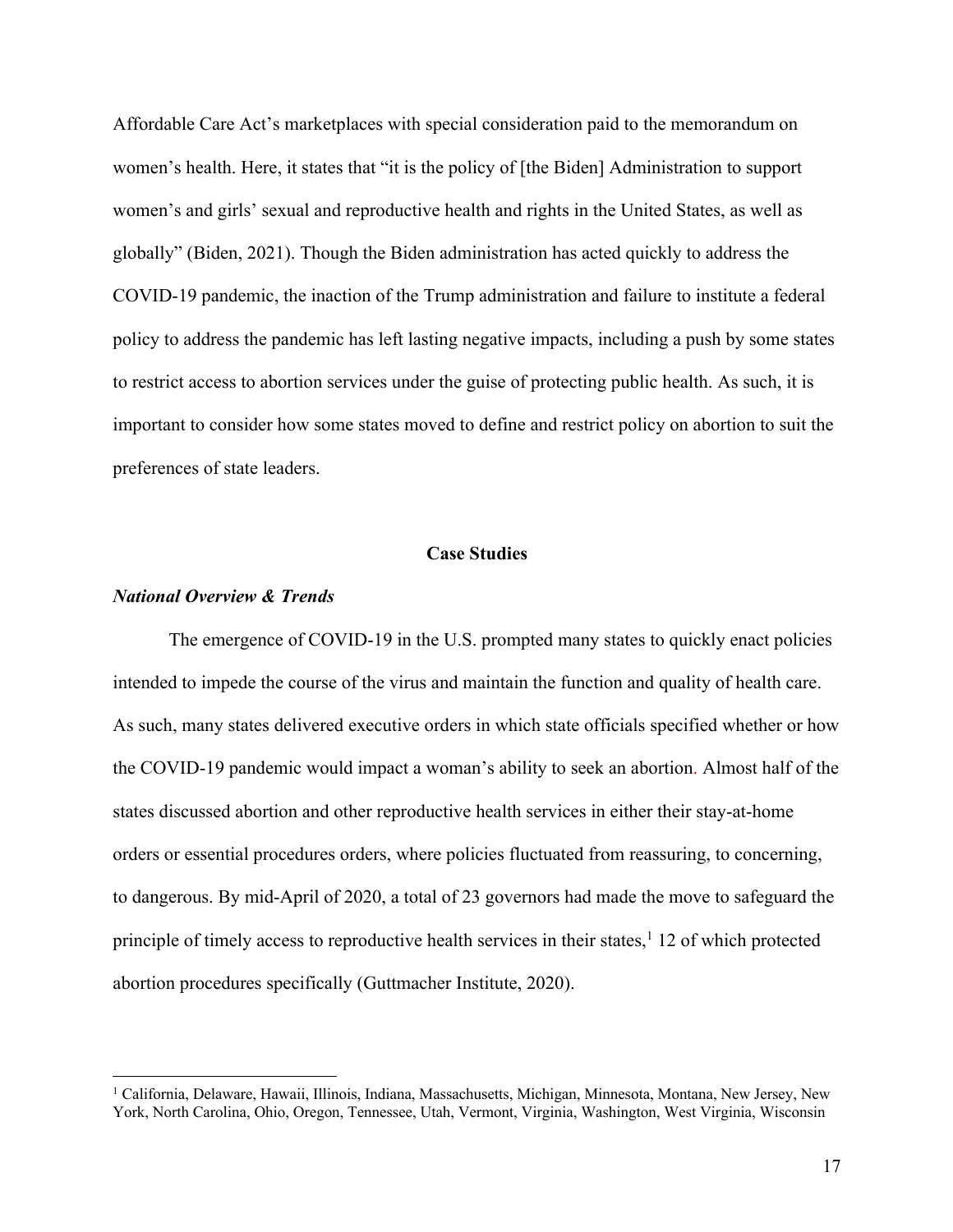However, anti-choice politicians in 11 states across the country including Texas,

Oklahoma, Arkansas, Mississippi, Louisiana, Alabama, Tennessee, Iowa, Ohio, West Virginia, and Alaska have used the COVID-19 pandemic as an attempt to hinder access to abortion services by categorizing abortion procedures as elective or non-essential (Bayefsky et al., 2020). While a number of states including Iowa, Ohio, and Tennessee, constrained their enforcement strictly to surgical abortions, other states such as Arkansas, Oklahoma, and Texas, imposed their orders in a way so as to delay or ban all abortions services, including medication abortion (Donley et al., 2020). Currently, 29 U.S. states are considered to be hostile towards abortion rights according to an abortion policy landscape study by the Guttmacher Institute. Of the 11 states that attempted to restrict abortion access in some way during the COVID-19 pandemic, 10 are categorized as either hostile or very hostile to abortion access (Nash, 2020). Furthermore, in 2020, 10 of these 11 states had Republican governors. All 11 states that sought to restrict access to abortion services during the COVID-19 pandemic also had Republican majorities in both House and Senate state chambers. In addition, 10 of the 11 states retain Republican Attorney Generals – a position for which the officeholder serves as the state's top law enforcement official (Kaiser Family Foundation, 2020). Thus, actions taken to restrict access to abortion services in the initial months of the COVID-19 pandemic were taken almost exclusively by states led by Republican policymakers.

For the purposes of this project, I examined 3 states that moved to restrict access to abortion services under the guise of the COVID-19 pandemic: Arkansas, Alabama, and Alaska. These states were chosen based on their hostility ranking by the Guttmacher Institute's abortion policy landscape study. The chosen states are considered to be very hostile, hostile, and lean in support of abortion right respectively. All 3 chosen states have Republican governors,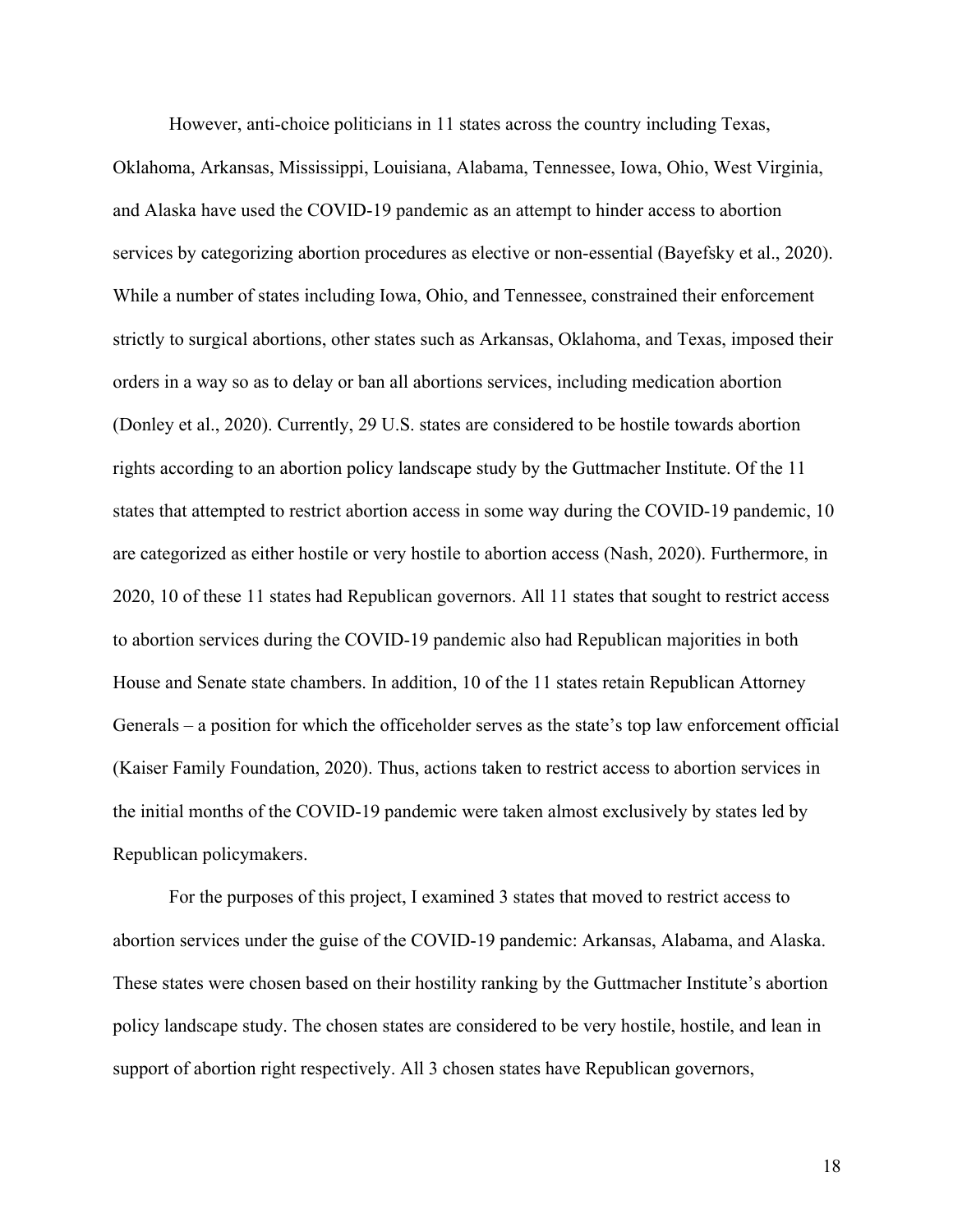Republican majorities in both House and Senate state chambers, and Republican Attorney Generals. The 3 states differed in their approaches taken to limit access to abortion services, which are examined below.

#### *Arkansas*

Arkansas is a state considered to be very hostile toward abortion rights according to the Guttmacher Institute's abortion policy landscape study (Nash, 2020). Only 38% of adults in the state believe that abortion should be legal in all or most cases (Pew Research Center, 2020). The state of Arkansas has a long history of limiting access to abortion services, having its first abortion ban set by 1900. Further, the state constitution was amended in 1988 to condemn abortion procedures, stating that "the policy of Arkansas is to protect the life of every unborn child from conception until birth, to the extent permitted by the Federal Constitution." Abortion restriction bills, coupled with partial-birth bans, took root in the state throughout the 1990s as unconstitutional pre-*Roe* laws remained intact in Arkansas (Arndorfer, 1998). Arkansas was at the forefront of those states that enacted a comprehensive abortion-specific informed consent requirement, which was put in place in 2007 (Nash & Benson, 2007). In 2013, a fetal heartbeat bill, designed to ban abortion procedures from occurring after twelve weeks of pregnancy, was passed by the state. A fetal heartbeat bill is a contentious form of legislation practiced in the United States which seeks to make abortion procedures illegal once the embryonic heartbeat is perceptible which is, oftentimes, before a woman even realizes she is pregnant. Though the bill was vetoed by former Governor Mike Beebe (D), his veto was overridden. The law was struck down a year later after being ruled unconstitutional by a federal judge (Parker, 2013).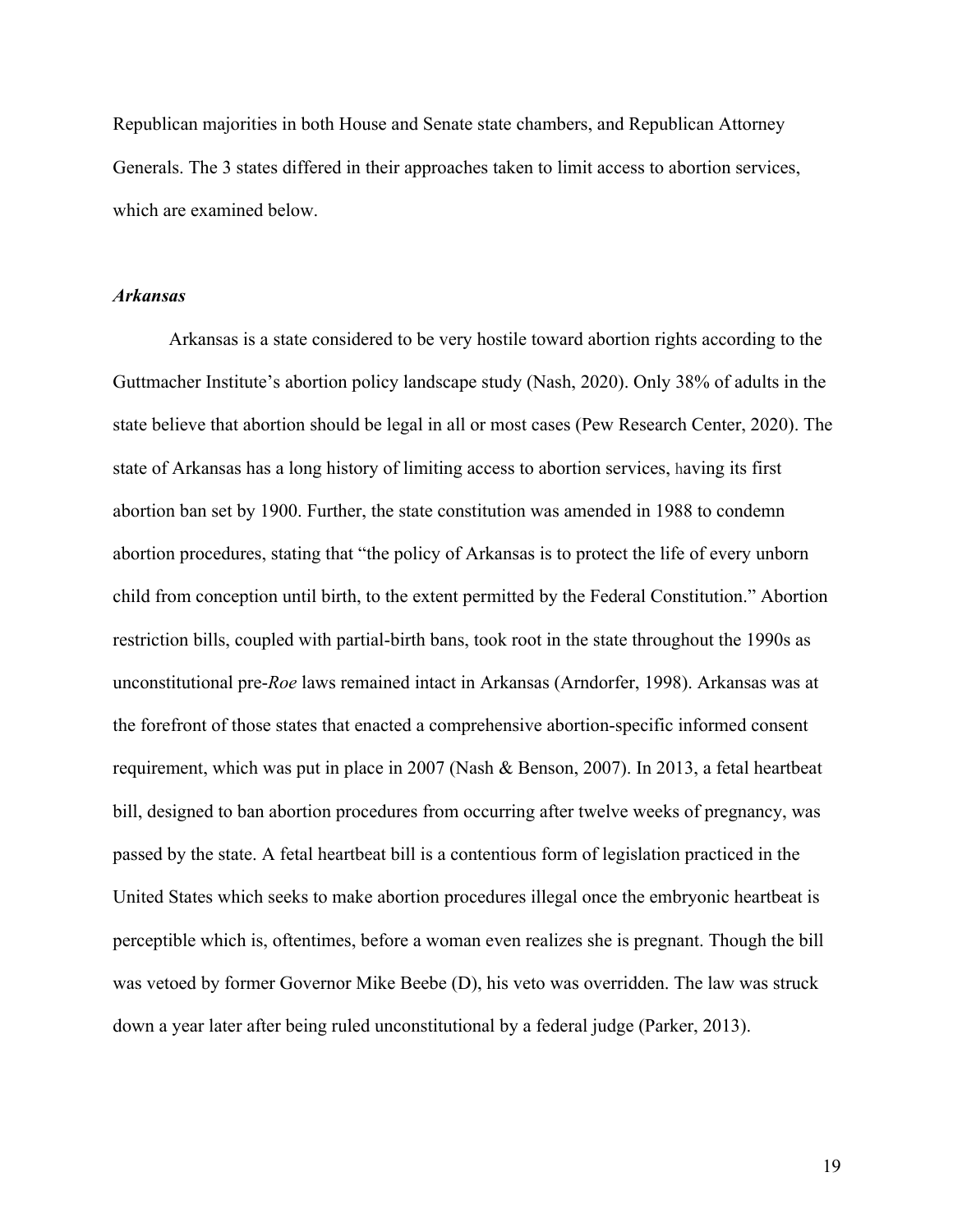In the present, Arkansas has instituted a multitude of restrictions on women seeking to terminate a pregnancy, including state-directed counseling that contains information intended to discourage the patient from obtaining an abortion, a 72 hour waiting period between pre-abortion counseling and the procedure that serves no medical purpose, and parental consent for minors seeking abortion services (Guttmacher Institute, 2021). Health plans provided by Arkansas's state health exchange under the Affordable Care Act prohibit the coverage of abortion procedures except in certain circumstances of life endangerment, rape, or incest. Abortion procedures in the state of Arkansas are limited by gestational periods and are completely banned after twenty weeks of pregnancy. This is based on a claim that a fetus can feel pain at that point in pregnancy. This postulation has been disproven by scientific evidence and thus has been repudiated by the medical community (Guttmacher Institute, 2021). There is only one clinic in the state of Arkansas – located in the capital city of Little Rock – that offers abortion services, meaning 97% of counties in Arkansas do not contain a clinic where abortion services are provided (Jones et al., 2019). The state requires this singular clinic to meet medically unnecessary standards related to their physical building, equipment usage, and staffing protocols. Dubbed Targeted Restrictions on Abortion Providers, or TRAP laws, the clinic is required to meet medical and facility standards that are targeted to affect them as an abortion provider and are not extended to other medical facilities that provide outpatient medical care which does not include abortions. In a COVID-context, the use of telemedicine appointments to manage medication abortion is not permitted despite a study by the National Academies of Sciences, Engineering and Medicine finding that there is no evidence that the taking of medication abortion pills requires the physical presence of a health care provider (Guttmacher Institute, 2021).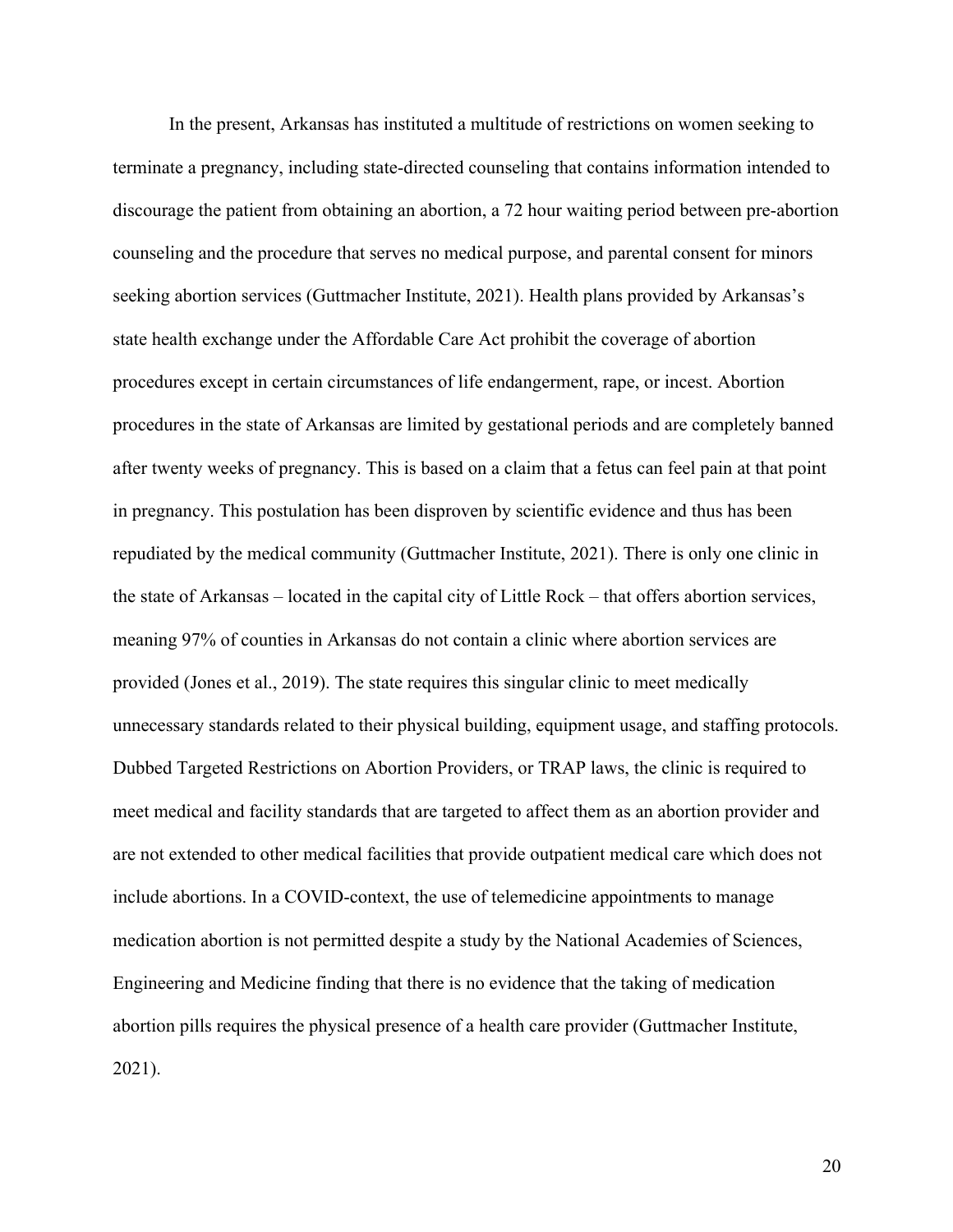At the emergence of COVID-19 in the United States, Arkansas had a Republican governor, Republican attorney general, and Republican majorities in both the state House and Senate ("Arkansas Election Results", 2018). On April 3rd, 2020, one month after the World Health Organization officially declared a pandemic as the novel coronavirus spread globally, the Arkansas Department of Health issued an elective surgery directive in response to the growth of the COVID-19 pandemic in the United States. This directive instructed all health care facilities to suspend procedures that could be safely delayed in order to conserve personal protective equipment for frontline workers. It should be noted that this directive did not include a specific reference to abortion procedures (Hutchinson & Smith, 2020). However, just days later on April  $10, 2020$ , a cease and desist<sup>2</sup> order was delivered to the state's only procedural abortion provider by inspectors from the Arkansas Health Department (Planned Parenthood, 2021). The inspectors, who claimed that the clinic was in violation of the Department's April 3rd ban on elective surgeries, demanded that the clinic promptly put a stop to all procedural abortions (Planned Parenthood, 2021). As a result, The American Civil Liberties Union and the law firm of O'Melveny & Myers took direct action and sued the state as representatives of the clinic, requesting a blockage of the abortion ban by a district court (American Civil Liberties Union, 2020). The case was successful, as a federal judge issued a temporary restraining order the following day which granted the clinic the authorization needed to proceed with abortion procedures (United States Eastern District Court of Arkansas, 2020).

This victory was brief, though, as the U.S. Court of Appeals for the Eighth Circuit restored the abortion ban, thereby reversing the lower court's ruling. In its amicus curiae, the Eighth Circuit judges cited the Arkansas Department of Health directive as a simple interlude –

<sup>&</sup>lt;sup>2</sup> A cease and desist document is dispatched to either a particular business or certain individual with the intent of ordering the cessation of alleged illegal activity occurring (Trimble, 2010).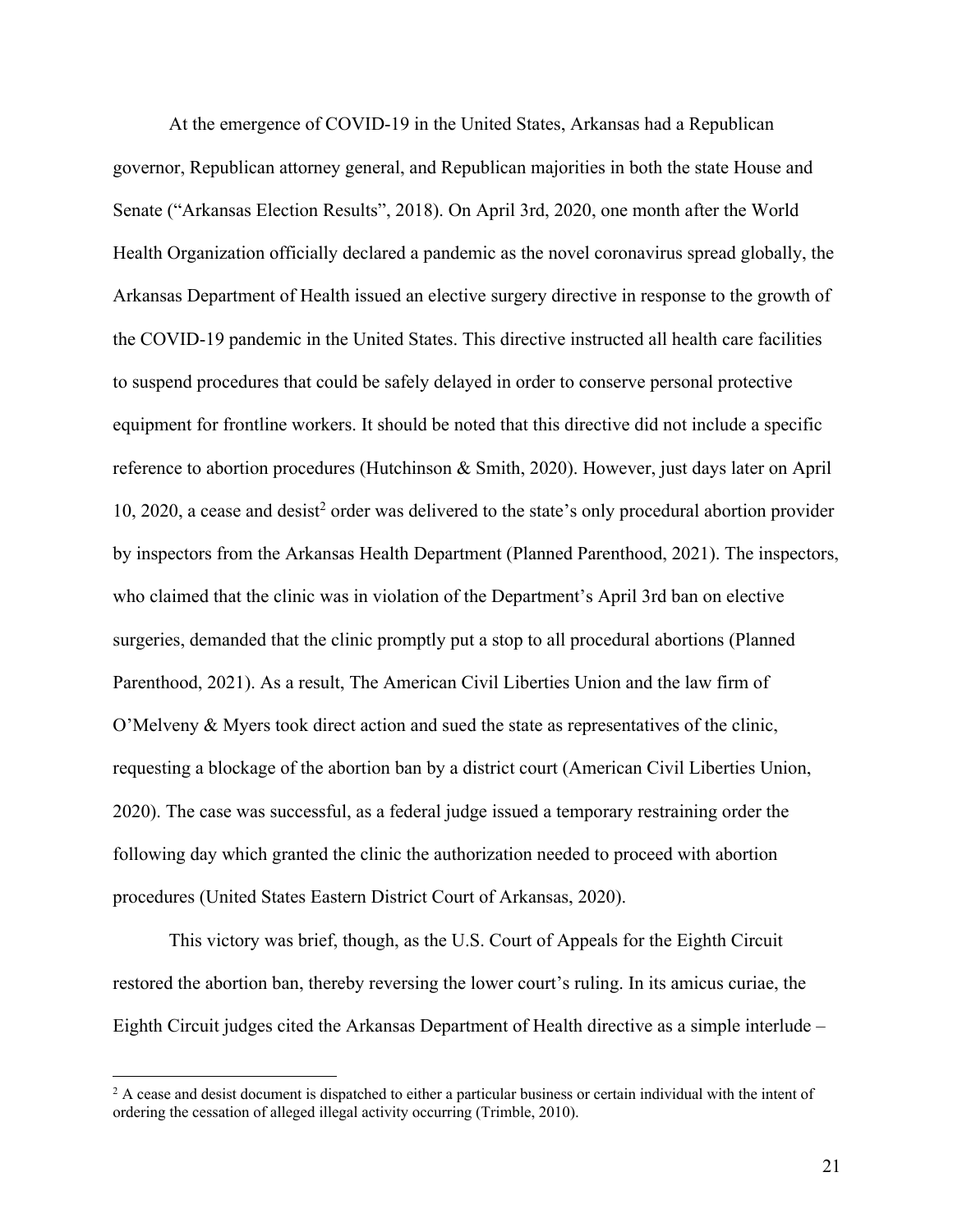as opposed to a ban – due to the fact that the directive would be terminated in a month's time unless the state of emergency was renewed by Governor Asa Hutchinson (U.S. Court of Appeals for the Eighth Circuit, 2020). By April 27, 2020, a new elective surgery directive was put in place by the Arkansas Department of Health. Under the revised mandate, elective surgeries were permitted to restart with the stipulation that a patient must acquire and present a negative COVID-19 test within 48 hours of their scheduled procedure date (Arkansas Department of Health, 2020). At a time where the United States was experiencing a scarcity of coronavirus test kits, women pursuing abortions services were required to locate a health care facility that would test asymptomatic persons who were not in contact with COVID-19 and yield the results in a high-speed fashion. As a result, The American Civil Liberties Union filed an additional emergency lawsuit on behalf of the Little Rock Family Planning clinic on May 1, 2020, petitioning for exemption from the testing provision due to the fact that that there was a select group of women seeking abortion services who were days away from the Arkansas's state cut-off for the procedure and who had been unable to secure a COVID-19 test (American Civil Liberties Union, 2020). On May 7, 2020, a federal judge refused the plea, citing the Eighth Circuit opinion which asserted that a state is authorized to take actions that violate constitutional rights in times of public health crises (Satter, 2020). By May 18, 2020, the Arkansas Department of Health reported there would be a relaxation of testing qualifications, and patients now had 72 hours prior to the elective procedure date to secure a negative COVID-19 test. The following month, on July 6, 2020, the timeframe was once again adjusted and now sat at 120 hours prior to the date of the elective procedure. By August 1, 2020, the Arkansas Department of Health issued a directive completely repealing the requirement for a negative COVID-19 test in advance of scheduled elective procedures (Arkansas Department of Health, 2020).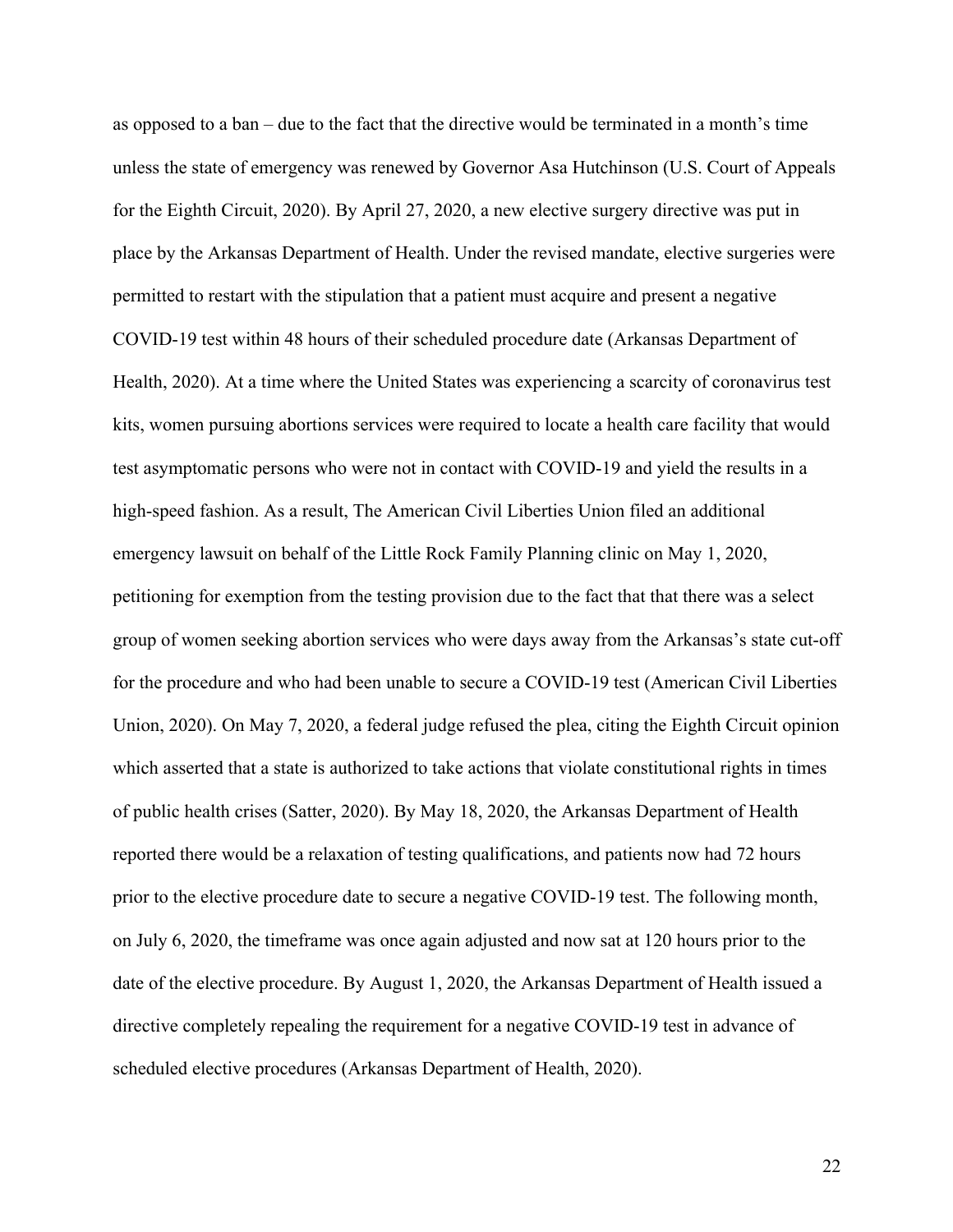Through the strict regulations put in place by the state of Arkansas, the essential health care service of abortion procedures was heavily restrained at the onset of the COVID-19 pandemic. This was demonstrated through the Arkansas Department of Health's elective surgery directive, which instructed all health care facilities to suspend procedures that could be safely postponed. Though abortion services were not listed among those procedures, a cease and desist order was delivered to the state's only procedural abortion provider with the claim that the clinic was in violation of the Department's ban on elective surgeries. After weeks of tit-for-tat, litigation efforts were successful and abortion services became more accessible in the state. However, these actions taken by Arkansas showcase how the state does not deem abortion to be essential health care regardless of the unified medical and legal stance that abortion services are a timely and essential right. This theme of restricting access to abortion services under the guise of the COVID-19 is not unique to just Arkansas; many other states – predominantly southern and almost exclusively Republican-led – followed suit.

### *Alabama*

Alabama is a state considered to be hostile toward abortion rights according to the Guttmacher Institute's abortion policy landscape study (Nash, 2020). Issues related to abortion are polarized within the state, with 58% of adults believing the procedure should be illegal in all or most cases (Pew Research Center, 2020). There have been laws pertaining to abortion services active in Alabama active since the 1800's when the state legislative body outrighly banned abortion procedures. In the time before *Roe v. Wade*, abortion was legal only if a pregnant woman's physical health was placed in jeopardy as a result of the pregnancy (Arndorfer, 1998). Alabama's state legislature was heavily involved in attempts at passing cardiogenesis or fetal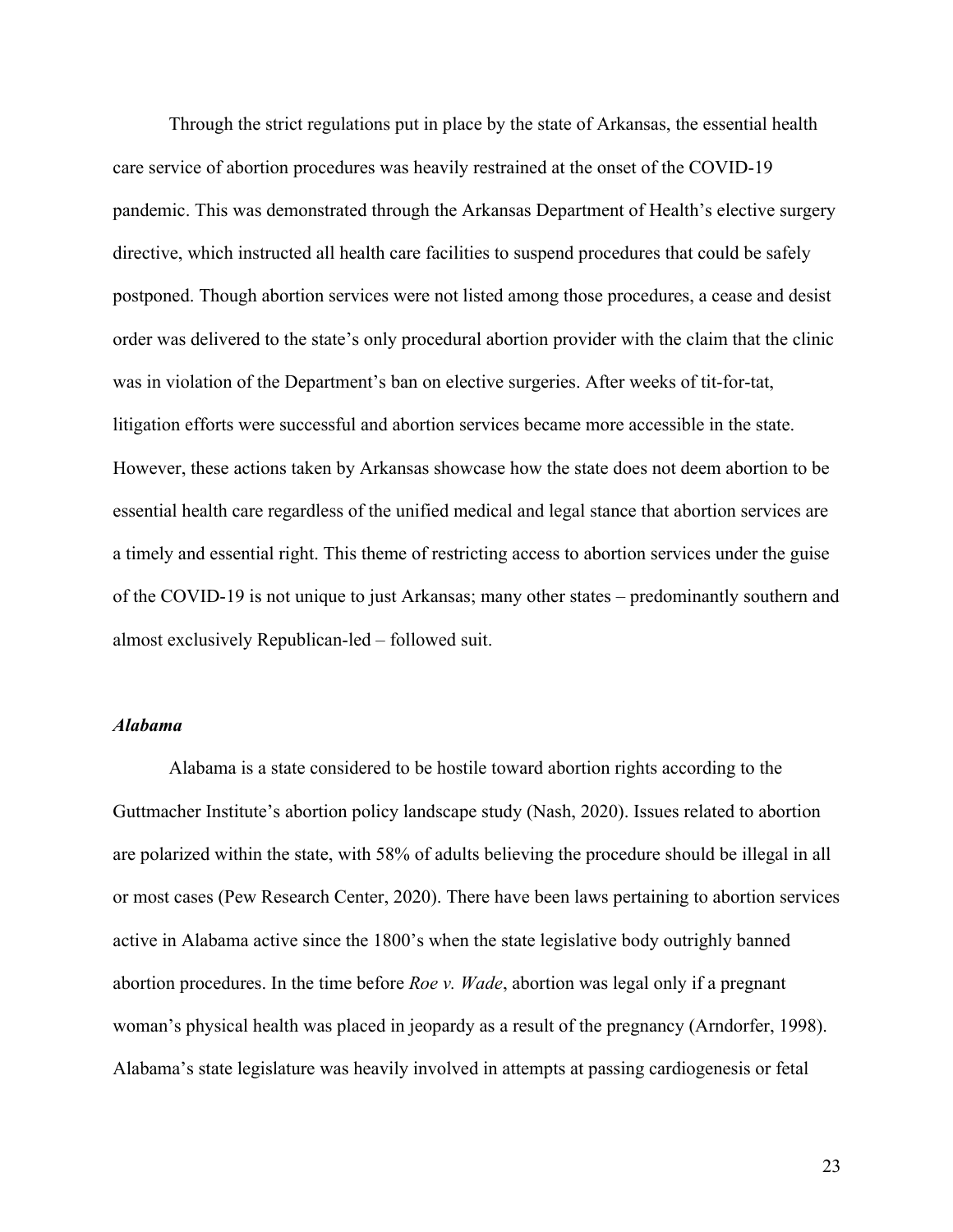heartbeat detection date abortion bans beginning in 2014, with efforts proceeding unsuccessfully for years due to legal challenges. In May 2019, governor at the time Kay Ivey, Alabama's second female governor and first female Republican governor, signed The Alabama Human Life Protection Act. Under this law, performing an abortion would be classified as a Class A felony, meaning doctors who perform the procedure could be sentenced to life imprisonment (Alabama HB314, 2019). Class A felonies are the most heinous category of crimes in Alabama and include violent crimes that typically entail danger committed against another person such as murder, arson, and kidnapping (Alabama Code § 13A-5-6, 2020). The objective of The Human Life Protection Act was to enforce an almost absolute ban on abortion services in the state beginning in November 2019. Various amendments proposed that would have permitted abortion procedures in the event of a pregnancy resulting from rape or incest were rejected. The bill was passed in both chambers of the Alabama Legislature in a party-line vote of 73-3 in the state's House of Representatives and 25-6 in the state Senate (Alabama HB314, 2019).

In the present, Alabama is similar to the state of Arkansas insofar as the state places restrictions on those women seeking to terminate a pregnancy including state-directed counseling that contains information intended to discourage the patient from obtaining an abortion, a 72 hour waiting period between pre-abortion counseling and the procedure that serves no medical purpose, and parental consent for minors seeking abortion services. In addition, a patient must submit to an ultrasound before scheduling an abortion procedure and is obligated by law to view the image. Health plans provided by Alabama's state health exchange under the Affordable Care Act prohibit the coverage of abortion procedures except in certain circumstances of life endangerment, rape, or incest. Abortion procedures in the state of Alabama are limited by gestational period, being prohibited after twenty weeks of pregnancy. There are three clinics in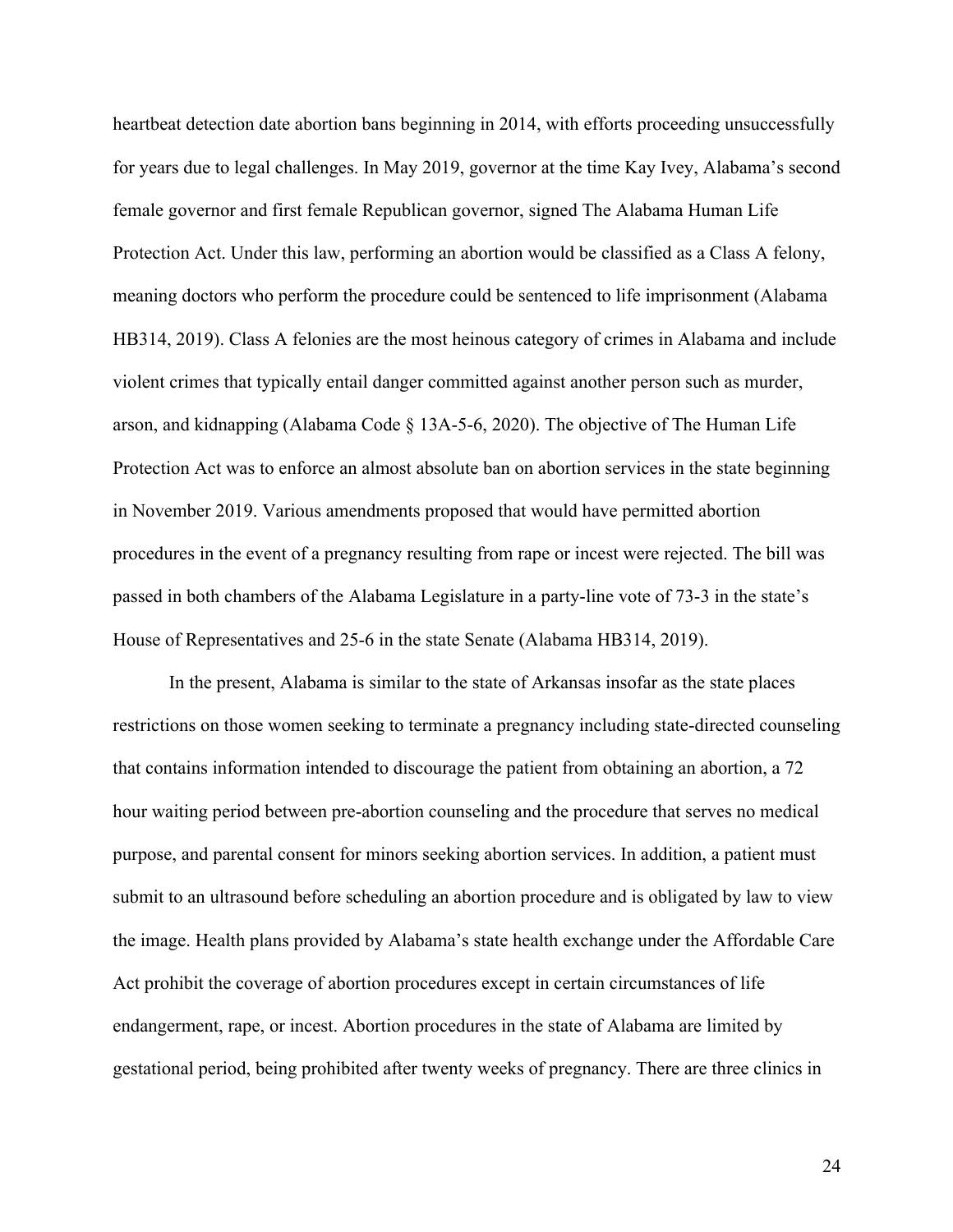the state of Alabama that offer abortion services, meaning 93% of Alabama's counties have no clinics that provide abortion services. The state requires these clinics to meet medically unnecessary standards related to their physical building, equipment usage, and staffing protocols. In a COVID-context, the use of telemedicine appointments to manage medication abortion is not permitted (Guttmacher Institute, 2021).

At the emergence of the public health emergency of COVID-19 in the United States, the state of Alabama had a Republican governor, attorney general, and Republican party control in both their state Senate and state House of Representatives. On March 27, 2020, just weeks after the World Health Organization officially declared a pandemic, Alabama's Department of Public Health issued an Order of the State Health Officers deferring public gatherings in an attempt to mitigate the risk of infection of COVID-19 in the state. In this declaration, the Alabama Department of Public Health stated that all medical, surgical, and dental procedures should be suspended pending further information. Exceptions were put in place by the Department where necessary to address inevitabilities such as emergencies, to circumvent serious injury, and retain ongoing and active treatments (Alabama Department of Public Health, 2020). In the same day, Alabama Attorney General Steve Marshall verified that abortion services would be barred under the Department of Public Health's directive (Attorney General's Office, State of Alabama, 2020). Following this order, Attorney General Marshall issued a news release on March 30, 2020, in which he rendered that the order by the Department of Public Health applied without exception, and went on to make false and misleading assertions regarding the risks posed by abortion clinics in the transmission of COVID-19 such as the claim that abortions require hospitalization post-procedure and that abortion clinics are exhausting personal protective equipment. To conclude this news release, Attorney General Marshall stated that he would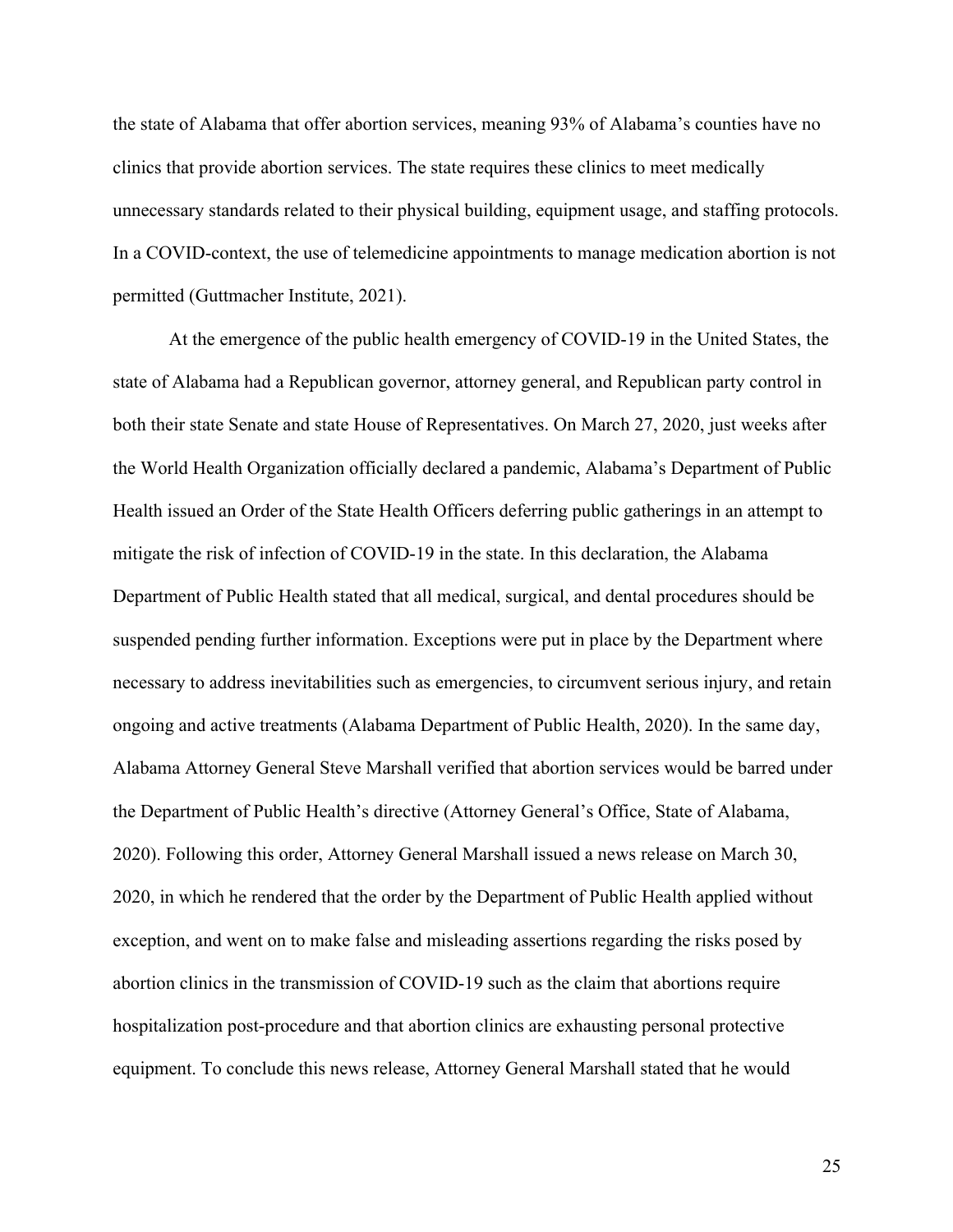enforce the order against all violators and threatened prosecution against Alabama's three abortion clinics – a clear signal of aggressive enforcement and sanction for violation of this directive (Attorney General's Office, State of Alabama, 2020).

In the same day of Attorney General Marshall's news release, the American Civil Liberties Union, representing Dr. Yashica Robinson, an abortion provider in Alabama, in conjunction with the Alabama Women's Center, Reproductive Health Services, and West Alabama Women's Center – the state's three abortion clinics – filed an emergency complaint in the United States District Court for the Middle District of Alabama (United States District Court for the Middle District of Alabama, Northern Division, 2020). In the following weeks, on April 12, 2020, Alabama's federal district court issued a preliminary injunction, which is a court order presented at the outset of a lawsuit that forbids parties involved from doing that action of dispute until a final judgment has been presented and the trial has ended in an attempt to maintain the status quo (Cornell Law School, n.d). This injunction allowed abortion providers to independently calculate if the procedure was an essential service needed in order to avoid additional danger, costs, or legal hurdles on a case by case basis. U.S. District Judge Myron Thompson, who issued the preliminary injunction and is responsible for blocking Alabama's near-total abortion ban from going into effect previously in 2019, cited the undue burden placed on a woman's right to access critical abortion services during a public health emergency in his twelve page ruling (District Court of the United States for the Middle of Alabama, Northern Division, 2020). The Eleventh Circuit Court of Appeals upheld the preliminary injunction on April 23, 2020, permitting doctors the continued use their medical judgment in decisions of whether an abortion was a timely necessity to avoid further threats and/or whether a woman seeking to terminate a pregnancy would lose the legal right to do so in the event the procedure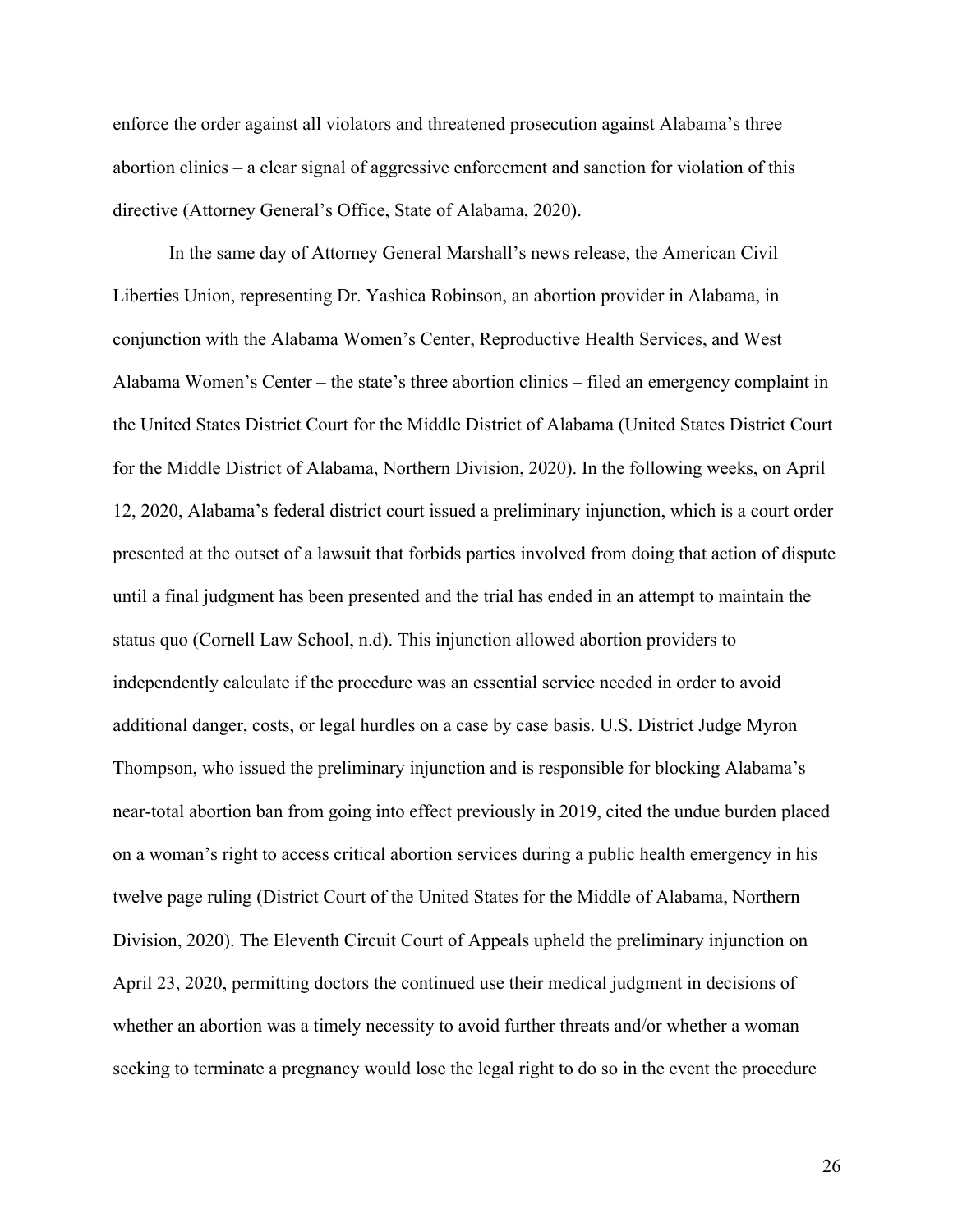was delayed. Effective April 30th, 2020, medical, surgical, and dental procedures were permitted to resume in Alabama with the provision that procedures would immediately cease should the State Health Officer determine that performing said procedures would diminish access to personal protective equipment or other materials needed to combat COVID-19. (Sobel et. al, 2020).

Accessing abortion services at the onset of the COVID-19 pandemic was made to be increasingly difficult by the state of Alabama. This is demonstrated by Attorney General Steve Marshall verification that abortion services would be barred under the Alabama's Department of Public Health Order of the State Health Officers deferring public gatherings. Attorney General Marshall went on to make false and misleading assertions regarding the risks posed by abortion clinics and threatened prosecution against Alabama's three abortion clinic. Litigation efforts were successful and abortion services became more accessible in the state as a result of a preliminary injunction. Though 8 of the 11 states that restricted access to abortion services under the guise of the COVID-19 pandemic were located in the southern United States, this theme is not unique to southern states exclusively; nor is it unique to states considered to be hostile towards abortion rights.

#### *Alaska*

Alaska is a state considered to lean in support of abortion rights according to the Guttmacher Institute's abortion policy landscape study (Nash, 2020). 63% of adults in the state believe that abortion should be legal in all or most cases (Pew Research Center, 2020). Alaska was one of four states to legalize abortion between 1967 and 1970, before the United States Supreme Court's ruling in *Roe v. Wade* in 1973. By 2007, however, the state of Alaska had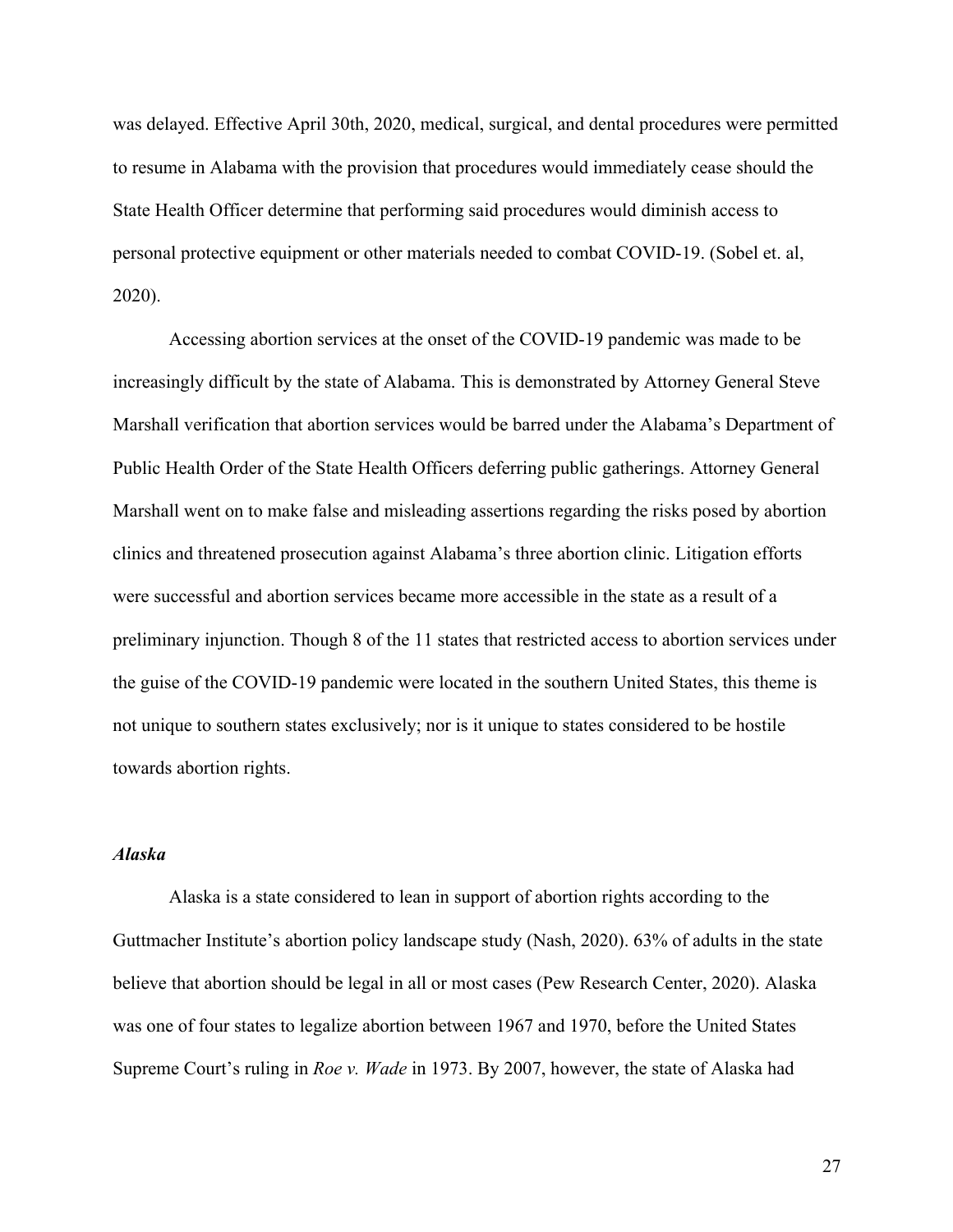implemented a consent requirement that mandated abortion providers to alert patients of an apparent connection between abortion and breast cancer, which is a claim proven to be scientifically unsupported and medically unfounded (Guttmacher Institute, 2019). In the same year, the state also imposed a provision stating that women attempting to terminate a pregnancy must be informed that a fetus is capable of experiencing pain at 20 weeks despite the conclusion by the medical community following scientific research that pain sensors do not develop in a fetus until at least 23 weeks and may develop as late as 30 weeks as published in Journal of the American Medical Association (Nash, 2007). In 2017, a bill was introduced in Alaska's House of Representatives by David Eastman (R) that would have would have banned abortion in the state. The bill did not make it out of committee (Alaska HB250, 2017). Representative Eastman introduced a piece of legislation in 2019 similar to that of his previous bill, which defined abortion as the murder of an unborn child. This bill has since failed (HB178, 2019). Though antiabortion efforts have been made in the state, these efforts have largely failed as a result of a largely pro-choice legislature as well intervention by the courts.

In the present, abortion services are much more permissible in Alaska compared to that of Arkansas and Alabama. State-directed counseling that contains information intended to discourage the patient from obtaining an abortion are in place. There are three clinics in the state of Alaska that offer abortion services, meaning 86% of Alaska's counties have no clinics that provide abortion services (Guttmacher Institute, 2021). Though the state of Alaska has historically been supportive of abortion rights, it should be noted that Alaska is currently led by anti-choice Governor Mike Dunleavy. In 2019, Dunleavy blocked \$334,700 in funds to the judiciary – the exact amount the state spent funding abortion services in 2018 – in response to a court ruling defending Medicaid funds spent on abortion procedures. Dunleavy explicitly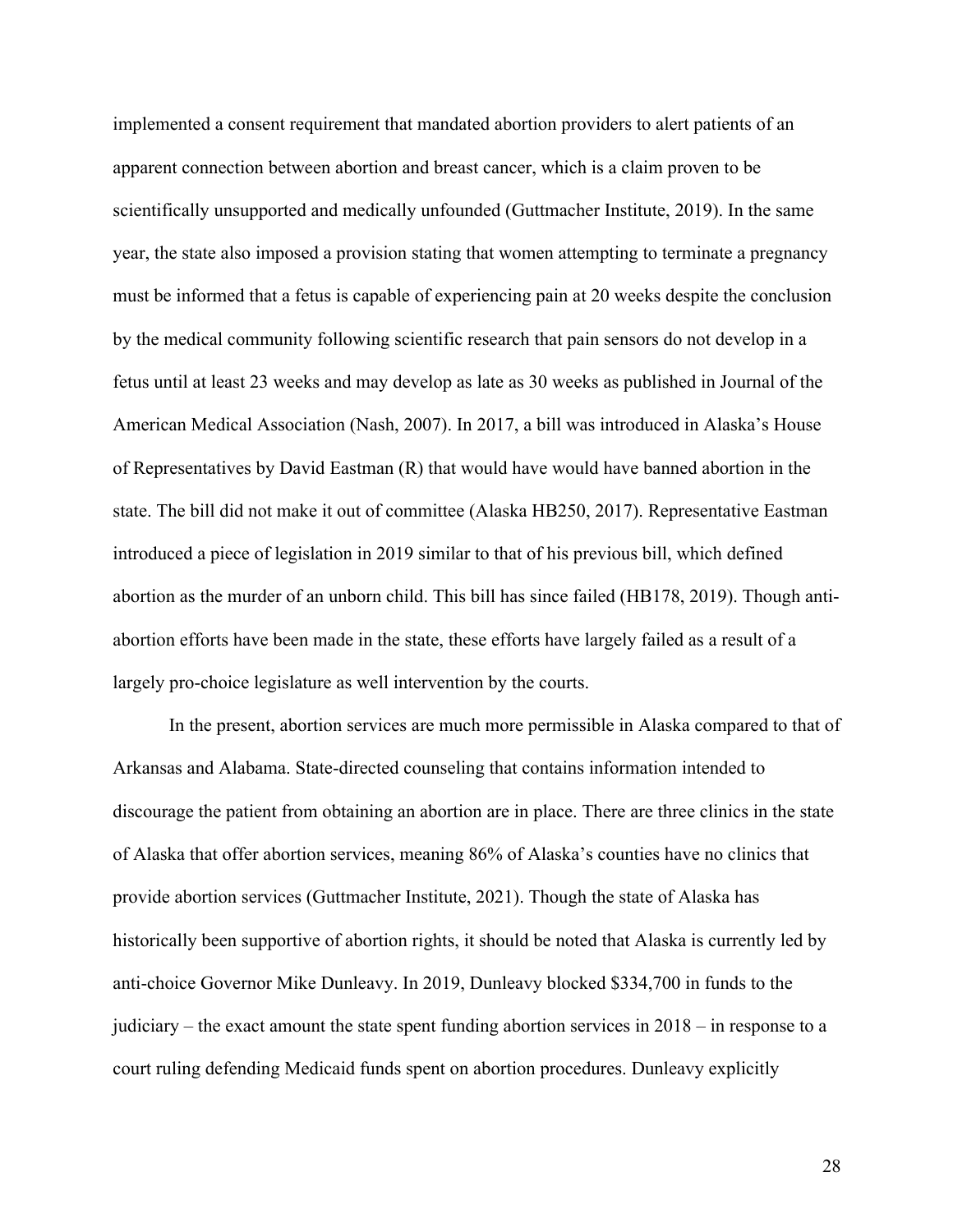admitted that this veto was an act of direct retaliation against the Alaska Court System for their ruling, which was in conflict with his own political views (American Civil Liberties Union, 2019). Thus, the state of Alaska is moving in a more anti-choice direction.

At the emergence of the public health emergency of COVID-19 in the United States, the state of Alaska had a Republican governor, attorney general, and Republican party control in both their state Senate and state House of Representatives. On March 16, 2020, just days after the World Health Organization officially declared a pandemic, Alaska's chief medical officer published a health alert strongly recommending that Alaska follow the guidance of United States surgeon general in postponing or canceling all non-urgent and elective procedures for three months in an attempt to mitigate the spread of COVID-19 throughout the state. This alert explicitly stated that this was a request, and not a mandate (Dr. Zink, 2020). Days later, on March 19, 2020, Governor Mike Dunleavy issued a health mandate ordering all non-urgent and elective procedures to be deferred until June 15, 2020 or cancelled. The following month, on April 7, 2020, a revised COVID-19 response policy was put in place by the joint forces of the governor, the Alaska Department of Health and Social Services, and the chief medical officer for the state, which explicitly declared surgical abortions to be non-urgent procedures, thus ordering them postponed. In this revised health mandate addressing non-urgent and elective procedures, a specific section exists for gynecological surgeries. Under the subheading of gynecological surgeries that could be safely delayed for several weeks, surgical abortion it listed. The mandate states that surgical abortion procedures must be deferred indefinitely except in cases where the life or physical health of the pregnant woman is placed at risk by continuance of the pregnancy during the period of forced deferment (Dunleavy et al., 2020). This revision came shortly after Alaska Attorney General Kevin Clarkson signed an amicus brief, which is typically filed by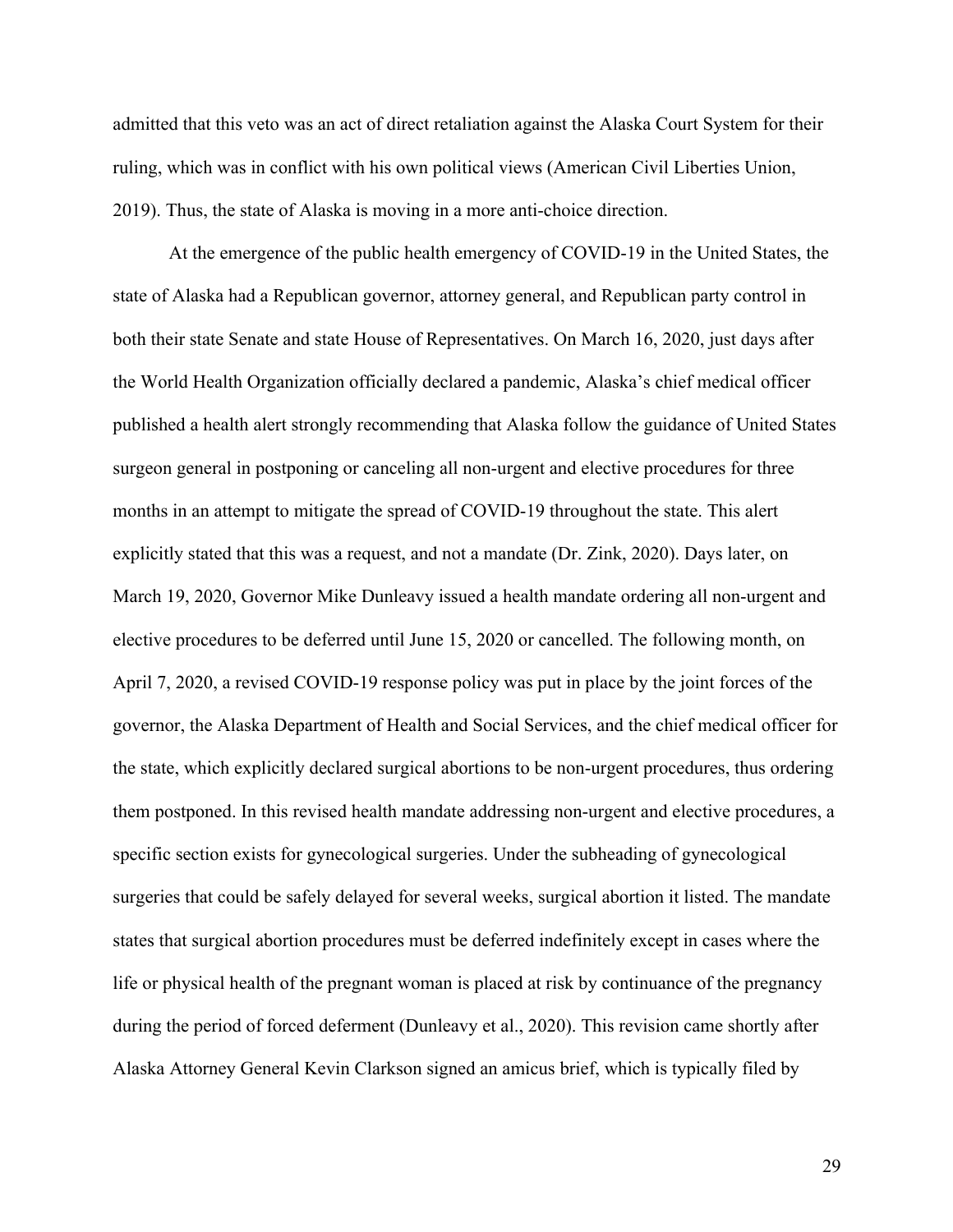persons with the objective of asserting support for a particular side in a case, backing the state of Texas for its anti-abortion response amidst the COVID-19 pandemic (Planned Parenthood, 2021). Kevin Clarkson has since resigned from his post as attorney general following the publication of a series of inappropriate text messages Clarkson sent to a junior state employee decades younger than him (Paybarah, 2020). By mid-April, the American Civil Liberties reported that abortions were occurring in the state and that Alaska's COVID-era abortion ban lasted less than one week (2020).

Though the state of Alaska leans in support of abortion rights, abortion services were made to be inaccessible at the onset of the COVID-19 pandemic as a result of an anti-abortion governor. This is demonstrated through Governor Mike Dunleavy, the Alaska Department of Health and Social Services, and the chief medical officer for the state explicitly declaring surgical abortions to be non-urgent procedures. Alaska's COVID-era abortion ban lasted less than one week, as the American Civil Liberties reported that abortions were occurring in the state by mid-April. Of the 11 states that moved to restrict abortion services under the guise of COVID-19, no bans are currently still in effect (Sobel et al., 2021).

#### **Discussion**

The emergence of COVID-19 in the United States propelled many states into quickly enacting policies intended to impede the course of the virus as well as maintain the function and quality of health care. As such, many states delivered executive orders in which state officers made clear their plan to either uphold the principles related to reproductive health care and freedom or attack them. Almost half of the states discussed abortion and other reproductive health services in either their stay-at-home orders or essential procedures orders,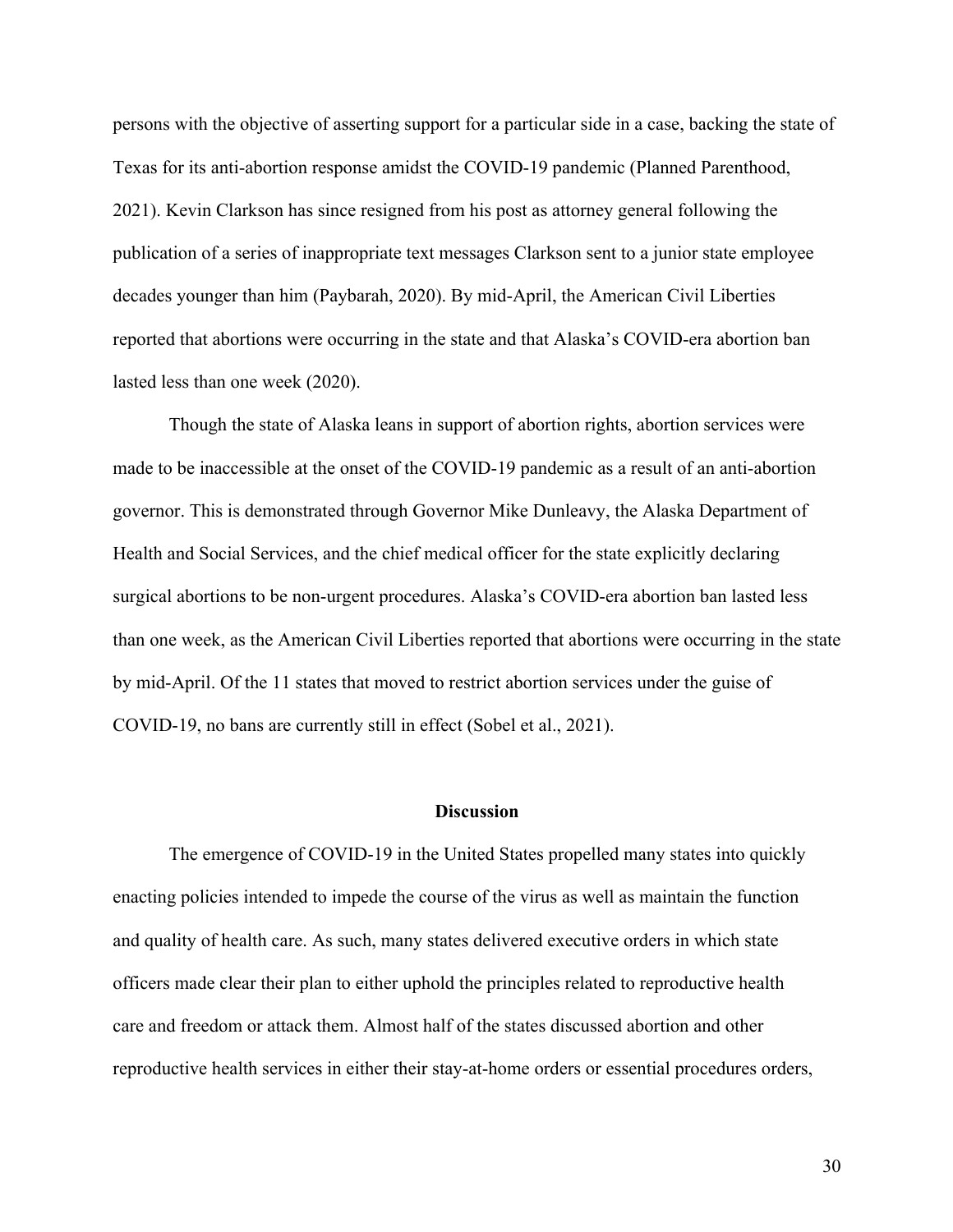where policies fluctuated from reassuring, to concerning, to dangerous. By the time of mid-April, a total of 23 governors had made the move to safeguard the principle of timely access to reproductive health services in their states. However, 11 anti-abortion governors exploited this global health crisis in a way so as to use the COVID-19 pandemic as an opportunity to deem abortion non-essential health care, thereby unconstitutionally limiting access to the service. These 11 states made stringent efforts to ban all or some abortion procedures.

Just days after a pandemic was officially declared in the United States, the American College of Obstetricians and Gynecologists and the American Board of Obstetrics & Gynecology, together with the American Association of Gynecologic Laparoscopists, the American Gynecological & Obstetrical Society, the American Society for Reproductive Medicine, the Society for Academic Specialists in General Obstetrics and Gynecology, the Society of Family Planning, and the Society for Maternal-Fetal Medicine issued a joint statement reaffirming the essential nature of continued abortion services. According to this statement, "abortion is an essential component of comprehensive health care. It is also a time-sensitive service for which a delay of several weeks, or in some cases days, may increase the risks or potentially make it completely inaccessible. The consequences of being unable to obtain an abortion profoundly impacts a person's life, health, and well-being." This coalition of medical groups stressed the fact that they do not support those COVID-19 responses which postpone or cancel abortion procedures and urged community-based and hospital-based clinicians to combine efforts in the attempt to make certain abortion access is not limited during this time (American College of Obstetricians and Gynecologists, 2020).

Although many states with Republican leaders and legislative majorities piled on restrictions to abortion to further reduce the agency that women have in deciding whether or not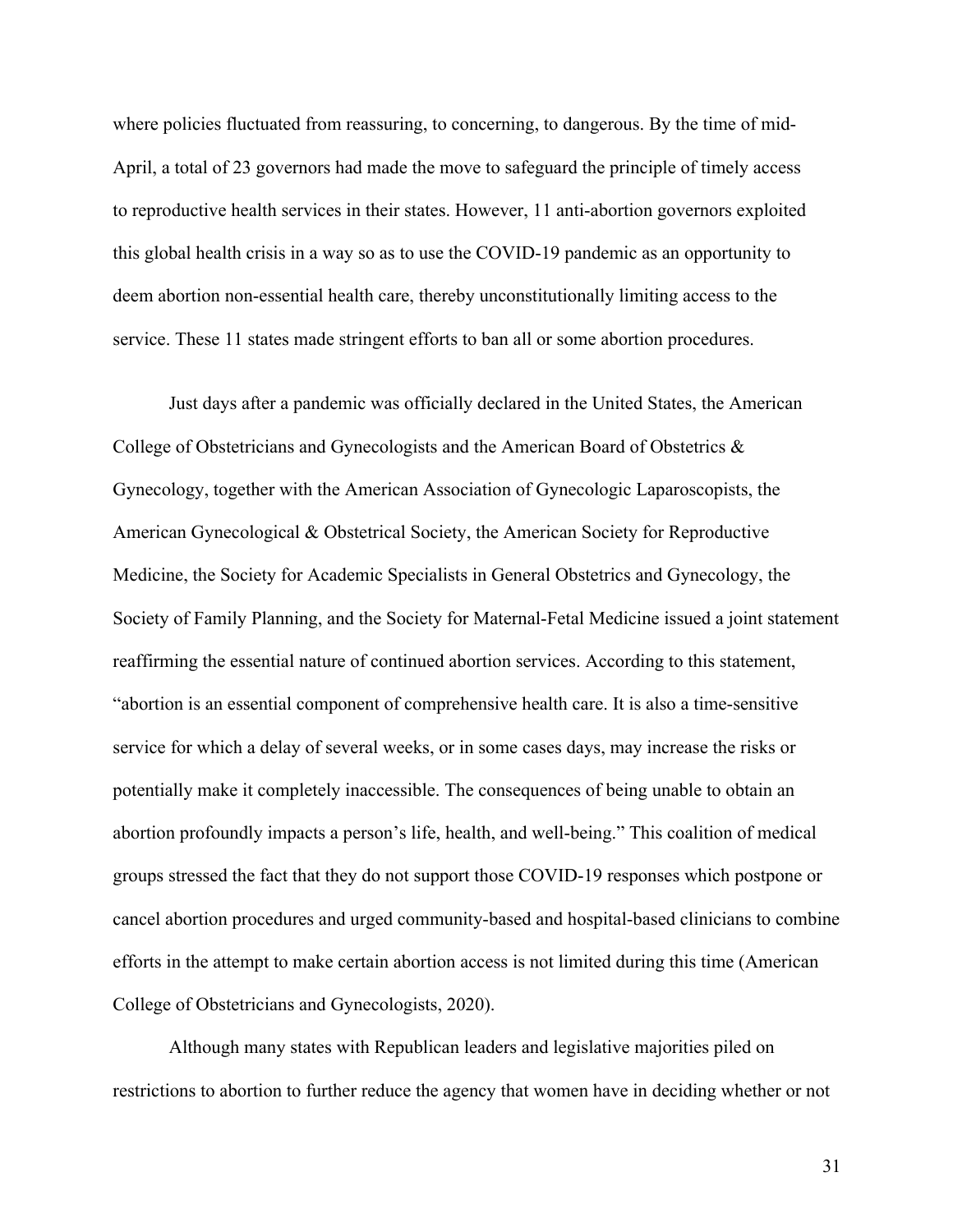to terminate a pregnancy in a political move, the medical community is unified in the recognition of abortion as an essential health care service, thus creating a necessity for these services to be provided even in times of public health emergencies. Many states who sought to bar abortion procedures from occurring did so with the insistence that the objective of doing so was an attempt to expand the availability of personal protective equipment for those frontline workers treating cases of COVID-19. This argument, however, is nonfactual. Women who are incapable of acquiring an abortion will either remain pregnant, thus requiring prenatal care for the duration of the pregnancy as well as medical support during delivery, or may revert to unsafe and highrisk methods in an attempt to abort on their own – as was the typical case in instances where abortion care was inaccessible historically. In either context, the potential need for medical intervention would result in increased contact with clinicians who would require more personal protective equipment than would have been otherwise necessary. Restricting access to abortion services during a global pandemic multiplies risk to both the patient and medical staff astronomically (Bayefsky et al., 2020). Thus, no underlying public health objective can be named because abortion procedures require the use of fewer resources, including personal protective equipment, and involve fewer interactions with health care professionals than prenatal care and delivery comparably – which are services that are being retained during the ongoing pandemic (Donley et al., 2020).

The restriction of abortion services under the guise of a public health emergency is not rooted in any medical necessitation wherein the preservation of personal protective equipment is of concern. Instead, this move in the latest in a succession of political debates concerning the question of whether abortion services are a legitimate health care service. Elective abortion procedures have been isolated in a way so as to physically separate the procedure from other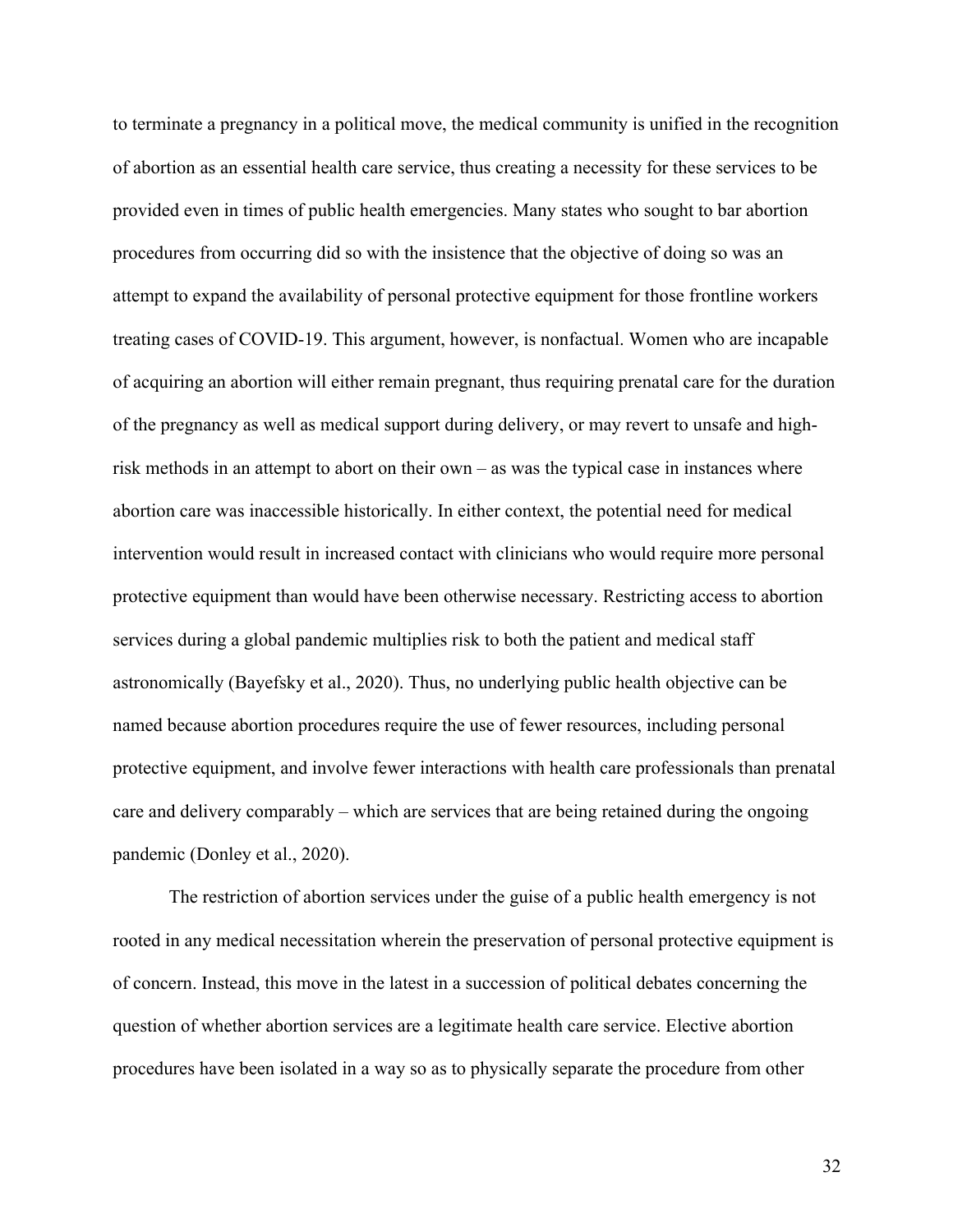common and routine health care services. For example, although it would be more medically feasible and less costly to perform abortion procedures in private obstetrics and gynecology practices, these procedures take place almost exclusively at independent clinics. Further, the national discourse in the United States has painted abortion providers as clinicians who fall outside the realm of conventional health care services, thus misrepresenting them as a distinctive group of clinicians who possess questionable medical motivations and thus must be managed via a set of laws applying exclusively to these procedures (Watson, 2018). This idea of abortion exceptionalism is cultivated and spread by those people and groups driven by a desire to make procuring abortion services nearly impossible and/or completely illegal. Legislators and policymakers who hold this abortion exceptionalism mentality have used their positions of power to impose hundreds of novel restrictions on abortion services since the Supreme Court's landmark ruling in *Roe v. Wade* in 1973 (Bayefsky et al., 2020).

The historical misclassification of abortion services as elective health care plays a crucial role in the fragility and vulnerability of abortion care. The enduring classification of the majority of abortion procedures as elective creates a situation in which a woman's right to bodily autonomy is viewed as disposable and their equality is not secure nor necessary. The classification of abortion procedures as elective treatment is not medical consensus, but a moral and political judgment that allows those who continue to utilize this misleading language to assess a pregnant woman's level of worthiness in seeking out abortion services. In the medical community, a surgical procedure labeled as elective does not govern whether the procedure will be done; it simply indicates that the nature of the procedure allows for planning and scheduling compared to those procedures that must be performed urgently so as to not cause further harm to the patient. As a result of the COVID-19 pandemic, a large number of medical organizations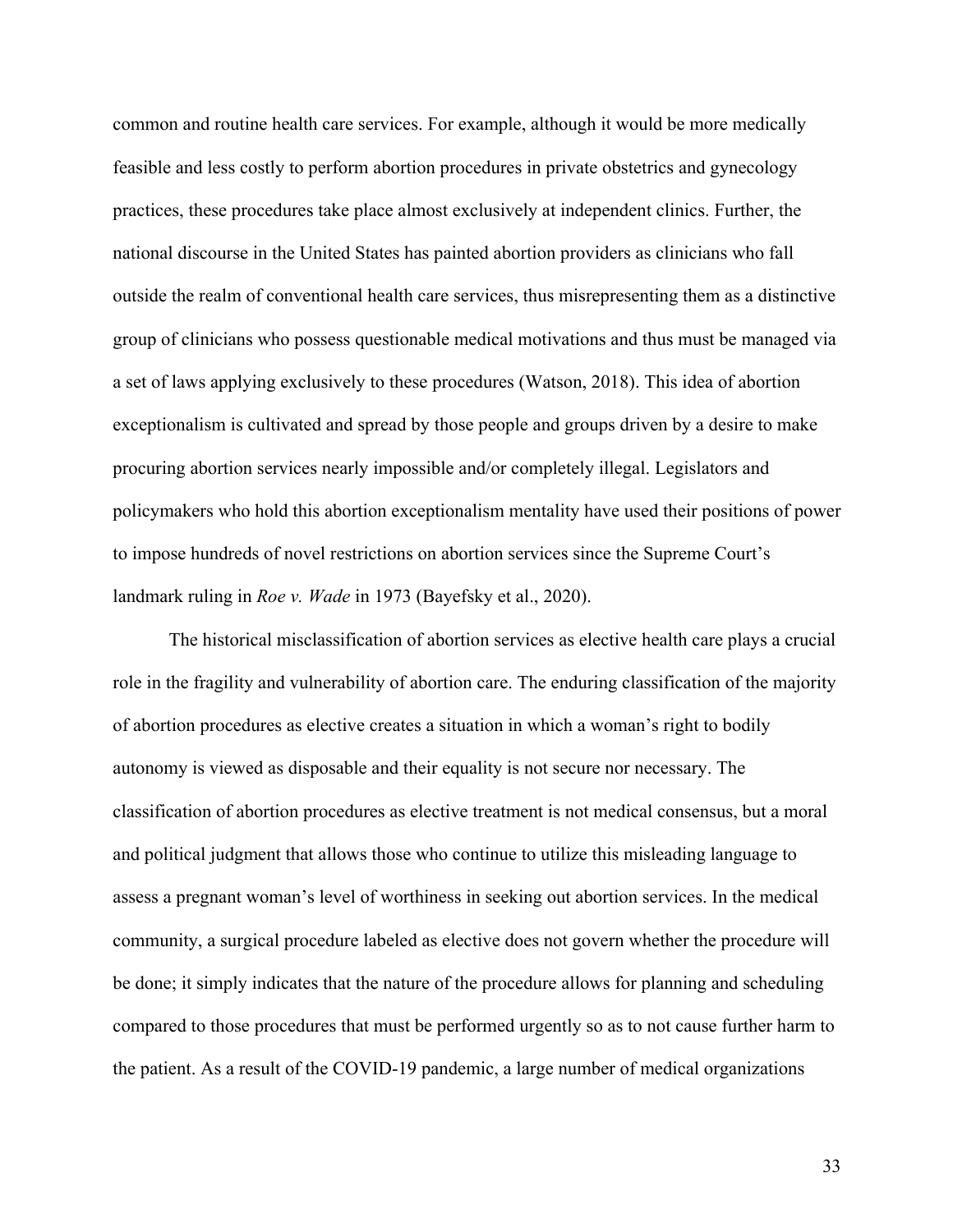appropriately suspended those procedures for which the patient will not be harmed by a delay. However, due to the complexity of abortion procedures coupled with the increasing risks of procuring the procedure over the passage time – especially considering the fact that many states impose strict limits on the gestational age at which abortion procedures can be performed – indefinitely suspending abortion procedures under the guise of public health will result in a situation where pregnant women seeking the termination of a pregnancy will be unable to obtain an abortion and will be forced to carry the pregnancy to term in the midst of a global health emergency (Bayeskfy et al., 2020).

Though suspending elective and non-essential medical procedures is germane in a time of a global health crisis, including abortion services in this category is legally and medically problematic. Chiefly, abortion services are essential health care and thus should be considered with high priority. Labeling abortion services as elective or non-essential is medically false and will result in adverse health effects if access to these procedures is restricted or forbidden. Statements by the world's top-tier medical and public health organizations including the American College of Obstetricians and Gynecologists, the American Medical Association, the World Health Organization, and the United Nations Population Fund declare abortion to be a time-sensitive procedure that requires urgent action. That said, these organizations uphold the assertion that these time-sensitive procedures should not be blocked in the midst of this pandemic. Any halt to abortion services will result in negative health outcomes and increase harm borne by the patient. Further, the overwhelming majority of these orders use language that encompasses only surgical procedures, and thus should only apply to surgical abortions. In instances of medication abortion, no surgical procedure is required; yet states are still using their emergency orders to prohibit this category of abortion services, which is medically inaccurate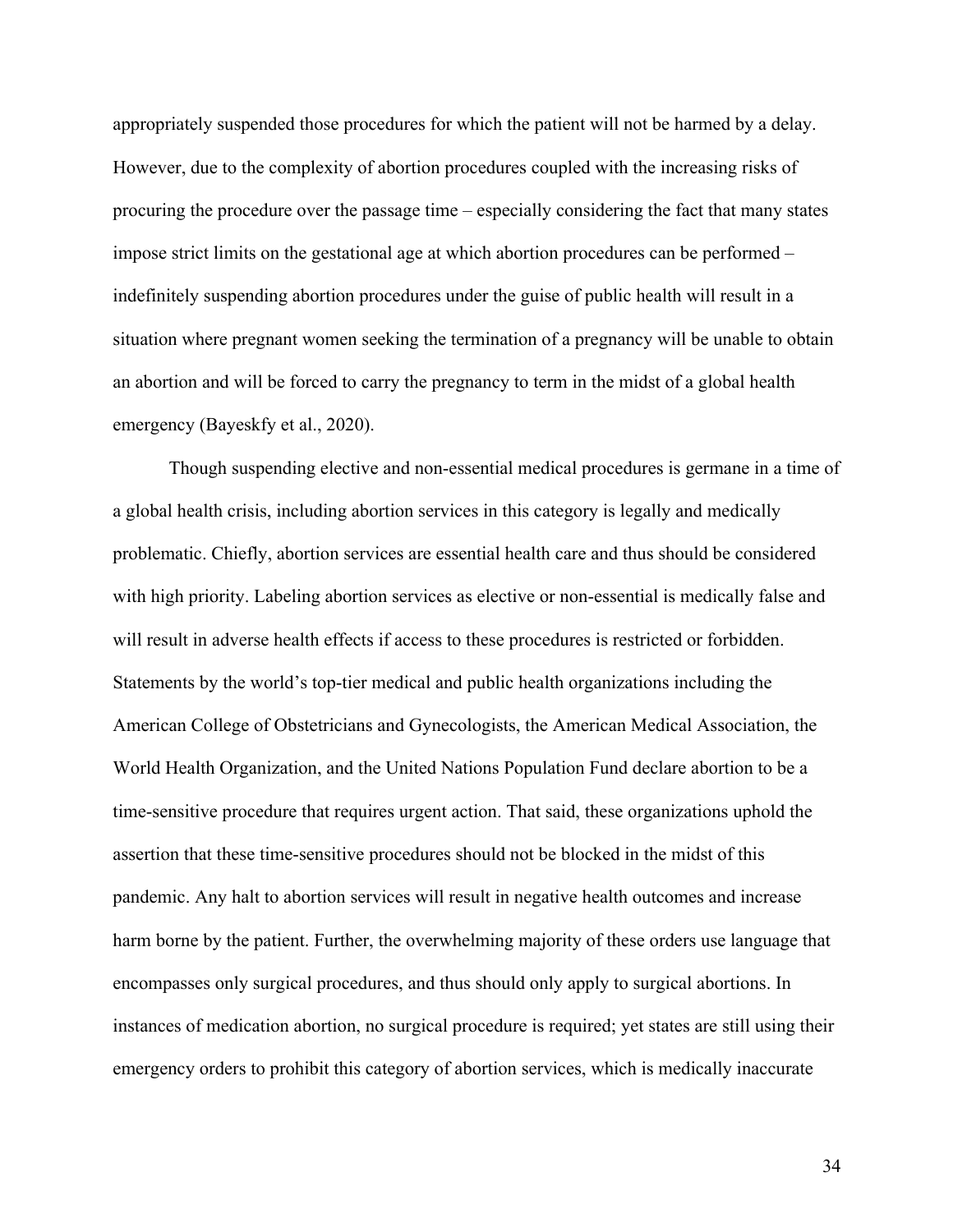(Donley et al., 2020). All things considered, from a purely medical perspective, abortion is a time sensitive, urgent, and essential medical procedure, and thus should be excluded in all forms from these emergency orders.

Moreover, the legality of these orders restricting access to abortion services under the guise of public health should be considered as well. Suspending abortion services through the end of COVID-19 pandemic – for which the timeline remains unclear – will make it impossible for pregnant women to utilize their constitutional right to obtain a pre-viability abortion if that is what they have decided they must do. Thus, abortion is not only medically essential and time sensitive, but also legally essential and time sensitive; therefore, none of these orders published by state entities should be interpreted to prohibit abortion services in any form. The Supreme Court of the United States has explicitly acknowledged a woman's right to procure a previability abortion for nearly 50 years and has not faltered in holding that a state cannot constitutionally preclude a pregnant woman from obtaining an abortion prior to fetal viability. Those women who are seeking abortion services, but who are close to their state's abortion deadline will be denied their constitutional right to procure this service as a result of the indefinite closure of clinics that provide abortion procedures. Though it is true that some orders are set to expire in the following weeks or months, experts on the issue hold that the COVID-19 pandemic may not be subdued until a point of complete vaccination. This could very well take years. Thus, even those women who are currently in the early stages of pregnancy may potentially be hindered in their attempt to access their constitutionally protected pre-viability abortion procedure (Donley et al., 2020).

In those states where COVID-era abortion bans are in place, the options for women who wish to terminate a pregnancy are to travel out of state in an attempt to obtain an abortion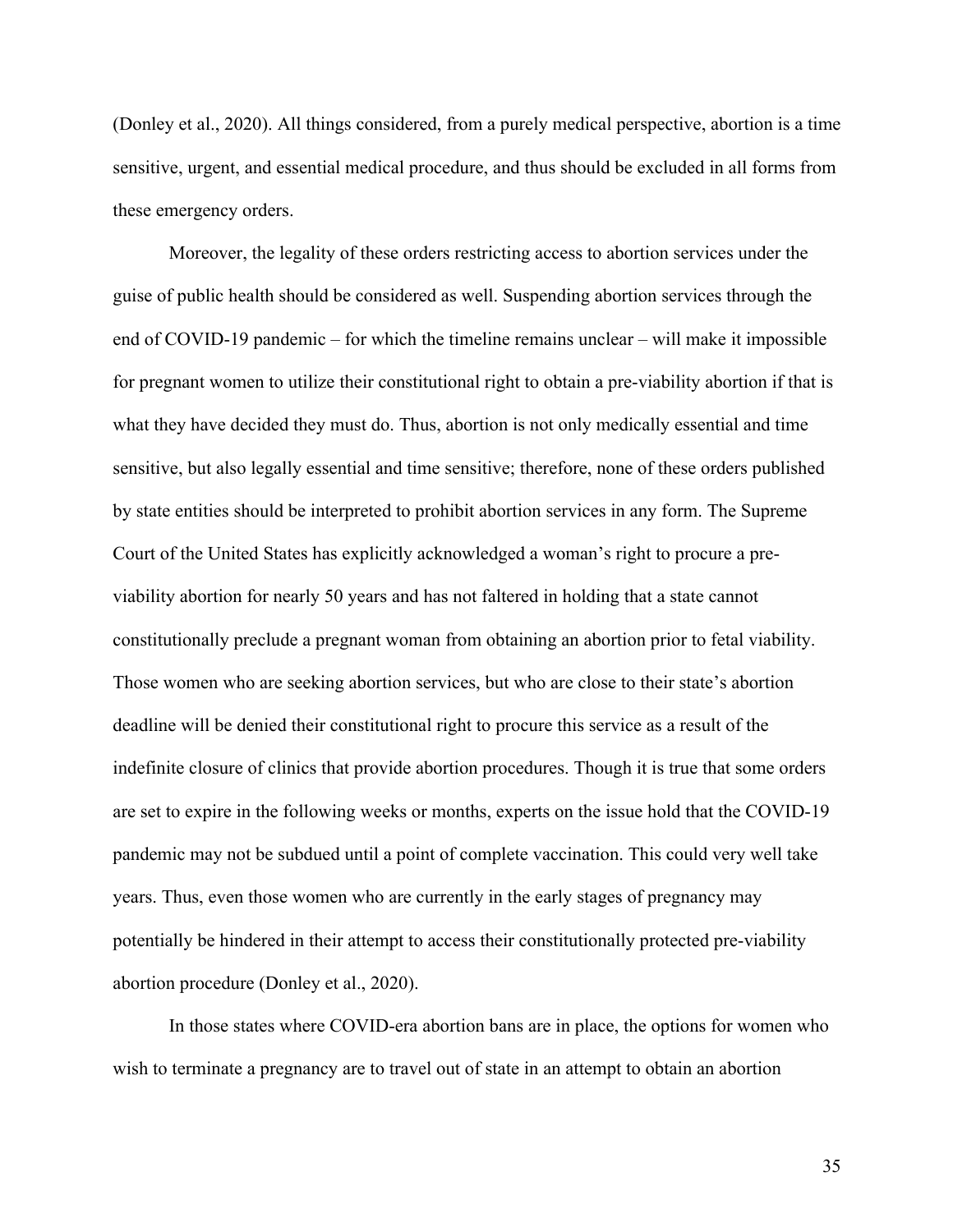procedure, to proceed with pregnancy with the hope that the ban will expire and they will be able to access abortion services some time prior to their state's gestational cut off, to revert to the dangerous method of self-managed abortion outside of a medical setting, for example, by procuring abortion drugs on the Internet to take unsupervised, or to carry the pregnancy to term. Traveling out of state in search of abortion services is not a realistic option for many women who wish to terminate a pregnancy as the COVID-19 pandemic made travel increasingly inaccessible for most as a result of mandated quarantine, lockdowns, and travel bans. Further, costs associated with this necessity of travel present an additional barrier to accessing this care. As a result of the current state of affairs caused by the COVID-19 pandemic, economic barriers are further exacerbated by record highs in the U.S. unemployment rate coupled with vast reductions in work hours and the subsequent loss of health insurance. Many women seeking abortion services may have young children who are now forced to be at home as a result of online schooling in response to the pandemic. Thus, securing additional funds to pay for the cost of traveling out of state and lodging as well as childcare present insurmountable obstacles in the attempt to secure abortion services. These short‐term impediments in the attempt to access abortion services during the COVID-19 pandemic will likely have long-term effects. Longitudinal research consisting of American women who wanted to terminate a pregnancy but were unable to obtain an abortion found these women to suffer more debt, have lower credit scores, and have poverty‐ level incomes comparatively. They were also faced with more chronic pain, had worse health, and were more likely to experience sustained physical violence from the man involved in the pregnancy (Jones, 2020). Further, 59% of abortions are obtained by women who already have a child and are primarily concerned that they would not be able to financially care for another. 49% of women seeking abortion live below the poverty level as is; this is an important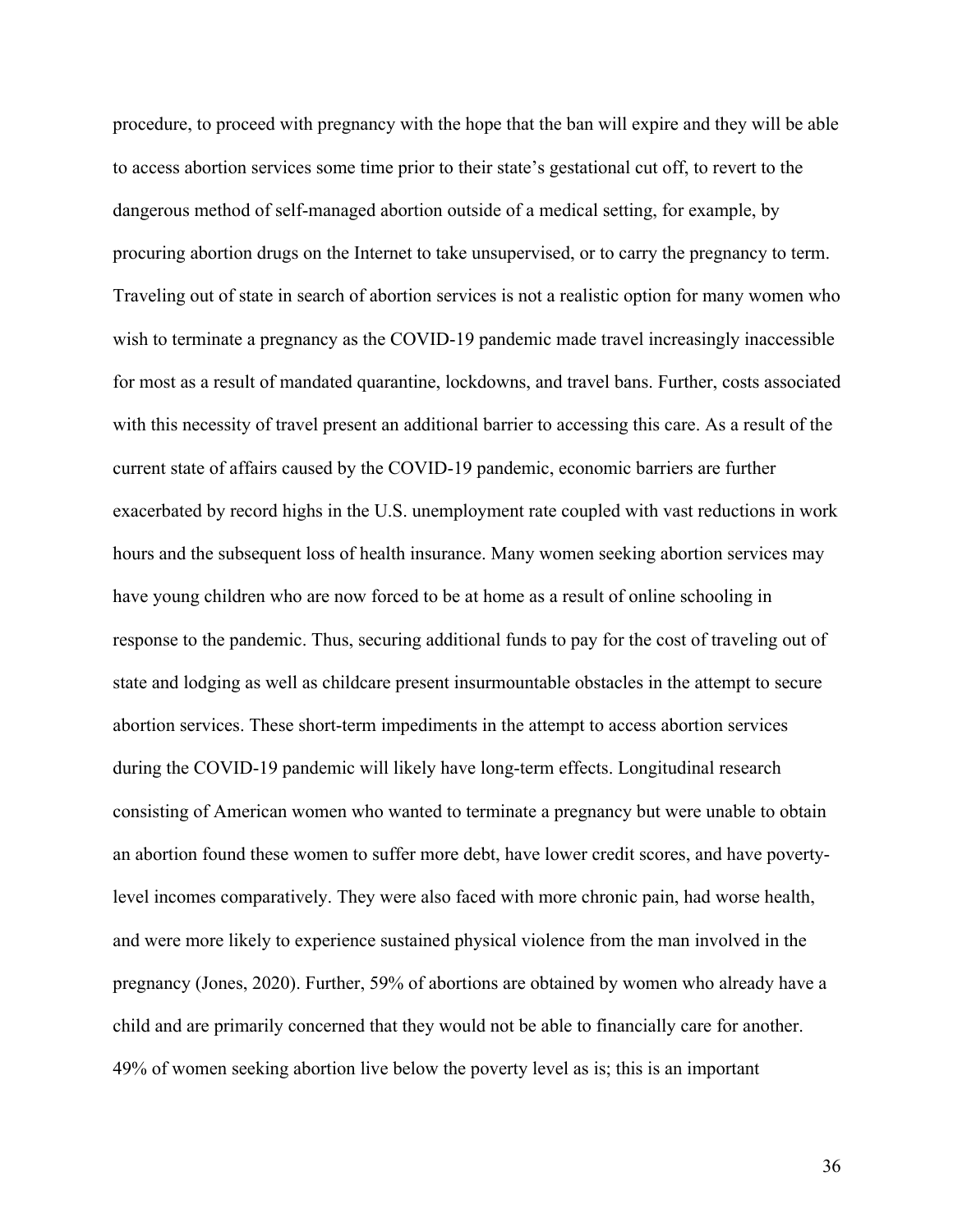consideration given the economic downturn component of the COVID-19 pandemic (Guttmacher Institute, 2021).

Even in the event that women looking to terminate a pregnancy have the ability to travel out of state in search of securing the procedure, abortion clinics in neighboring states will not be fit to meet this increase in demand. Before the COVID‐19 pandemic even took root, accommodating standard patient flow presented a challenge for many clinics because of the multitude of superfluous standards abortion clinics are held to, like waiting periods and counseling requirements. which multiply the cost of providing health care services. Abortion clinics were struggling to function fully pre-COVID, and simply do not have the ability to provide for the increased demand of patients traveling from out of state in an attempt to secure the procedure. Moreover, in a COVID-context, these clinics have limited their facility's capacity and are further short-staffed as those they employ may become sick with virus, may be required to quarantine, or must stay home with children. These clinics have appropriately implemented new protocols in order to ensure staff and patient safety, but decreasing caseloads to adapt to social distancing standards nfor staff and patients means that these clinics cannot accommodate an increased influx of out of state patients (Jones, 2020). For example, if a pregnant woman in Arkansas was seeking out abortion services at this time, they would be forced to travel to the boarding state of Missouri in order to secure abortion services as Missouri is the only neighboring state that did not attempt to restrict access to abortion services under the guise of COVID-19 (Kaiser Family Foundation, 2020). Missouri is another state considered to be very hostile toward abortion rights (Nash, 2020). The state has only one abortion clinic, and nearly became the first U.S. state with no abortion-providing clinics. Missouri's only abortion clinic is barely operational for women located in Missouri as a result of result of years worth of anti-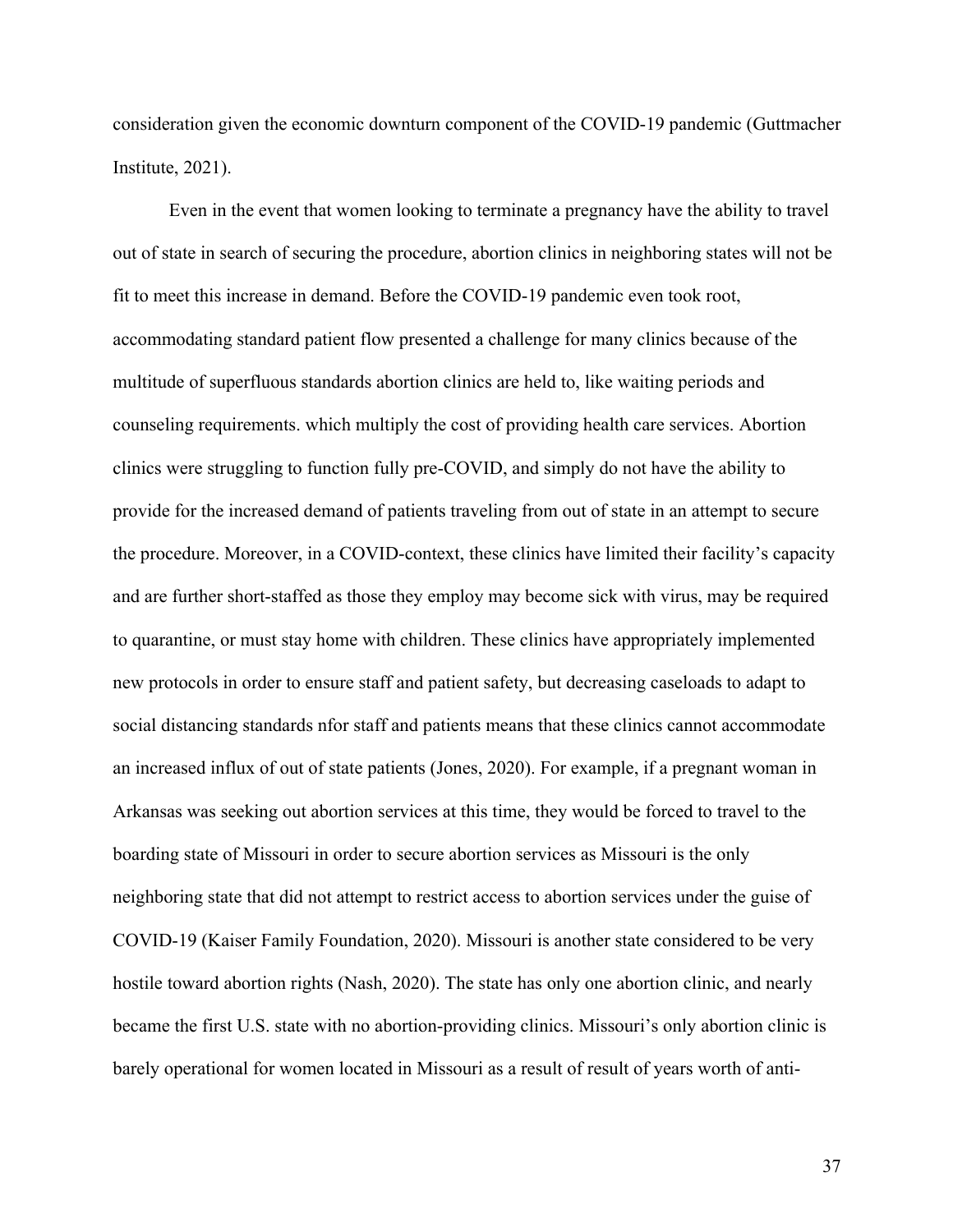abortion legislation and court cases and, as such, would not be able to meet increased demand from out of state patients.

Despite the medical viewpoint that abortion services are an essential component of comprehensive health care as well as a constitutional right upheld by the Supreme Court, an observable effort by anti-abortion advocates at a coordinated and systematic attempt to bar access to abortion services and otherwise compromise reproductive health care and rights in the midst of a global pandemic has taken root. These efforts, which have undermined abortion access, may exist as facet of broader agenda as many anti-choice advocates work with the goal of reverting reproductive rights and freedoms in the United States in a stoutly retrogressive manner. These attacks on reproductive health care are particularly dangerous during this pandemic, as they result in a situation in which our nation is less prepared to counteract the COVID-19 crisis. Moreover, public health crises like the COVID-19 pandemic only heighten the already existing inequities in the health care system embraced by the United States, leaving women, immigrants, people of color, LBGTQ+ people, people with disabilities, and people with low incomes most detrimentally affected (Guttmacher Institute, 2020).

Anti-abortion advocates are effectively causing COVID-19 to be an even greater threat to public health. In the United States, this pandemic has generated an entirely new category of restricting abortion access, which has posed novel yet pressing challenges that may be attributed to both the virus itself, but also to the anti-abortion movement, which has made clear its intent to use this global crisis in a way so as to further promote an anti-choice agenda. The combination of the extremity, uncertainty, and longevity of this global public health crisis has been used as a deceptive front for the expansion of anti-reproductive rights.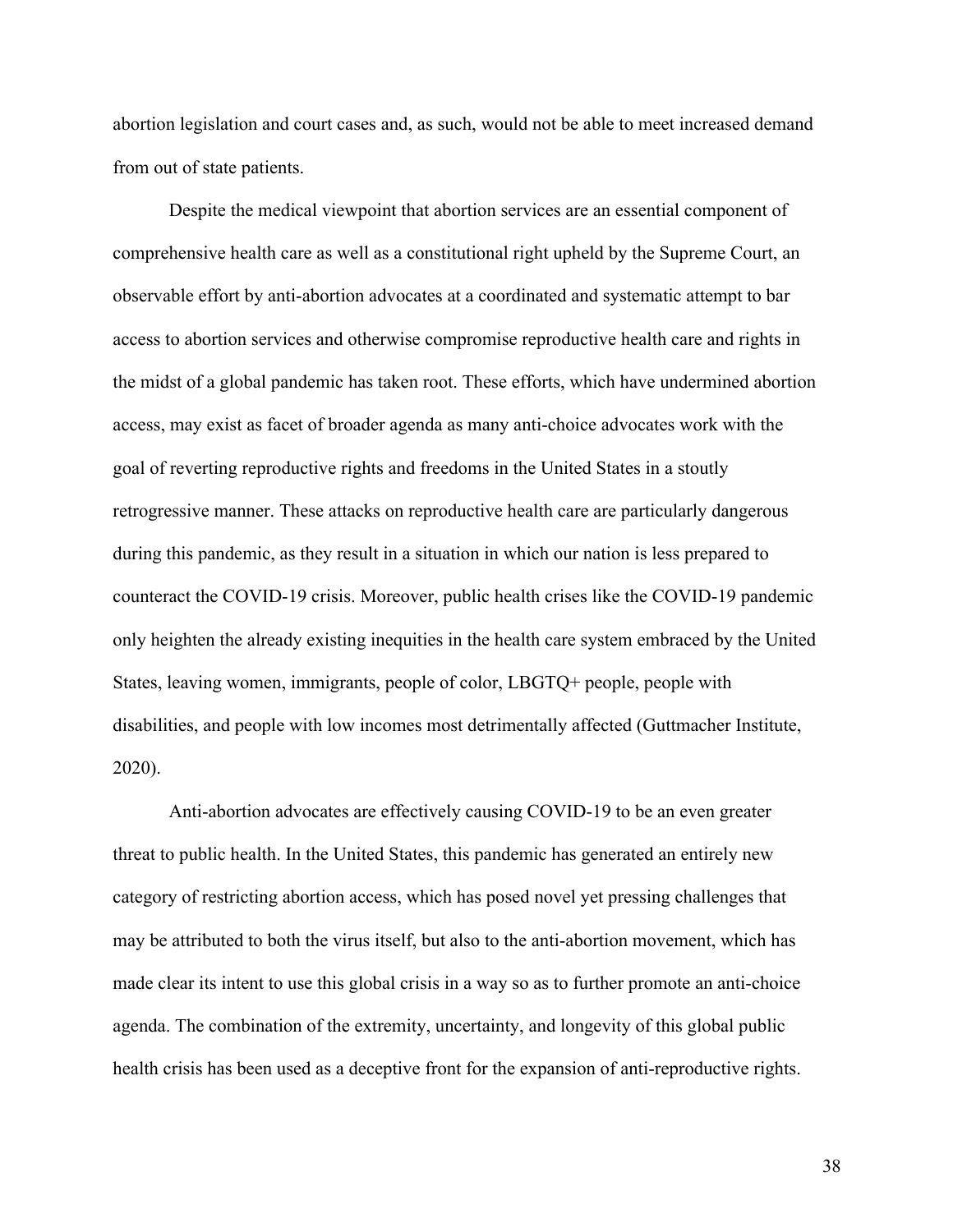As a result of this, prejudice, discrimination, and inequality seep into the American health care system as women are not able to access the care that they need. Because of the existing legal precent and united stance of the medical community, it seems as though antireproductive rights measures have no true no objective of assisting Americans in their time of need amidst a global pandemic. Instead, it seems as though the purpose of these provisions was to further restrict abortion procedures at a time when hundreds of thousands were dying at the hands of an unprecedented global pandemic (Guttmacher Institute, 2020).

#### **Conclusion**

This paper examined the use of the COVID-19 global pandemic to limit accesses to abortion services under the guise of public health in the United States in the year 2020. I reported on various state orders that sought to restrict abortion access, which were undertaken by predominately southern and almost exclusively Republican-led states. I examined in depth those actions taken by the states of Arkansas, Alabama, and Alaska who used the COVID-19 pandemic in a way so as to restrict abortion access. None of these orders are currently in effect as a result of litigation efforts. I conclude that no COVID-19 orders should be enforced against abortion services for the reason that abortion procedures are essential healthcare and a time-sensitive constitutional right. Access to abortion services is a fundamental right and an essential component of comprehensive reproductive healthcare; thus abortion services should not be prohibited nor suspended at the time of a public health emergency.

Though COVID-19 public health guidelines apply to all regardless of sex or gender, there has been little thought paid to how many restrictions put in place disproportionately afflict women. These short-term impediments in the attempt to access abortion services during the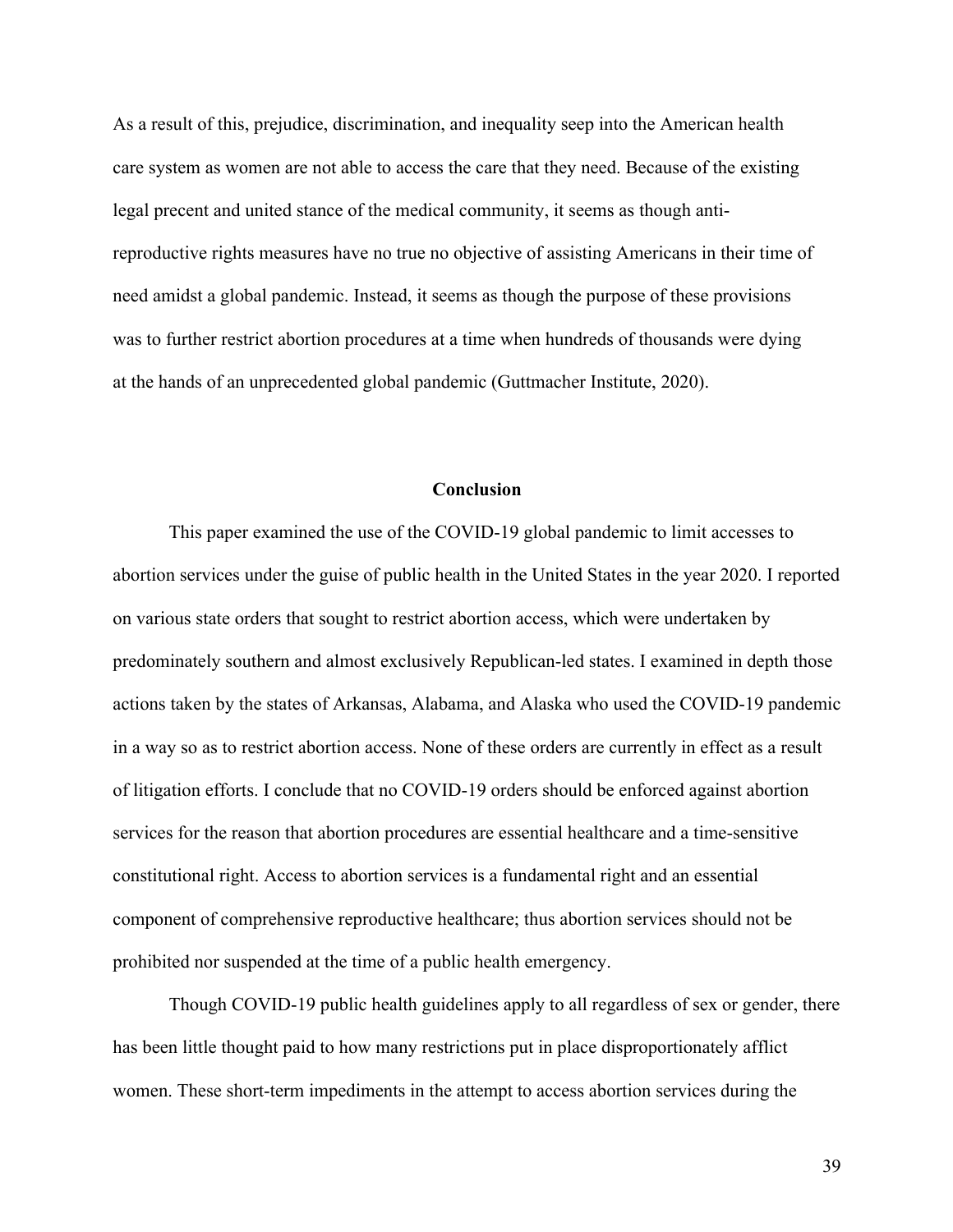COVID-19 pandemic will have long‐term effects. Longitudinal research consisting of American women who wanted to terminate a pregnancy but were unable to obtain an abortion found these women to suffer more debt, have lower credit scores, and have poverty-level incomes comparatively. They were also faced with more chronic pain, had worse health, and were more likely to experience sustained physical violence from the man involved in the pregnancy (Jones, 2020). Further, 59% of abortions are obtained by women who already have a child and are primarily concerned that they would not be able to financially care for another one. 49% of women seeking abortion live below the poverty level as is; this is an important consideration given the economic downturn component of the COVID-19 pandemic (Guttmacher Institute, 2021). Those policies hindering access to abortion services under the guise of public health undermine reproductive health care and rights via the denial of access to tools and resources necessary to utilize this right.

It is estimated that 71,000 women will seek abortion services in the United States for each month that the pandemic persists (Jones, 2020). Research indicates that self-directed abortion in the United States has increased substantially during the pandemic, to a large extent in those Republican-led states that have placed heavy restrictions on abortion procedures during the public health emergency (Baker, 2020). The United States' health care system has the means and expertise necessary to provide this care safely. Thus, what is required now is an evidence-based knowledge and the political will necessary by those leading the country to label abortion services as the time-sensitive and essential health care service that they are in order to keep these procedures accessible during the pandemic. (Jones, 2020). The pace of some states in suspending abortion care during the COVID-19 pandemic underscores the vulnerability of access to abortion services in the United States. This public health crisis requires a unified voice – medically,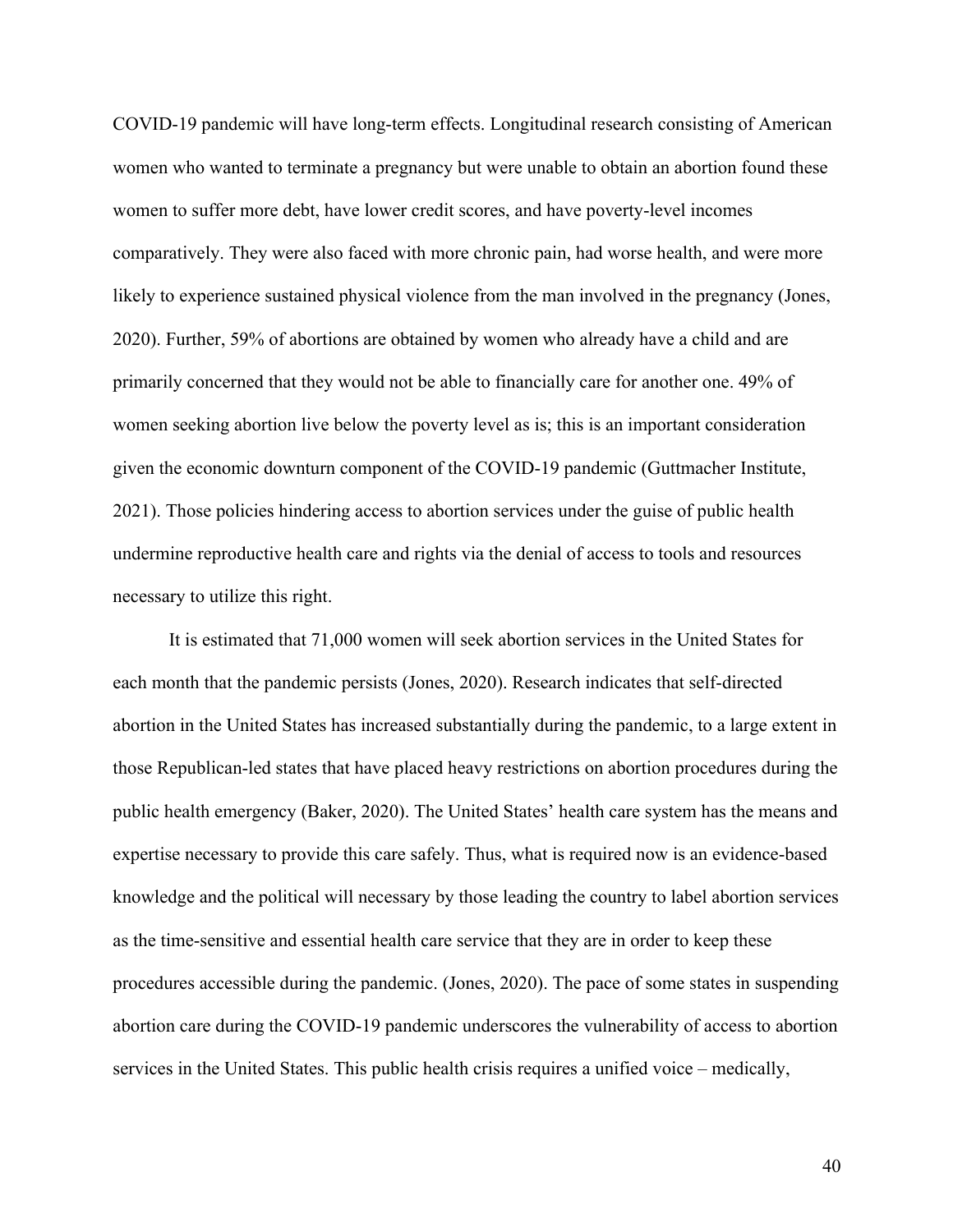politically, and legally – in support of access to abortion services. If these professions come together to defend and advocate for abortion services to be considered timely and essential health care during the COVID-19 pandemic, this consensus has the potential to lay a strong enough foundation to strengthen abortion infrastructure for years to come. Further, expanding access to telemedicine for purposes of providing accessible, socially distant, and safe abortion services is an essential aspect moving forward. An increase in the use of medication abortion coupled with the expansion of telehealth during the COVID-19 pandemic will allow pregnant women wishing to terminate a pregnancy a means by which to access abortion in a way that is both safe and private.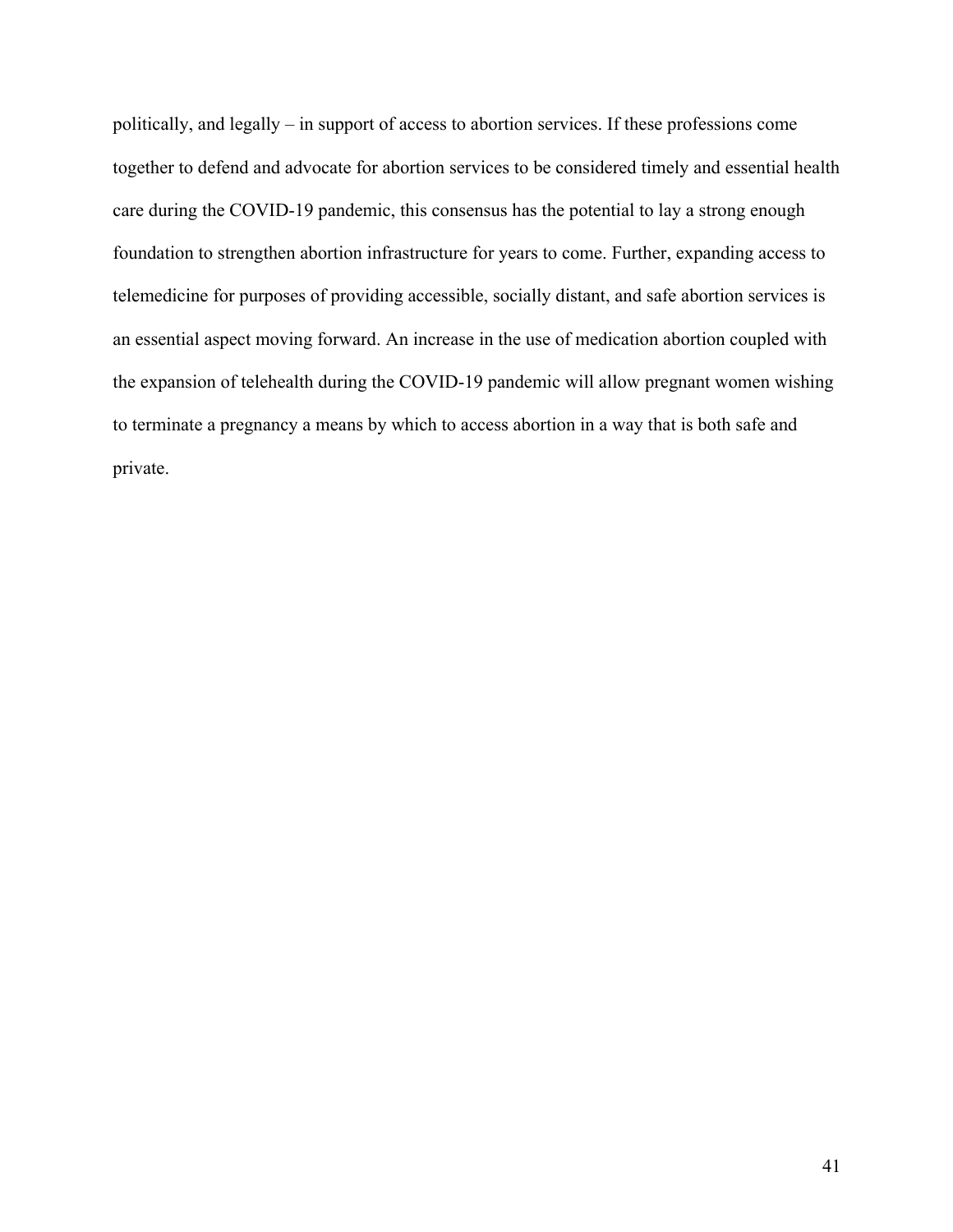## **Table 1**

| State Actions Restricting Access to Abortion Services During the COVID-19 Pandemic, 2020 |  |
|------------------------------------------------------------------------------------------|--|
|------------------------------------------------------------------------------------------|--|

| <b>State</b>     | Abortion Landscape<br>Pre-COVID | Governor<br>Party | <b>State</b><br>Legislature<br>Control | Date of<br>initial<br>action | Action taken                                                                                                                                                                                                                                        |
|------------------|---------------------------------|-------------------|----------------------------------------|------------------------------|-----------------------------------------------------------------------------------------------------------------------------------------------------------------------------------------------------------------------------------------------------|
| Louisiana        | Very hostile                    | Democrat          | Republican                             | 03/21                        | Louisiana Department of<br>Health issued a directive<br>postponing medical and<br>surgical procedures for 30<br>days. Attorney General<br>Landry threatened to shut<br>down abortion clinics<br>claiming they have violated<br>the state directive. |
| Texas            | Hostile                         | Republican        | Republican                             | 03/23                        | Gov. Abbott issues an<br>executive order requiring<br>the postponement of all<br>surgeries and procedures<br>that are not immediately<br>medically necessary<br>including abortion.                                                                 |
| Ohio             | Hostile                         | Republican        | Republican                             | 03/26                        | Ohio Department of Health<br>clarifies that their March 17<br>non-essential surgery ban<br>prohibits all abortions.                                                                                                                                 |
| Oklahoma         | Hostile                         | Republican        | Republican                             | 03/26                        | Gov. Sitt issues a<br>clarification of the state's<br>March 24 non-essential<br>surgery ban explicitly<br>prohibiting all abortion care.                                                                                                            |
| Alabama*         | Hostile                         | Republican        | Republican                             | 03/27                        | Alabama Department of<br>Public Health imposes an<br>abortion ban in its non-<br>essential care policy.                                                                                                                                             |
| Iowa             | Leans hostile                   | Republican        | Republican                             | 03/27                        | Iowa governor's office<br>states that abortions are<br>included in the non-essential<br>surgeries prohibited by the<br>state's March 26 ban.                                                                                                        |
| West<br>Virginia | Hostile                         | Republican        | Republican                             | 03/31                        | Gov. Justice issues an<br>executive order prohibiting<br>all elective medical<br>procedures not immediately<br>medically necessary to<br>preserve the patient's life or<br>long-term health. Attorney                                               |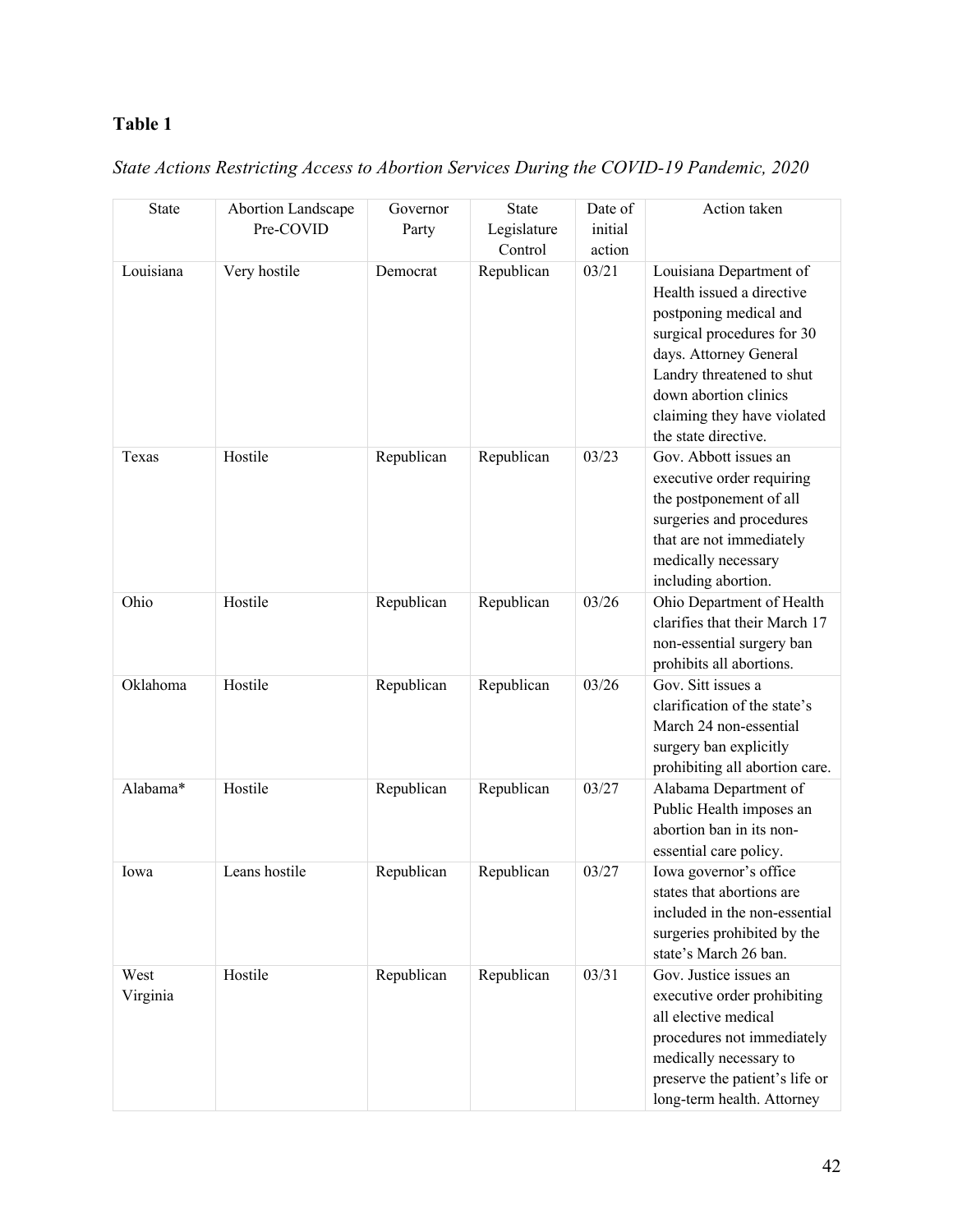|             |                  |            |            |       | General Morrisey stated that<br>abortion services are<br>impermissible under this<br>executive order.                                                                                                                                  |
|-------------|------------------|------------|------------|-------|----------------------------------------------------------------------------------------------------------------------------------------------------------------------------------------------------------------------------------------|
| Alaska*     | Leans supportive | Republican | Republican | 04/07 | Gov. Dunleavy, the Alaska<br>Department of Health and<br>Social Services, and the<br>chief medical officer for the<br>state of Alaska updated their<br>health mandate to specify<br>abortion services should be<br>deferred.           |
| Tennessee   | Hostile          | Republican | Republican | 04/08 | Gov. Lee issues an<br>executive order barring<br>people from accessing<br>abortion services by<br>labeling the procedure as<br>non-emergency health care.                                                                              |
| Arkansas*   | Very hostile     | Republican | Republican | 04/10 | Arkansas Health<br>Department inspectors<br>deliver a cease-and-desist<br>order to the state's only<br>abortion clinic, asserting<br>that it was in violation of<br>the Department's April 03<br>prohibition on elective<br>surgeries. |
| Mississippi | Very hostile     | Republican | Republican | 04/10 | Gov. Reeves issued an<br>executive order requiring<br>the delay of all non-<br>essential elective surgeries<br>and medical procedures<br>including abortion.                                                                           |

\*In depth analysis above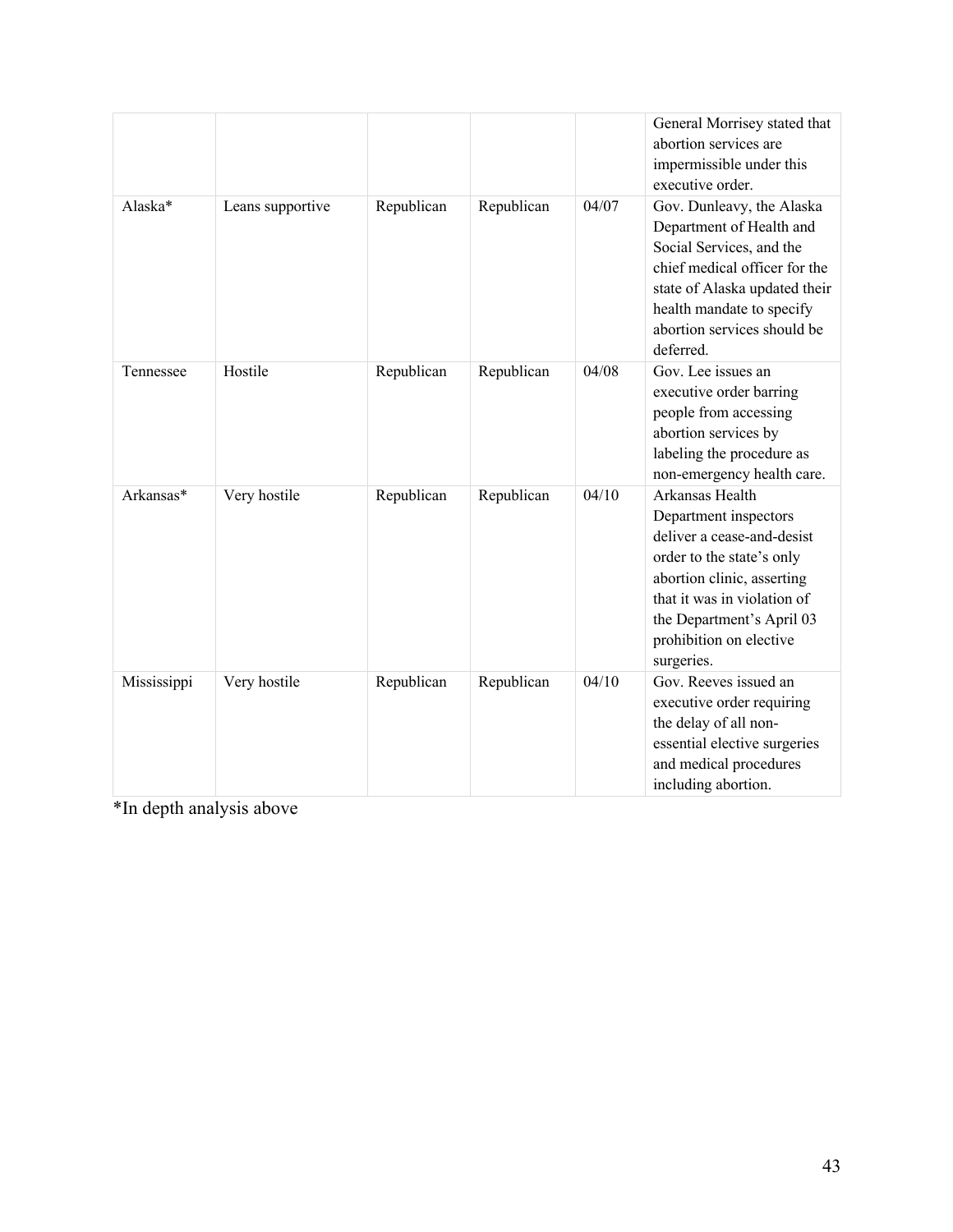## **Figure 1**

*Timeline of Arkansas's Actions Restricting Access to Abortion Services During the COVID-19* 

*Pandemic, 2020*

| 04/03 | • Arkansas Department of Health issued elective surgery directive that ordered health facilities to halt procedures that<br>could be "safely postponed" to preserve personal protective equipment for healthcare professionals.<br>• Arkansas's directive did not include a specific reference to abortion. |
|-------|-------------------------------------------------------------------------------------------------------------------------------------------------------------------------------------------------------------------------------------------------------------------------------------------------------------|
|       |                                                                                                                                                                                                                                                                                                             |
| 04/10 | • Arkansas Health Department inspectors deliver a cease-and-desist order to the state's only procedural abortion provider,<br>asserting that it was in violation of the Department's April 3 prohibition on elective surgeries and demanding that the<br>clinic immediately cease all procedural abortions. |
|       |                                                                                                                                                                                                                                                                                                             |
| 04/13 | • The ACLU, along with the law firm of O'Melveny & Myers, sued the state on behalf of the clinic, asking a district<br>court to block the surgical abortion ban.                                                                                                                                            |
|       |                                                                                                                                                                                                                                                                                                             |
| 04/14 | • A federal judge issued a temporary restraining order, allowing surgical abortion services to resume.                                                                                                                                                                                                      |
|       |                                                                                                                                                                                                                                                                                                             |
| 04/22 | • U.S. Court of Appeals for the 8th Circuit reinstated the ban, reversing the lower-court decision. The judges wrote that<br>the ADH directive was really "a delay, not a ban," because it would expire on May 11 unless the governor renewed the<br>state of emergency.                                    |
|       |                                                                                                                                                                                                                                                                                                             |
| 04/27 | • U.S. Court of Appeals for the 8th Circuit reinstated the ban, reversing the lower-court decision. The judges wrote that<br>the ADH directive was a delay, not a ban, because it would expire on May 11 unless the governor renewed the state of<br>emergency.                                             |
|       |                                                                                                                                                                                                                                                                                                             |
| 05/01 | • Little Rock clinic filed another emergency lawsuit, asking for relief from the testing requirement and warning that there<br>were several women who were days away from the state cut-off for an abortion and who had not been able to obtain a<br>COVID-19 test.                                         |
|       |                                                                                                                                                                                                                                                                                                             |
| 05/07 | • A federal judge denied the clinic's request, citing the 8th Circuit opinion, which said that when facing a public health<br>crisis, a state may take measures that infringe on constitutional rights.                                                                                                     |
|       |                                                                                                                                                                                                                                                                                                             |
|       |                                                                                                                                                                                                                                                                                                             |
| 05/18 | • Arkansas Department of Health announced it was relaxing the testing requirement.<br>• Patients had 72 hours prior to the elective procedure to obtain a test.                                                                                                                                             |
|       | 44                                                                                                                                                                                                                                                                                                          |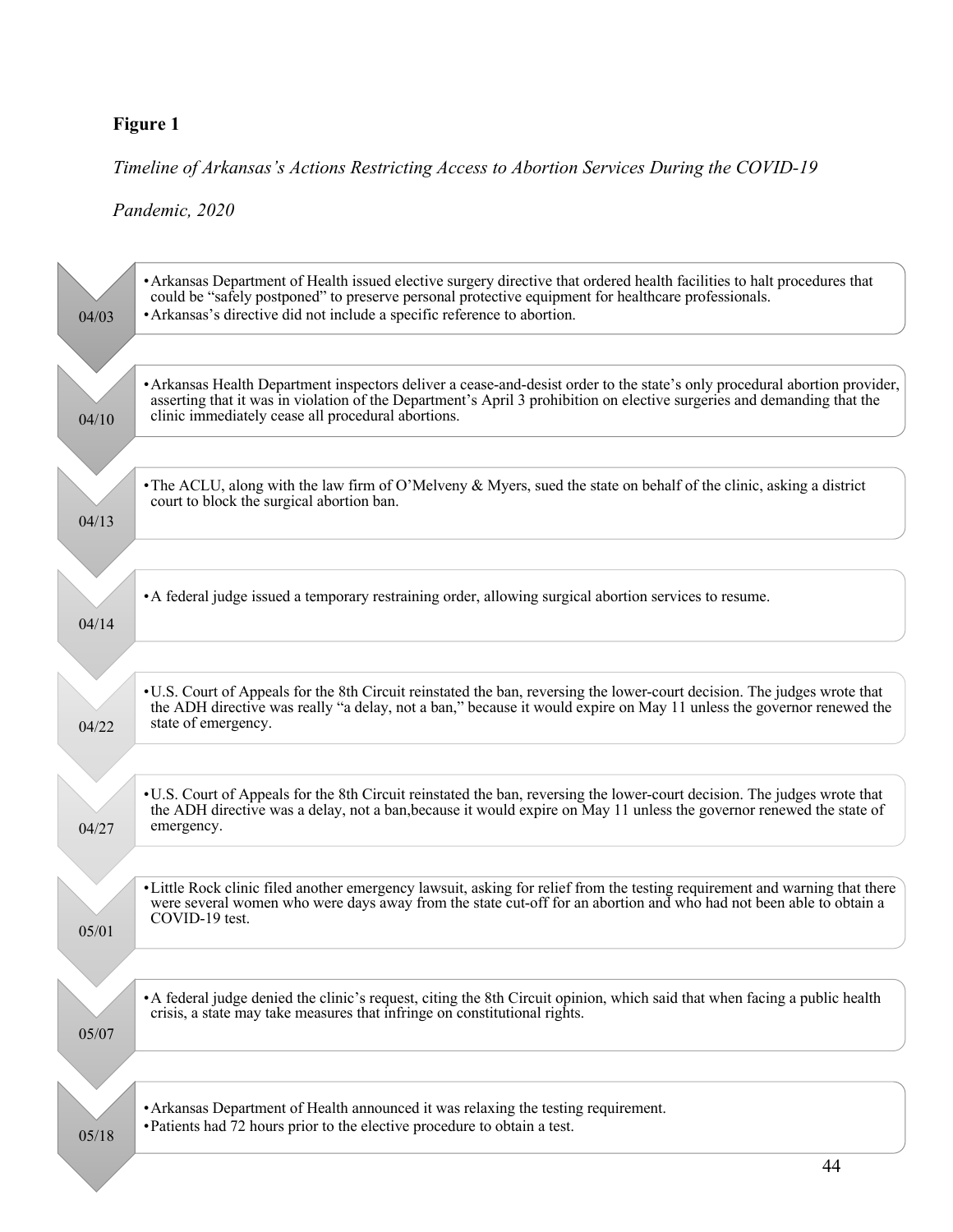## **Figure 2**

*Timeline of Alabama's Actions Restricting Access to Abortion Services During the COVID-19* 

*Pandemic, 2020*

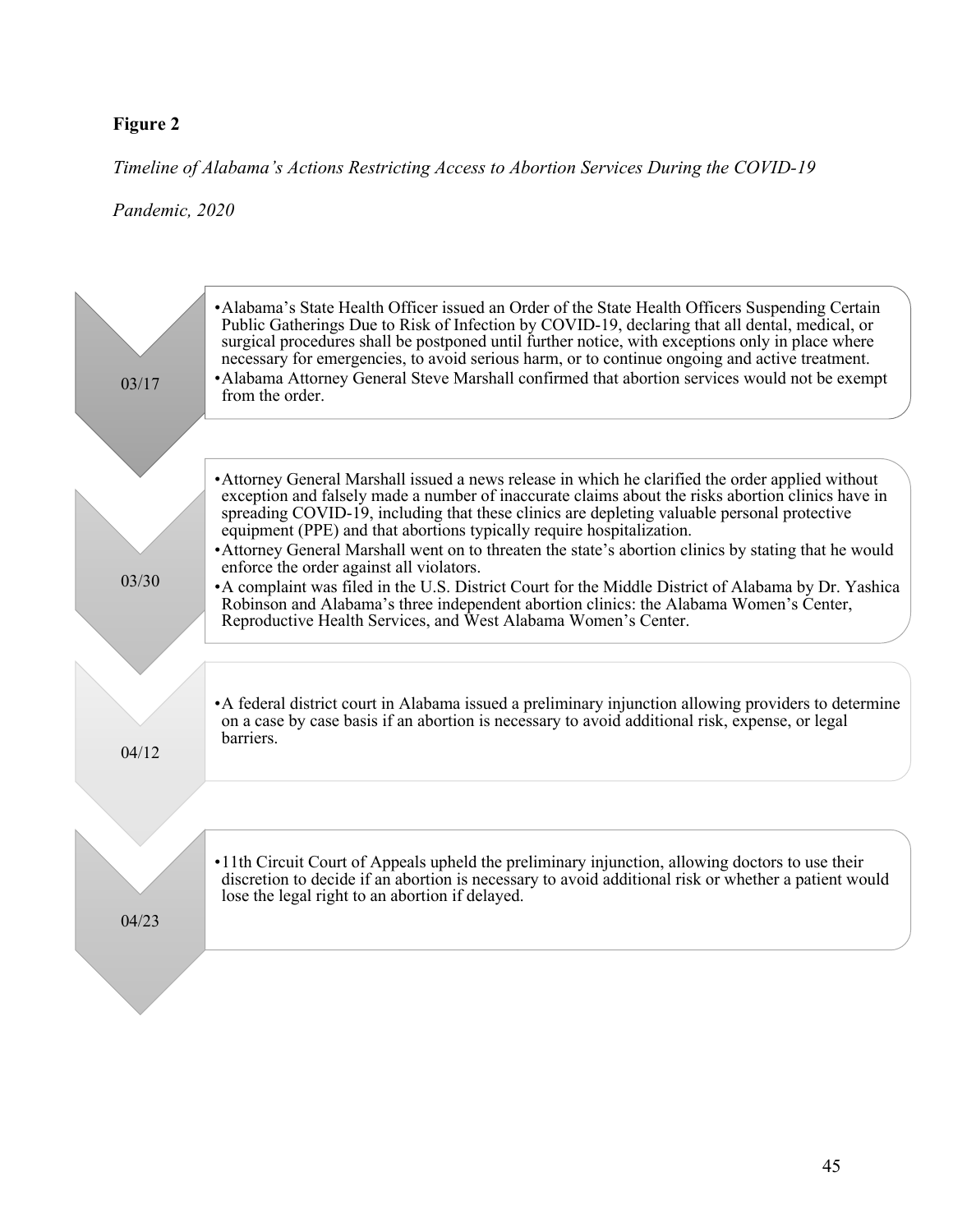## **Figure 2**

*Timeline of Alaska's Actions Restricting Access to Abortion Services During the COVID-19* 

*Pandemic, 2020*

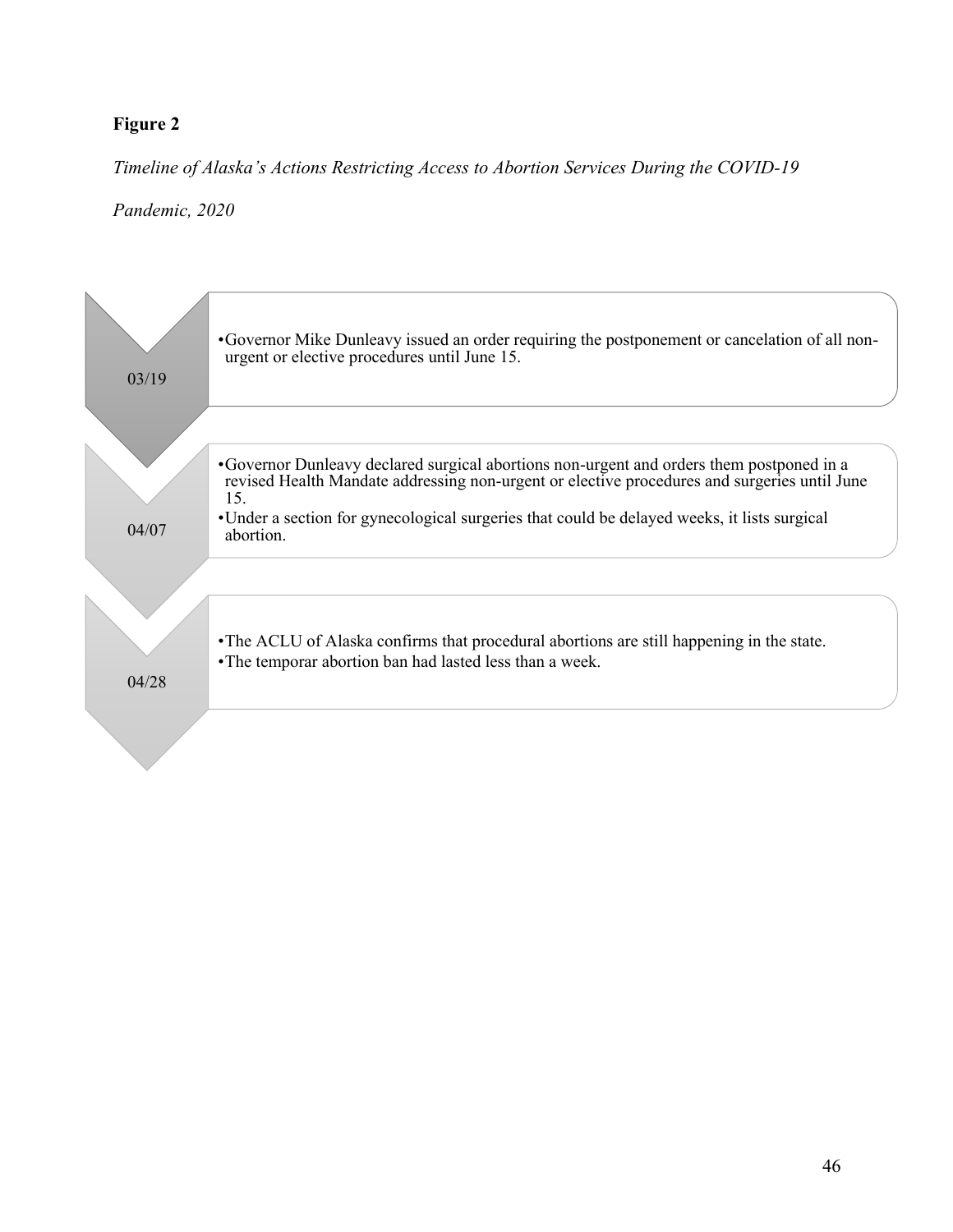### **Citations**

Alabama Code § 13A-5-6, 2020

- Alabama HB314: 2019: Regular session. (2019, March 20). Retrieved February 17, 2021, from https://legiscan.com/AL/text/HB314/id/1980843
- Alabama Public Health (2020, March 27). Order of the State Health Officer Suspending Certain Public Gatherings due to Risk of Infection by COVID-19. Retrieved February 16, 2021from https://www.alabamapublichealth.gov/legal/assets/soe-covid19-040320.pdf
- American Civil Liberties Union (2020, May 18). COVID-19 and your rights. Retrieved February 16, 2021, from https://www.acluak.org/en/covid-19-and-your-rights
- American College of Obstetricians and Gynecologists (2020, March 18). Joint statement on abortion access during the covid-19 outbreak. Retrieved March 04, 2021, from https://www.acog.org/news/news-releases/2020/03/joint-statement-on-abortion-accessduring-the-covid-19-outbreak
- Arndorfer, E. (1998, December 1). *A State-By-State Review of Abortion and Reproductive Rights.* Diane Publishing Co.
- Arkansas Department of Health (2020, April 3). Arkansas Department of Health Directive on Elective Surgeries. Retrieved February 16, 2021, from https://content.govdelivery.com/attachments/ARAG/2020/04/10/file\_attachments/1424442 /Elective\_Procedure\_Directive\_April\_3.pdf
- Arkansas election results. (2018, November 06). Retrieved February 16, 2021, from https://www.nytimes.com/interactive/2018/11/06/us/elections/results-arkansaselections.html
- Attorney General's office state of Alabama. (2020, March 30). Attorney General Steve Marshall Responds to ACLU Effort to Keep Alabama Abortion Clinics Open. Retrieved February 17, 2021, from https://www.alabamaag.gov/newsviewer/36f5283b-b05a-4c87-916df90f22d89002
- Baker, C.N. (2020). Abortion Regulation in the Age of COVID-19. Study of Women and Gender: Faculty Publications, Smith College, Northampton, MA.
- Bayefsky, M. J., Bartz, D., & Watson, K. L. (2020). Abortion during the Covid-19 Pandemic ensuring access to an essential Health Service. *New England Journal of Medicine, 382*(19). doi:10.1056/nejmp2008006
- Biden, J.R. Jr. (2021, February 01). Memorandum on protecting women's health at home and abroad. Retrieved March 31, 2021, from https://www.whitehouse.gov/briefingroom/presidential-actions/2021/01/28/memorandum-on-protecting-womens-health-athome-and-abroad/
- Cornell Law School (n.d.). Preliminary injunction. Retrieved February 17, 2021, from https://www.law.cornell.edu/wex/preliminary\_injunction
- District Court of the United States for the Middle of Alabama, Northern Division. (2020, April 12). Preliminary Injunction. Retrieved February 16, 2021 from https://www.aclualabama.org/sites/default/files/field\_documents/138\_preliminary\_injunc tion.pdf
- Donley, G., Chen, B., & Borrero, S. (2020, April 29). Legal and medical necessity of Abortion care amid the COVID-19 pandemic. *Journal of Law and the Biosciences, 7*(1). https://doi.org/10.1093/jlb/lsaa013
- Dunleavey, M., Crum, A., Zink, A. (2020, April 07). COVID-19 Health Mandate 005, Attachment C, Non-Urgent or Elective Procedures and Surgeries. Retrieved February 16,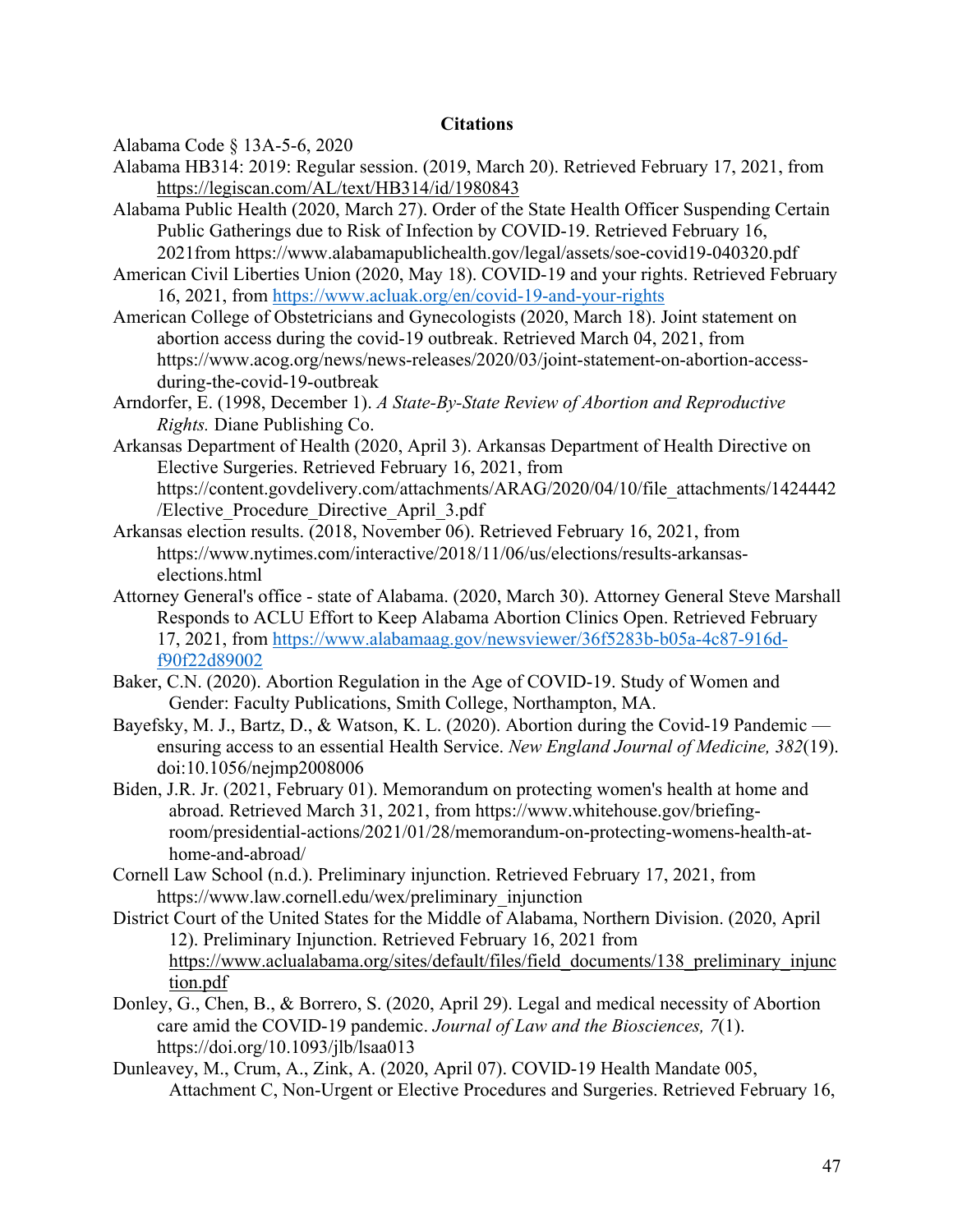2021 from https://www.documentcloud.org/documents/6827466-04072020-Attachment-C-Elective-and-Non-Urgent.html

- Eighth Circuit Court of Appeals ruling in Arkansas abortion Access Challenge. (2020). Retrieved February 17, 2021, from https://www.aclu.org/legal-document/eighth-circuit-courtappeals-ruling-arkansas-abortion-access-challenge
- Guttmacher Institute. (2021, April 1). United States Abortion Demographics. Retrieved April 14, 2021, from https://www.guttmacher.org/united-states/abortion/demographics
- Guttmacher Institute. (2021, January 29) State facts About Abortion: Alabama. Retrieved February 18, 2021, from https://www.guttmacher.org/fact-sheet/state-facts-about-abortionalabama
- Guttmacher Institute. (2021, January 29) State facts About Abortion: Alaska. Retrieved February 18, 2021, from https://www.guttmacher.org/fact-sheet/state-facts-about-abortion-alaska
- Guttmacher Institute. (2021, January 29) State facts About Abortion: Arkansas. Retrieved February 18, 2021, from https://www.guttmacher.org/fact-sheet/state-facts-about-abortionarkansas
- Guttmacher Institute (2020, January 22). Waiting periods for abortion. Retrieved February 18, 2021, from https://www.guttmacher.org/evidence-you-can-use/waiting-periods-abortion#
- Hutchinson, A. and Smith, MD, MPH, L. (2020). Arkansas Department of Health Directive on Elective Surgeries. Retrieved February 16, 2021, from https://content.govdelivery.com/attachments/ARAG/2020/04/10/file\_attachments/142444 2/Elective\_Procedure\_Directive\_April\_3.pdf
- Hall, H.S., Samari, G., Garbers, S., Casey, S.E., Orcutt, M. (2020, April 11). Centering sexual and reproductive health and justice in the global COVID-19 response. The Lancet 395(10231), 1167-1128, DOI:https://doi.org/10.1016/S0140-6736(20)30801-1
- Jones, R.K., Witwer, E. and Jerman, J. (2019). Abortion Incidence and Service Availability in the United States. Retrieved February 16, 2021, from https://www.guttmacher.org/factsheet/state-facts-about-abortion-arkansas#1
- Jones, R.K., Lindberg, L., Witwer, E. (June 2020) COVID-19 Abortion Bans and Their Implications for Public Health. *Perspectives on Sexual and Reproductive Health, 50*(2). Doi: https://doi.org/10.1363/psrh.12139
- Lindberg L.D., VandeVusse, A., Mueller, J., and Kirstein, M. (2020). Early Impacts of the COVID-19 Pandemic: Findings from the 2020 Guttmacher Survey of Reproductive Health Experiences, New York: Guttmacher Institute, 2020, https://www.guttmacher.org/report/early-impacts-covid-19-pandemic-findings-2020 guttmacher-survey-reproductive-health
- Nash, E. and Benson, R. (2007). State abortion counseling policies and the fundamental principles of informed consent*. Guttmacher Policy Review, 10*(4). ISSN: 2163-0860 (online)
- Ott, M.A. and Bernard, C. (2020) Preserving the Reproductive Rights of Girls and Women in the Era of COVID-19: The Need for a Least Restrictive Solution. *The American Journal of Bioethics, 20*(7), 120-122, DOI: 10.1080/15265161.2020.1779865
- Parker, S. (2013, February 01). Arkansas Senate Passes ''fetal heartbeat'' law to ban most abortions. Retrieved February 16, 2021, from https://www.reuters.com/article/us-usaabortion-arkansas/arkansas-senate-passes-fetal-heartbeat-law-to-ban-most-abortionsidINBRE91003K20130201